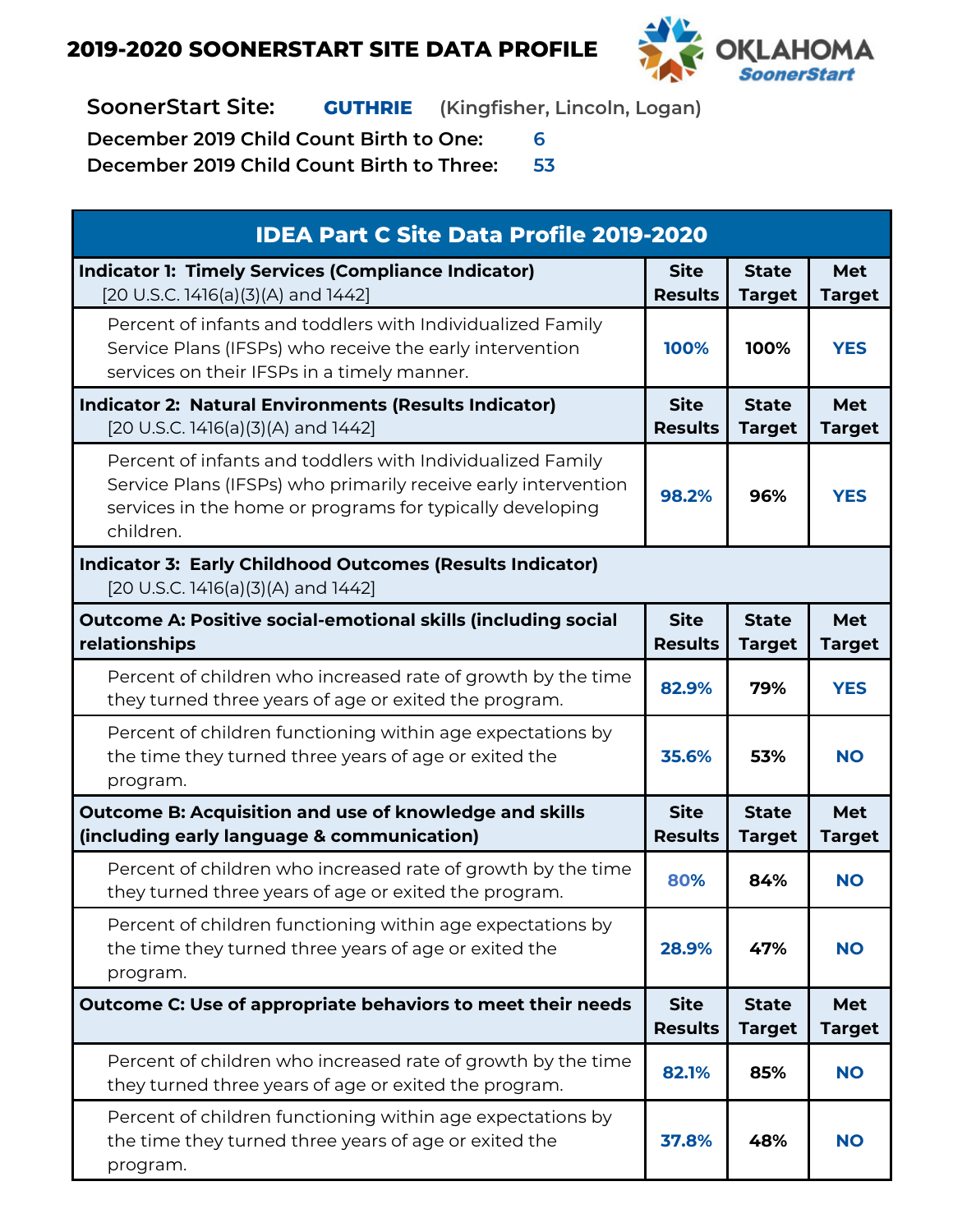| <b>IDEA Part C Site Data Profile 2019-2020 - GUTHRIE</b>                                                                                                                                                             |                               |                               |                             |
|----------------------------------------------------------------------------------------------------------------------------------------------------------------------------------------------------------------------|-------------------------------|-------------------------------|-----------------------------|
| <b>Indicator 4: Family Outcomes: (Results Indicator)</b><br>[20 U.S.C. 1416(a)(3)(A) and 1442]                                                                                                                       |                               |                               |                             |
| Percent of families who report that services have helped the<br>family: (Family Surveys Completed: 34)                                                                                                               | <b>Site</b><br><b>Results</b> | <b>State</b><br><b>Target</b> | Met<br><b>Target</b>        |
| A. Know their rights;                                                                                                                                                                                                | 100%                          | 96%                           | <b>Yes</b>                  |
| B. Effectively communicate their children's needs;                                                                                                                                                                   | 100%                          | 96%                           | <b>Yes</b>                  |
| C. Help their children develop and learn.                                                                                                                                                                            | 100%                          | 96%                           | <b>Yes</b>                  |
| Indicator 5: Child Find (Birth to One) (Results Indicator)<br>[20 U.S.C. 1416(a)(3)(B) and 1442]                                                                                                                     | <b>Site</b><br><b>Results</b> | <b>State</b><br><b>Target</b> | <b>Met</b><br><b>Target</b> |
| Percent of infant and toddlers' birth to one with an<br>Individualized Family Service Plan (IFSP).                                                                                                                   | 0.59%                         | .90%                          | <b>NO</b>                   |
| Indicator 6: Child Find (Birth to Three) (Results Indicator)<br>$[20 U.S.C. 1416(a)(3)(B)$ and $1442]$                                                                                                               | <b>Site</b><br><b>Results</b> | <b>State</b><br><b>Target</b> | Met<br><b>Target</b>        |
| Percent of infant and toddlers' birth to three with an IFSP<br>(Individualized Family Service Plan).                                                                                                                 | 1.64%                         | 1.70%                         | <b>NO</b>                   |
|                                                                                                                                                                                                                      |                               |                               |                             |
| Indicator 7: 45-day timeline (Compliance Indicator)<br>[20 U.S.C. 1416(a)(3)(B) and 1442                                                                                                                             | <b>Site</b><br><b>Results</b> | <b>State</b><br><b>Target</b> | <b>Met</b><br><b>Target</b> |
| Percent of eligible infants and toddlers with Individualized<br>Family Service Plans (IFSPs) for whom an evaluation and<br>assessment and an initial IFSP meeting were conducted<br>within Part C's 45-day timeline. | 100%                          | 100%                          | <b>YES</b>                  |
| <b>Indicator 8: Transition (Compliance Indicator)</b><br>$[20 U.S.C. 1416(a)(3)(B)$ and $1442]$                                                                                                                      |                               |                               |                             |
| Percent of all children exiting Part C who received timely<br>transition planning to support the child's transition to<br>preschool and other appropriate community services by their<br>third birthday including:   | <b>Site</b><br><b>Results</b> | <b>State</b><br><b>Target</b> | Met<br><b>Target</b>        |
| A. Individualized Family Service Plans (IFSPs) with transition<br>steps and services;                                                                                                                                | 100%                          | 100%                          | <b>YES</b>                  |
| B. Notification to LEA, if child potentially eligible for Part B                                                                                                                                                     | 88.8%                         | 100%                          | <b>NO</b>                   |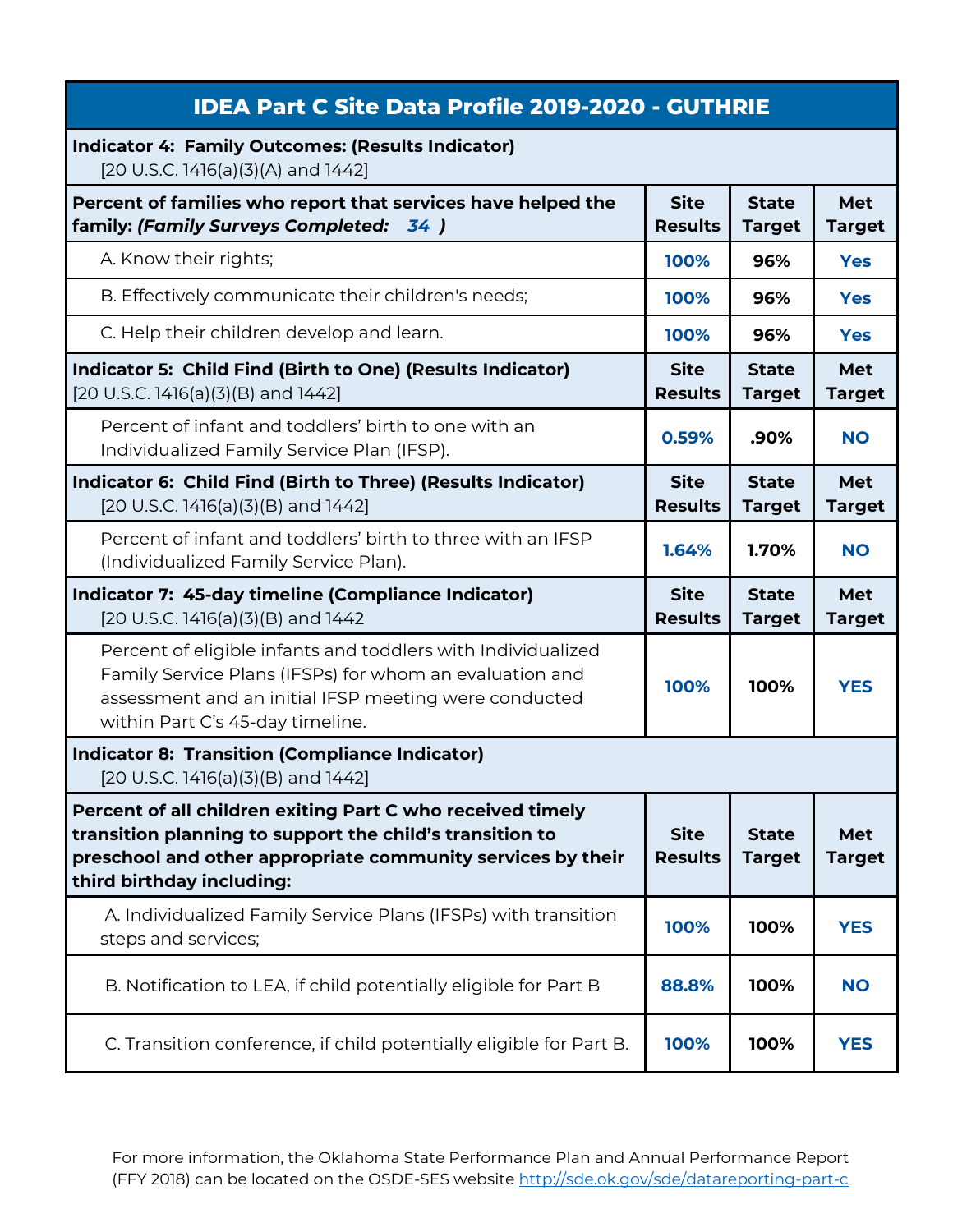

**SoonerStart Site: EL RENO (Canadian)**

**December 2019 Child Count Birth to One: 14**

| <b>IDEA Part C Site Data Profile 2019-2020</b>                                                                                                                                                         |                               |                               |                             |  |
|--------------------------------------------------------------------------------------------------------------------------------------------------------------------------------------------------------|-------------------------------|-------------------------------|-----------------------------|--|
| <b>Indicator 1: Timely Services (Compliance Indicator)</b><br>[20 U.S.C. 1416(a)(3)(A) and 1442]                                                                                                       | <b>Site</b><br><b>Results</b> | <b>State</b><br><b>Target</b> | <b>Met</b><br><b>Target</b> |  |
| Percent of infants and toddlers with Individualized Family<br>Service Plans (IFSPs) who receive the early intervention<br>services on their IFSPs in a timely manner.                                  | 100%                          | 100%                          | <b>YES</b>                  |  |
| <b>Indicator 2: Natural Environments (Results Indicator)</b><br>[20 U.S.C. 1416(a)(3)(A) and 1442]                                                                                                     | <b>Site</b><br><b>Results</b> | <b>State</b><br><b>Target</b> | <b>Met</b><br><b>Target</b> |  |
| Percent of infants and toddlers with Individualized Family<br>Service Plans (IFSPs) who primarily receive early intervention<br>services in the home or programs for typically developing<br>children. | 97.6%                         | 96%                           | <b>YES</b>                  |  |
| <b>Indicator 3: Early Childhood Outcomes (Results Indicator)</b><br>[20 U.S.C. 1416(a)(3)(A) and 1442]                                                                                                 |                               |                               |                             |  |
| <b>Outcome A: Positive social-emotional skills (including social</b><br>relationships                                                                                                                  | <b>Site</b><br><b>Results</b> | <b>State</b><br><b>Target</b> | <b>Met</b><br><b>Target</b> |  |
| Percent of children who increased rate of growth by the time<br>they turned three years of age or exited the program.                                                                                  | 75.9%                         | 79%                           | <b>NO</b>                   |  |
| Percent of children functioning within age expectations by<br>the time they turned three years of age or exited the<br>program.                                                                        | 58%                           | 53%                           | <b>YES</b>                  |  |
| <b>Outcome B: Acquisition and use of knowledge and skills</b><br>(including early language & communication)                                                                                            | <b>Site</b><br><b>Results</b> | <b>State</b><br><b>Target</b> | <b>Met</b><br><b>Target</b> |  |
| Percent of children who increased rate of growth by the time<br>they turned three years of age or exited the program.                                                                                  | 85.5%                         | 84%                           | <b>YES</b>                  |  |
| Percent of children functioning within age expectations by<br>the time they turned three years of age or exited the<br>program.                                                                        | 53.6%                         | 47%                           | <b>YES</b>                  |  |
| Outcome C: Use of appropriate behaviors to meet their needs                                                                                                                                            | <b>Site</b><br><b>Results</b> | <b>State</b><br><b>Target</b> | <b>Met</b><br><b>Target</b> |  |
| Percent of children who increased rate of growth by the time<br>they turned three years of age or exited the program.                                                                                  | 87.9%                         | 85%                           | <b>YES</b>                  |  |
| Percent of children functioning within age expectations by<br>the time they turned three years of age or exited the<br>program.                                                                        | 46.4%                         | 48%                           | <b>NO</b>                   |  |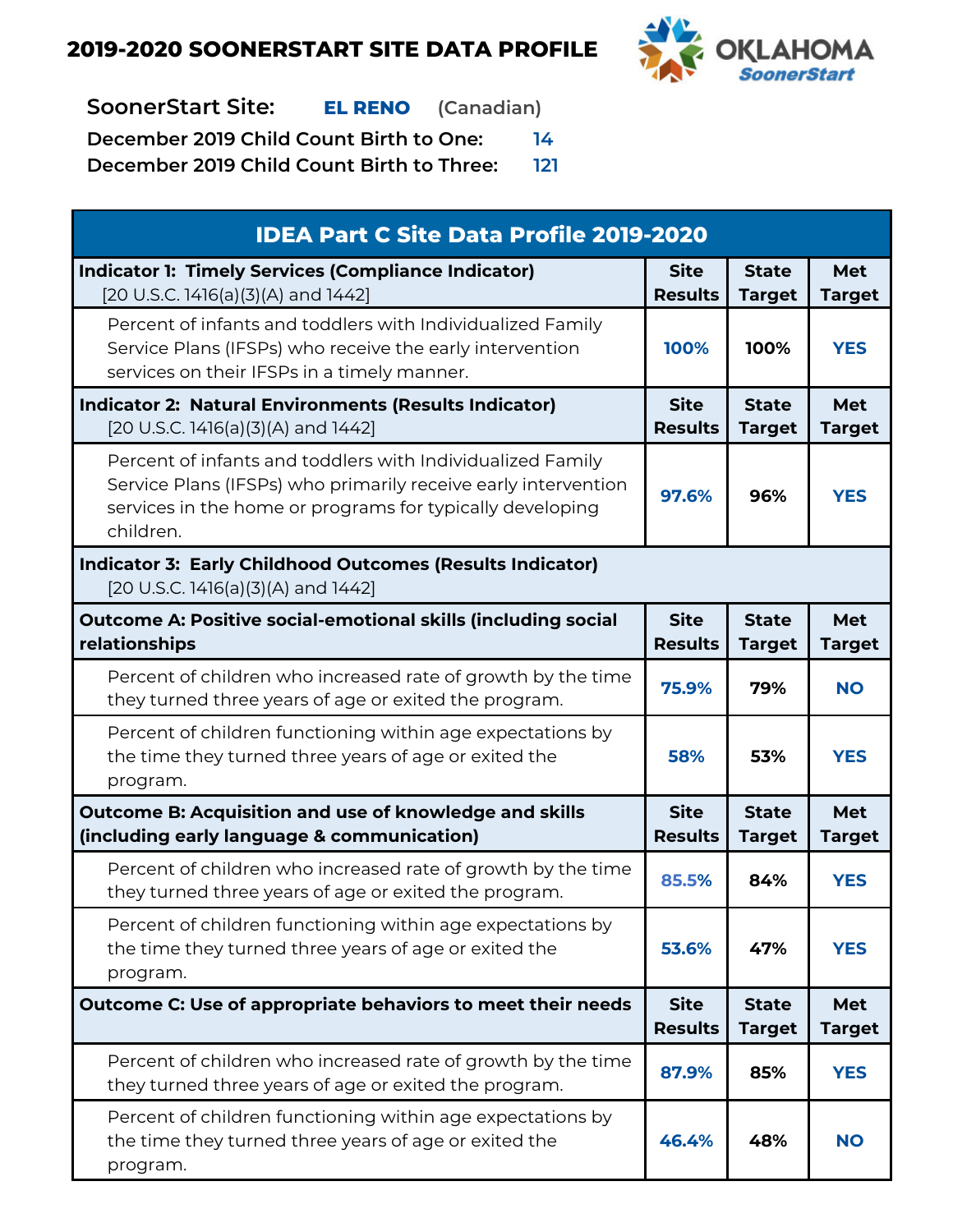| <b>IDEA Part C Site Data Profile 2019-2020 - EL RENO</b>                                                                                                                                                             |                               |                               |                             |
|----------------------------------------------------------------------------------------------------------------------------------------------------------------------------------------------------------------------|-------------------------------|-------------------------------|-----------------------------|
| <b>Indicator 4: Family Outcomes: (Results Indicator)</b><br>[20 U.S.C. 1416(a)(3)(A) and 1442]                                                                                                                       |                               |                               |                             |
| Percent of families who report that services have helped the<br>family: (Family Surveys Completed: 29)                                                                                                               | <b>Site</b><br><b>Results</b> | <b>State</b><br><b>Target</b> | Met<br><b>Target</b>        |
| A. Know their rights;                                                                                                                                                                                                | 100%                          | 96%                           | <b>Yes</b>                  |
| B. Effectively communicate their children's needs;                                                                                                                                                                   | 100%                          | 96%                           | <b>Yes</b>                  |
| C. Help their children develop and learn.                                                                                                                                                                            | 100%                          | 96%                           | <b>Yes</b>                  |
| Indicator 5: Child Find (Birth to One) (Results Indicator)<br>[20 U.S.C. 1416(a)(3)(B) and 1442]                                                                                                                     | <b>Site</b><br><b>Results</b> | <b>State</b><br><b>Target</b> | <b>Met</b><br><b>Target</b> |
| Percent of infant and toddlers' birth to one with an<br>Individualized Family Service Plan (IFSP).                                                                                                                   | 0.77%                         | .90%                          | <b>NO</b>                   |
| Indicator 6: Child Find (Birth to Three) (Results Indicator)<br>[20 U.S.C. 1416(a)(3)(B) and 1442]                                                                                                                   | <b>Site</b><br><b>Results</b> | <b>State</b><br><b>Target</b> | <b>Met</b><br><b>Target</b> |
| Percent of infant and toddlers' birth to three with an IFSP<br>(Individualized Family Service Plan).                                                                                                                 | 2.11%                         | 1.70%                         | <b>YES</b>                  |
|                                                                                                                                                                                                                      |                               |                               |                             |
| Indicator 7: 45-day timeline (Compliance Indicator)<br>$[20$ U.S.C. 1416(a)(3)(B) and 1442                                                                                                                           | <b>Site</b><br><b>Results</b> | <b>State</b><br><b>Target</b> | Met<br><b>Target</b>        |
| Percent of eligible infants and toddlers with Individualized<br>Family Service Plans (IFSPs) for whom an evaluation and<br>assessment and an initial IFSP meeting were conducted<br>within Part C's 45-day timeline. | 100%                          | 100%                          | <b>YES</b>                  |
| <b>Indicator 8: Transition (Compliance Indicator)</b><br>$[20 U.S.C. 1416(a)(3)(B)$ and $1442]$                                                                                                                      |                               |                               |                             |
| Percent of all children exiting Part C who received timely<br>transition planning to support the child's transition to<br>preschool and other appropriate community services by their<br>third birthday including:   | <b>Site</b><br><b>Results</b> | <b>State</b><br><b>Target</b> | <b>Met</b><br><b>Target</b> |
| A. Individualized Family Service Plans (IFSPs) with transition<br>steps and services;                                                                                                                                | 100%                          | 100%                          | <b>YES</b>                  |
| B. Notification to LEA, if child potentially eligible for Part B                                                                                                                                                     | 90.9%                         | 100%                          | <b>NO</b>                   |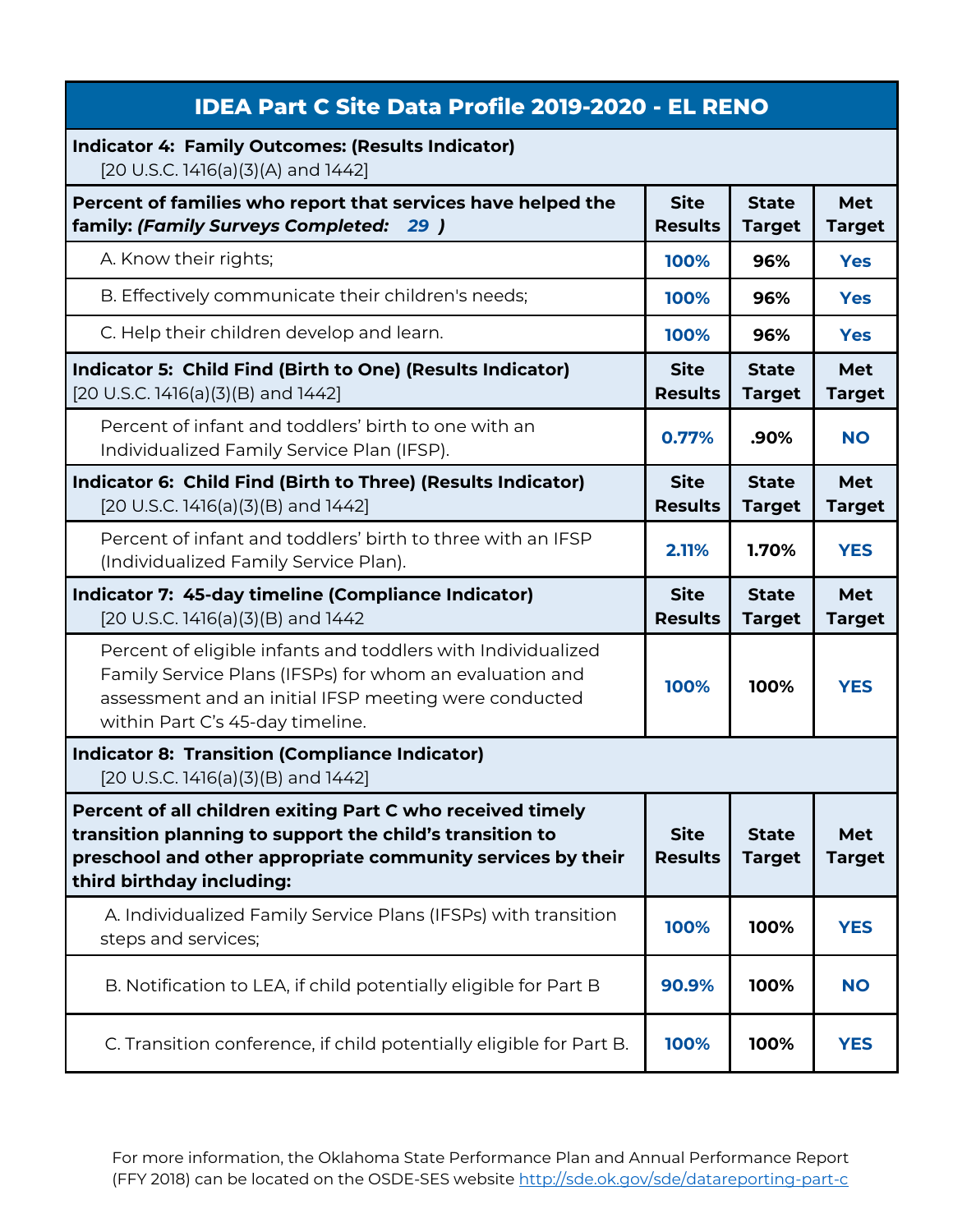

**SoonerStart Site: CLINTON (Beckham, Blaine,Custer, Roger Mills, Washita)**

**December 2019 Child Count Birth to One: 6**

| <b>IDEA Part C Site Data Profile 2019-2020</b>                                                                                                                                                         |                               |                               |                             |  |
|--------------------------------------------------------------------------------------------------------------------------------------------------------------------------------------------------------|-------------------------------|-------------------------------|-----------------------------|--|
| <b>Indicator 1: Timely Services (Compliance Indicator)</b><br>[20 U.S.C. 1416(a)(3)(A) and 1442]                                                                                                       | <b>Site</b><br><b>Results</b> | <b>State</b><br><b>Target</b> | <b>Met</b><br><b>Target</b> |  |
| Percent of infants and toddlers with Individualized Family<br>Service Plans (IFSPs) who receive the early intervention<br>services on their IFSPs in a timely manner.                                  | 100%                          | 100%                          | <b>YES</b>                  |  |
| <b>Indicator 2: Natural Environments (Results Indicator)</b><br>[20 U.S.C. 1416(a)(3)(A) and 1442]                                                                                                     | <b>Site</b><br><b>Results</b> | <b>State</b><br><b>Target</b> | <b>Met</b><br><b>Target</b> |  |
| Percent of infants and toddlers with Individualized Family<br>Service Plans (IFSPs) who primarily receive early intervention<br>services in the home or programs for typically developing<br>children. | 98%                           | 96%                           | <b>YES</b>                  |  |
| <b>Indicator 3: Early Childhood Outcomes (Results Indicator)</b><br>[20 U.S.C. 1416(a)(3)(A) and 1442]                                                                                                 |                               |                               |                             |  |
| <b>Outcome A: Positive social-emotional skills (including social</b><br>relationships                                                                                                                  | <b>Site</b><br><b>Results</b> | <b>State</b><br><b>Target</b> | <b>Met</b><br><b>Target</b> |  |
| Percent of children who increased rate of growth by the time<br>they turned three years of age or exited the program.                                                                                  | 80.6%                         | 79%                           | <b>YES</b>                  |  |
| Percent of children functioning within age expectations by<br>the time they turned three years of age or exited the<br>program.                                                                        | 50%                           | 53%                           | <b>NO</b>                   |  |
| <b>Outcome B: Acquisition and use of knowledge and skills</b><br>(including early language & communication)                                                                                            | <b>Site</b><br><b>Results</b> | <b>State</b><br><b>Target</b> | <b>Met</b><br><b>Target</b> |  |
| Percent of children who increased rate of growth by the time<br>they turned three years of age or exited the program.                                                                                  | 84.2%                         | 84%                           | <b>YES</b>                  |  |
| Percent of children functioning within age expectations by<br>the time they turned three years of age or exited the<br>program.                                                                        | 34.2%                         | 47%                           | <b>NO</b>                   |  |
| Outcome C: Use of appropriate behaviors to meet their needs                                                                                                                                            | <b>Site</b><br><b>Results</b> | <b>State</b><br><b>Target</b> | <b>Met</b><br><b>Target</b> |  |
| Percent of children who increased rate of growth by the time<br>they turned three years of age or exited the program.                                                                                  | 85.3%                         | 85%                           | <b>YES</b>                  |  |
| Percent of children functioning within age expectations by<br>the time they turned three years of age or exited the<br>program.                                                                        | 53.6%                         | 48%                           | <b>YES</b>                  |  |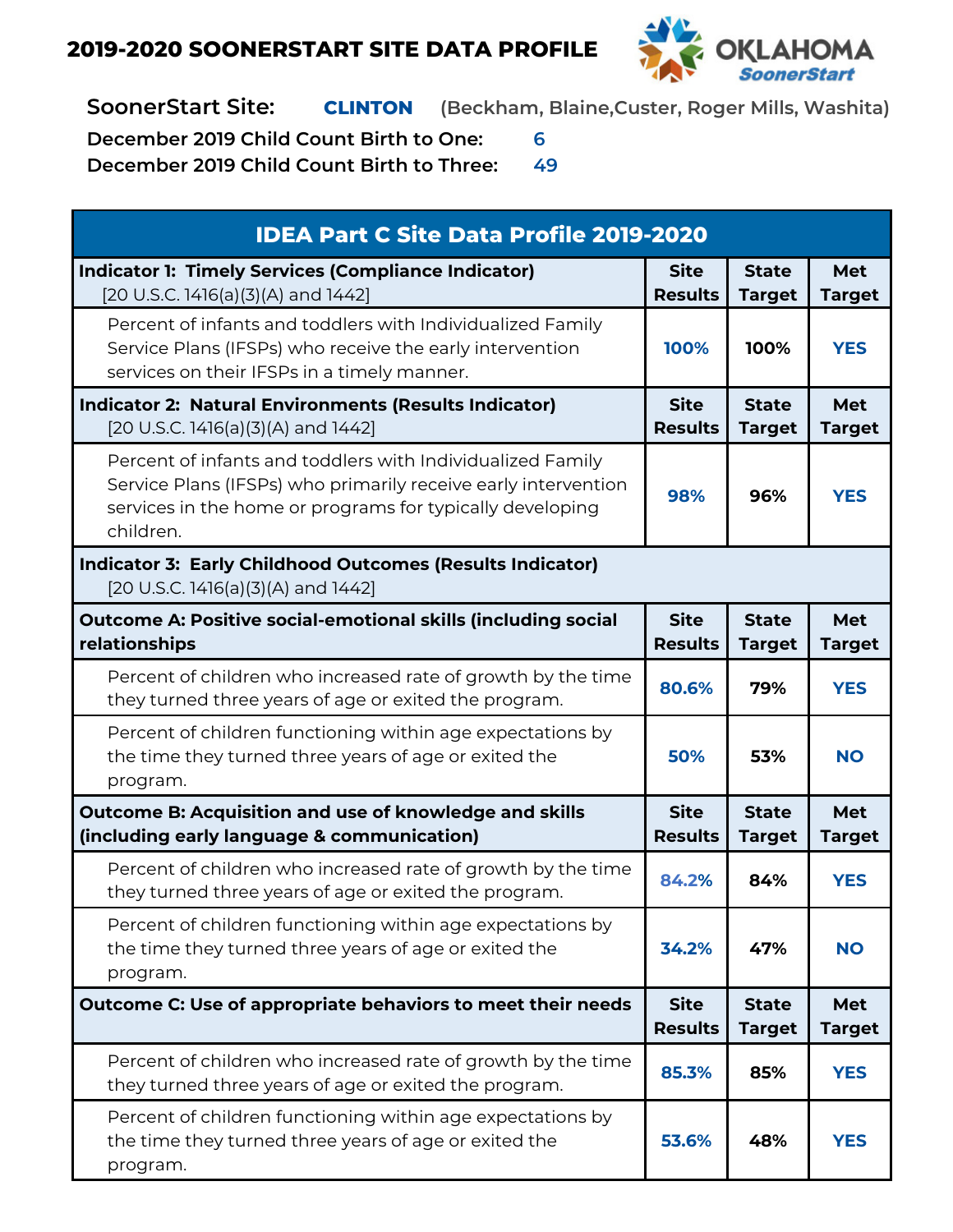| <b>IDEA Part C Site Data Profile 2019-2020 - CLINTON</b>                                                                                                                                                             |                               |                               |                             |
|----------------------------------------------------------------------------------------------------------------------------------------------------------------------------------------------------------------------|-------------------------------|-------------------------------|-----------------------------|
| <b>Indicator 4: Family Outcomes: (Results Indicator)</b><br>[20 U.S.C. 1416(a)(3)(A) and 1442]                                                                                                                       |                               |                               |                             |
| Percent of families who report that services have helped the<br>family: (Family Surveys Completed: 35)                                                                                                               | <b>Site</b><br><b>Results</b> | <b>State</b><br><b>Target</b> | Met<br><b>Target</b>        |
| A. Know their rights;                                                                                                                                                                                                | 100%                          | 96%                           | <b>Yes</b>                  |
| B. Effectively communicate their children's needs;                                                                                                                                                                   | 100%                          | 96%                           | <b>Yes</b>                  |
| C. Help their children develop and learn.                                                                                                                                                                            | 100%                          | 96%                           | <b>Yes</b>                  |
| Indicator 5: Child Find (Birth to One) (Results Indicator)<br>[20 U.S.C. 1416(a)(3)(B) and 1442]                                                                                                                     | <b>Site</b><br><b>Results</b> | <b>State</b><br><b>Target</b> | <b>Met</b><br><b>Target</b> |
| Percent of infant and toddlers' birth to one with an<br>Individualized Family Service Plan (IFSP).                                                                                                                   | 0.63%                         | .90%                          | <b>NO</b>                   |
| Indicator 6: Child Find (Birth to Three) (Results Indicator)<br>$[20 U.S.C. 1416(a)(3)(B)$ and $1442]$                                                                                                               | <b>Site</b><br><b>Results</b> | <b>State</b><br><b>Target</b> | Met<br><b>Target</b>        |
| Percent of infant and toddlers' birth to three with an IFSP<br>(Individualized Family Service Plan).                                                                                                                 | 1.67%                         | 1.70%                         | <b>NO</b>                   |
|                                                                                                                                                                                                                      |                               |                               |                             |
| Indicator 7: 45-day timeline (Compliance Indicator)<br>$[20$ U.S.C. 1416(a)(3)(B) and 1442                                                                                                                           | <b>Site</b><br><b>Results</b> | <b>State</b><br><b>Target</b> | <b>Met</b><br><b>Target</b> |
| Percent of eligible infants and toddlers with Individualized<br>Family Service Plans (IFSPs) for whom an evaluation and<br>assessment and an initial IFSP meeting were conducted<br>within Part C's 45-day timeline. | 100%                          | 100%                          | <b>YES</b>                  |
| <b>Indicator 8: Transition (Compliance Indicator)</b><br>$[20 U.S.C. 1416(a)(3)(B)$ and $1442]$                                                                                                                      |                               |                               |                             |
| Percent of all children exiting Part C who received timely<br>transition planning to support the child's transition to<br>preschool and other appropriate community services by their<br>third birthday including:   | <b>Site</b><br><b>Results</b> | <b>State</b><br><b>Target</b> | Met<br><b>Target</b>        |
| A. Individualized Family Service Plans (IFSPs) with transition<br>steps and services;                                                                                                                                | 100%                          | 100%                          | <b>YES</b>                  |
| B. Notification to LEA, if child potentially eligible for Part B                                                                                                                                                     | 100%                          | 100%                          | <b>YES</b>                  |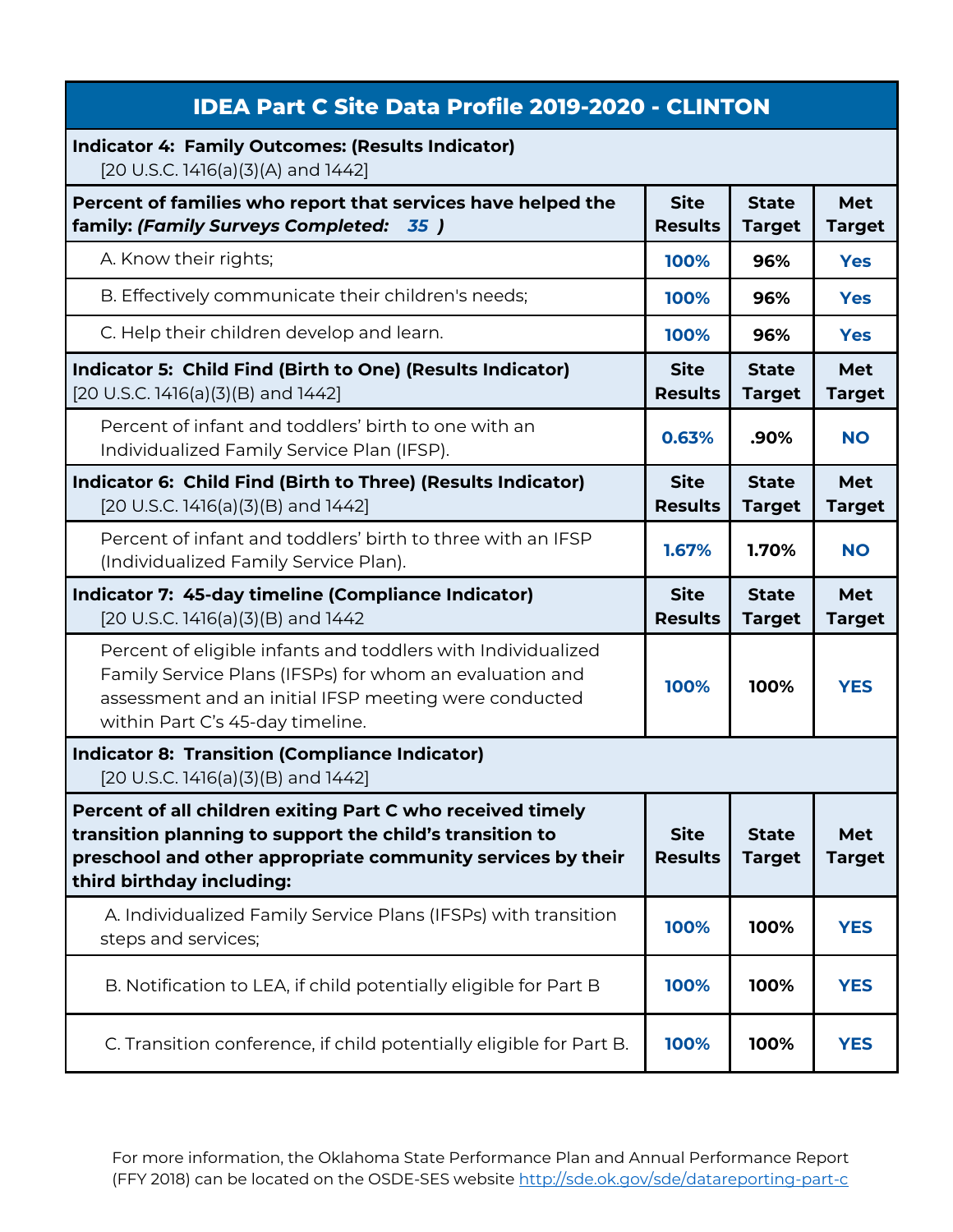

**SoonerStart Site: ALTUS (Greer, Jackson, Kiowa, Tillman, Harmon)**

**December 2019 Child Count Birth to One: 2**

| <b>IDEA Part C Site Data Profile 2019-2020</b>                                                                                                                                                         |                               |                               |                             |  |
|--------------------------------------------------------------------------------------------------------------------------------------------------------------------------------------------------------|-------------------------------|-------------------------------|-----------------------------|--|
| <b>Indicator 1: Timely Services (Compliance Indicator)</b><br>[20 U.S.C. 1416(a)(3)(A) and 1442]                                                                                                       | <b>Site</b><br><b>Results</b> | <b>State</b><br><b>Target</b> | Met<br><b>Target</b>        |  |
| Percent of infants and toddlers with Individualized Family<br>Service Plans (IFSPs) who receive the early intervention<br>services on their IFSPs in a timely manner.                                  | 100%                          | 100%                          | <b>YES</b>                  |  |
| <b>Indicator 2: Natural Environments (Results Indicator)</b><br>[20 U.S.C. 1416(a)(3)(A) and 1442]                                                                                                     | <b>Site</b><br><b>Results</b> | <b>State</b><br><b>Target</b> | <b>Met</b><br><b>Target</b> |  |
| Percent of infants and toddlers with Individualized Family<br>Service Plans (IFSPs) who primarily receive early intervention<br>services in the home or programs for typically developing<br>children. | 90.5%                         | 96%                           | <b>NO</b>                   |  |
| <b>Indicator 3: Early Childhood Outcomes (Results Indicator)</b><br>[20 U.S.C. 1416(a)(3)(A) and 1442]                                                                                                 |                               |                               |                             |  |
| <b>Outcome A: Positive social-emotional skills (including social</b><br>relationships                                                                                                                  | <b>Site</b><br><b>Results</b> | <b>State</b><br><b>Target</b> | <b>Met</b><br><b>Target</b> |  |
| Percent of children who increased rate of growth by the time<br>they turned three years of age or exited the program.                                                                                  | 90.9%                         | 79%                           | <b>YES</b>                  |  |
| Percent of children functioning within age expectations by<br>the time they turned three years of age or exited the<br>program.                                                                        | 31.8%                         | 53%                           | <b>NO</b>                   |  |
| Outcome B: Acquisition and use of knowledge and skills<br>(including early language & communication)                                                                                                   | <b>Site</b><br><b>Results</b> | <b>State</b><br><b>Target</b> | Met<br><b>Target</b>        |  |
| Percent of children who increased rate of growth by the time<br>they turned three years of age or exited the program.                                                                                  | 100%                          | 84%                           | <b>YES</b>                  |  |
| Percent of children functioning within age expectations by<br>the time they turned three years of age or exited the<br>program.                                                                        | 18.2%                         | 47%                           | <b>NO</b>                   |  |
| Outcome C: Use of appropriate behaviors to meet their needs                                                                                                                                            | <b>Site</b><br><b>Results</b> | <b>State</b><br><b>Target</b> | Met<br><b>Target</b>        |  |
| Percent of children who increased rate of growth by the time<br>they turned three years of age or exited the program.                                                                                  | 100%                          | 85%                           | <b>YES</b>                  |  |
| Percent of children functioning within age expectations by<br>the time they turned three years of age or exited the<br>program.                                                                        | 36.4%                         | 48%                           | <b>NO</b>                   |  |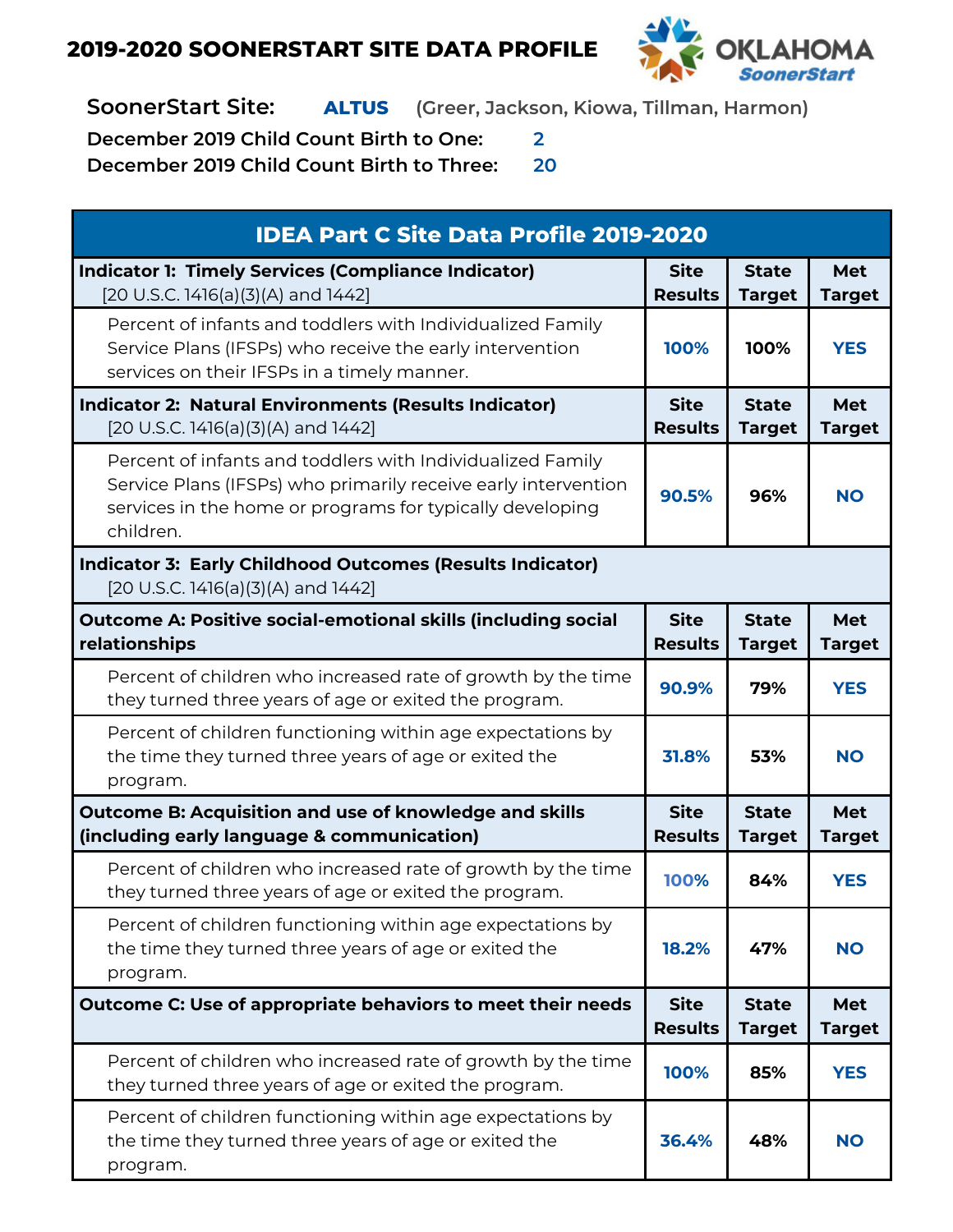| <b>IDEA Part C Site Data Profile 2019-2020 - ALTUS</b>                                                                                                                                                               |                               |                               |                             |
|----------------------------------------------------------------------------------------------------------------------------------------------------------------------------------------------------------------------|-------------------------------|-------------------------------|-----------------------------|
| <b>Indicator 4: Family Outcomes: (Results Indicator)</b><br>[20 U.S.C. 1416(a)(3)(A) and 1442]                                                                                                                       |                               |                               |                             |
| Percent of families who report that services have helped the<br>family: (Family Surveys Completed:<br><b>7</b> )                                                                                                     | <b>Site</b><br><b>Results</b> | <b>State</b><br><b>Target</b> | <b>Met</b><br><b>Target</b> |
| A. Know their rights;                                                                                                                                                                                                | 100%                          | 96%                           | <b>Yes</b>                  |
| B. Effectively communicate their children's needs;                                                                                                                                                                   | 100%                          | 96%                           | <b>Yes</b>                  |
| C. Help their children develop and learn.                                                                                                                                                                            | 100%                          | 96%                           | <b>Yes</b>                  |
| Indicator 5: Child Find (Birth to One) (Results Indicator)<br>[20 U.S.C. 1416(a)(3)(B) and 1442]                                                                                                                     | <b>Site</b><br><b>Results</b> | <b>State</b><br><b>Target</b> | Met<br><b>Target</b>        |
| Percent of infant and toddlers' birth to one with an<br>Individualized Family Service Plan (IFSP).                                                                                                                   | 0.32%                         | .90%                          | <b>NO</b>                   |
| Indicator 6: Child Find (Birth to Three) (Results Indicator)<br>[20 U.S.C. 1416(a)(3)(B) and 1442]                                                                                                                   | <b>Site</b><br><b>Results</b> | <b>State</b><br><b>Target</b> | Met<br><b>Target</b>        |
| Percent of infant and toddlers' birth to three with an IFSP<br>(Individualized Family Service Plan).                                                                                                                 | 1.04%                         | 1.70%                         | <b>NO</b>                   |
|                                                                                                                                                                                                                      |                               |                               |                             |
| Indicator 7: 45-day timeline (Compliance Indicator)<br>[20 U.S.C. 1416(a)(3)(B) and 1442                                                                                                                             | <b>Site</b><br><b>Results</b> | <b>State</b><br><b>Target</b> | <b>Met</b><br><b>Target</b> |
| Percent of eligible infants and toddlers with Individualized<br>Family Service Plans (IFSPs) for whom an evaluation and<br>assessment and an initial IFSP meeting were conducted<br>within Part C's 45-day timeline. | 100%                          | 100%                          | <b>YES</b>                  |
| <b>Indicator 8: Transition (Compliance Indicator)</b><br>[20 U.S.C. 1416(a)(3)(B) and 1442]                                                                                                                          |                               |                               |                             |
| Percent of all children exiting Part C who received timely<br>transition planning to support the child's transition to<br>preschool and other appropriate community services by their<br>third birthday including:   | <b>Site</b><br><b>Results</b> | <b>State</b><br><b>Target</b> | Met<br><b>Target</b>        |
| A. Individualized Family Service Plans (IFSPs) with transition<br>steps and services;                                                                                                                                | 100%                          | 100%                          | <b>YES</b>                  |
| B. Notification to LEA, if child potentially eligible for Part B                                                                                                                                                     | 100%                          | 100%                          | <b>YES</b>                  |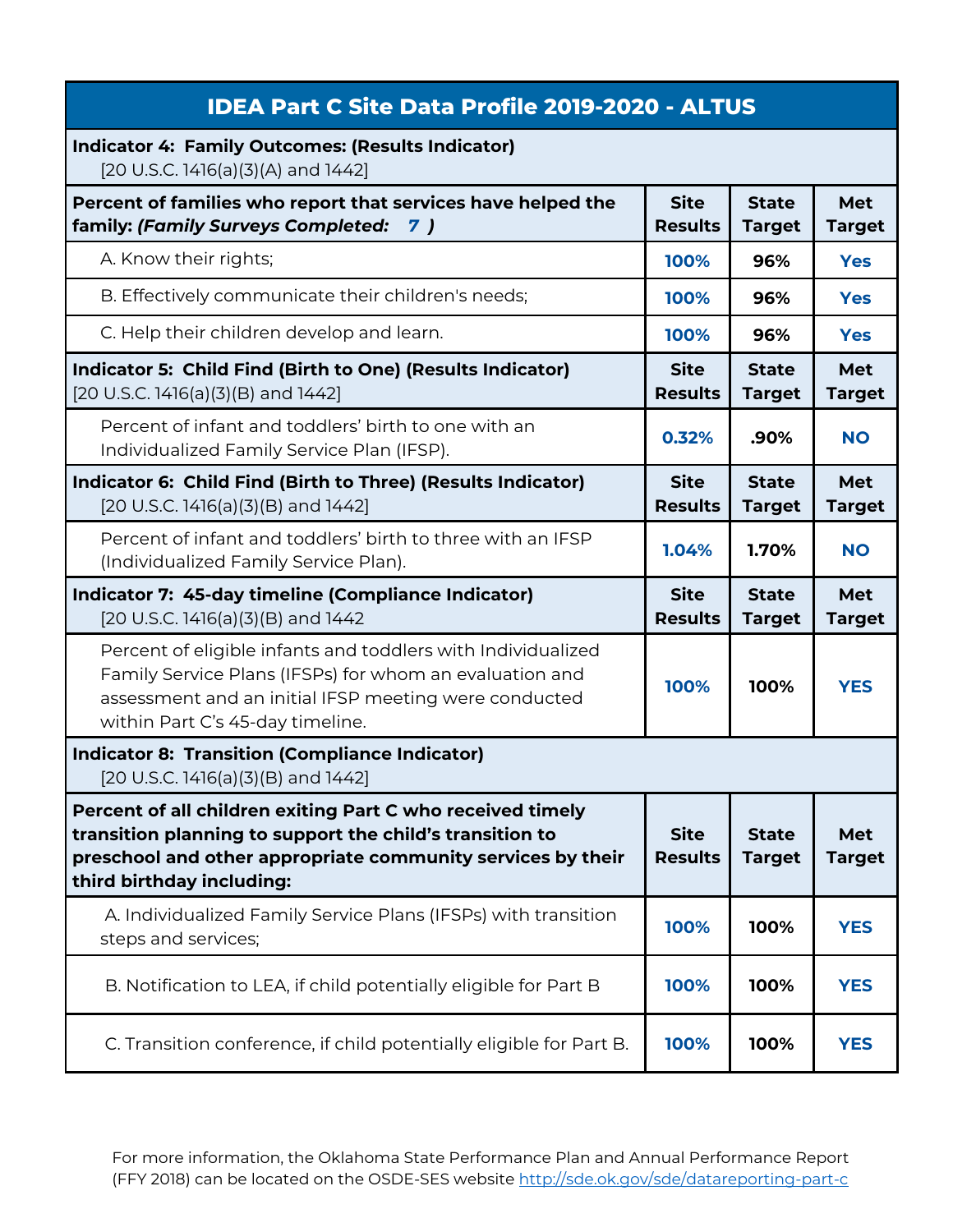

**SoonerStart Site: LAWTON (Caddo, Comanche, Cotton)**

**December 2019 Child Count Birth to One: 6**

| <b>IDEA Part C Site Data Profile 2019-2020</b>                                                                                                                                                         |                               |                               |                             |  |
|--------------------------------------------------------------------------------------------------------------------------------------------------------------------------------------------------------|-------------------------------|-------------------------------|-----------------------------|--|
| <b>Indicator 1: Timely Services (Compliance Indicator)</b><br>[20 U.S.C. 1416(a)(3)(A) and 1442]                                                                                                       | <b>Site</b><br><b>Results</b> | <b>State</b><br><b>Target</b> | Met<br><b>Target</b>        |  |
| Percent of infants and toddlers with Individualized Family<br>Service Plans (IFSPs) who receive the early intervention<br>services on their IFSPs in a timely manner.                                  | 95.7%                         | 100%                          | <b>NO</b>                   |  |
| <b>Indicator 2: Natural Environments (Results Indicator)</b><br>[20 U.S.C. 1416(a)(3)(A) and 1442]                                                                                                     | <b>Site</b><br><b>Results</b> | <b>State</b><br><b>Target</b> | <b>Met</b><br><b>Target</b> |  |
| Percent of infants and toddlers with Individualized Family<br>Service Plans (IFSPs) who primarily receive early intervention<br>services in the home or programs for typically developing<br>children. | 94.2%                         | 96%                           | <b>NO</b>                   |  |
| <b>Indicator 3: Early Childhood Outcomes (Results Indicator)</b><br>[20 U.S.C. 1416(a)(3)(A) and 1442]                                                                                                 |                               |                               |                             |  |
| <b>Outcome A: Positive social-emotional skills (including social</b><br>relationships                                                                                                                  | <b>Site</b><br><b>Results</b> | <b>State</b><br><b>Target</b> | <b>Met</b><br><b>Target</b> |  |
| Percent of children who increased rate of growth by the time<br>they turned three years of age or exited the program.                                                                                  | 66.7%                         | 79%                           | <b>NO</b>                   |  |
| Percent of children functioning within age expectations by<br>the time they turned three years of age or exited the<br>program.                                                                        | 62.3%                         | 53%                           | <b>YES</b>                  |  |
| Outcome B: Acquisition and use of knowledge and skills<br>(including early language & communication)                                                                                                   | <b>Site</b><br><b>Results</b> | <b>State</b><br><b>Target</b> | Met<br><b>Target</b>        |  |
| Percent of children who increased rate of growth by the time<br>they turned three years of age or exited the program.                                                                                  | 70.8%                         | 84%                           | <b>NO</b>                   |  |
| Percent of children functioning within age expectations by<br>the time they turned three years of age or exited the<br>program.                                                                        | 37.7%                         | 47%                           | <b>NO</b>                   |  |
| Outcome C: Use of appropriate behaviors to meet their needs                                                                                                                                            | <b>Site</b><br><b>Results</b> | <b>State</b><br><b>Target</b> | Met<br><b>Target</b>        |  |
| Percent of children who increased rate of growth by the time<br>they turned three years of age or exited the program.                                                                                  | 88.1%                         | 85%                           | <b>YES</b>                  |  |
| Percent of children functioning within age expectations by<br>the time they turned three years of age or exited the<br>program.                                                                        | 66%                           | 48%                           | <b>YES</b>                  |  |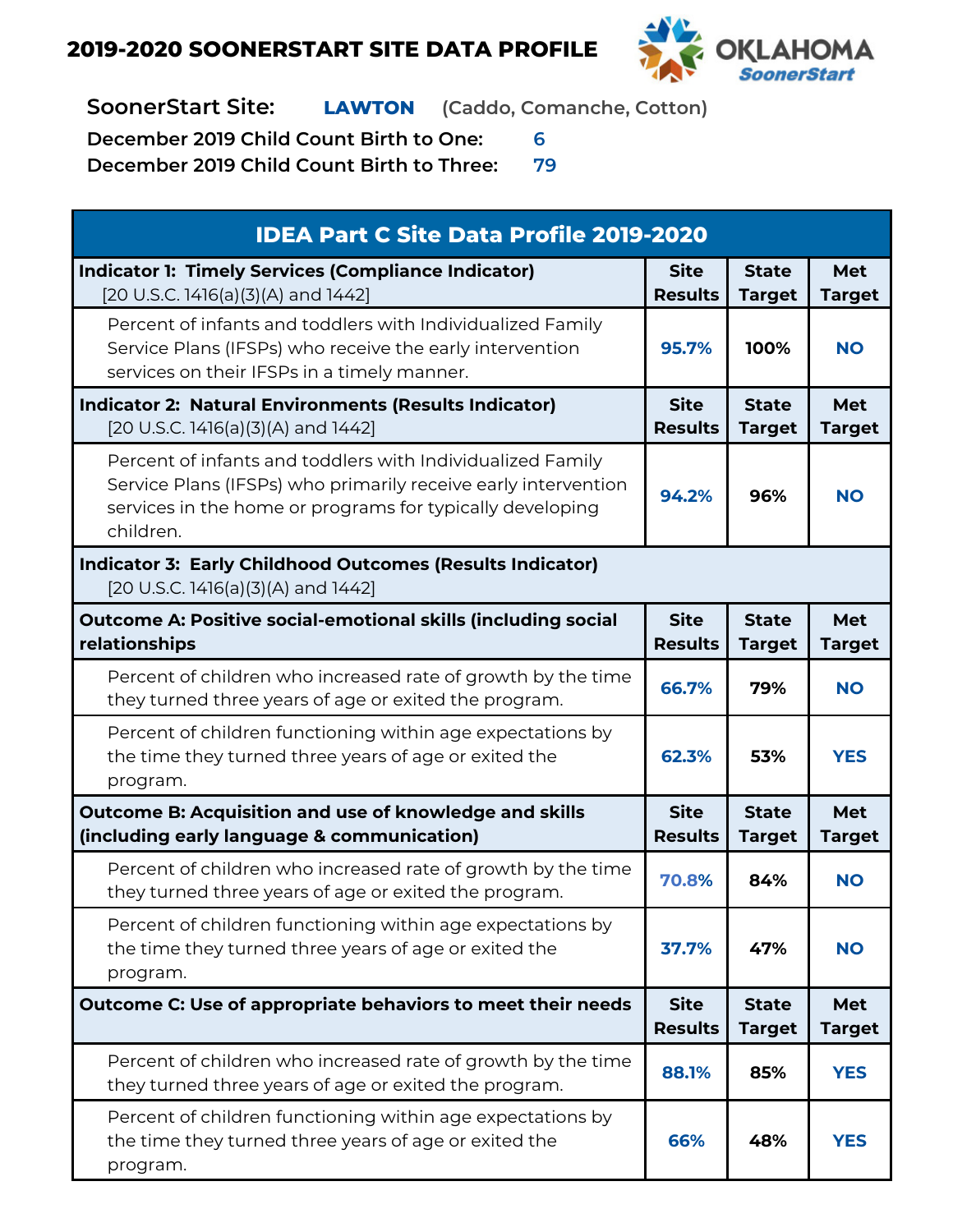| <b>IDEA Part C Site Data Profile 2019-2020 - LAWTON</b>                                                                                                                                                              |                               |                               |                      |
|----------------------------------------------------------------------------------------------------------------------------------------------------------------------------------------------------------------------|-------------------------------|-------------------------------|----------------------|
| <b>Indicator 4: Family Outcomes: (Results Indicator)</b><br>[20 U.S.C. 1416(a)(3)(A) and 1442]                                                                                                                       |                               |                               |                      |
| Percent of families who report that services have helped the<br>family: (Family Surveys Completed:<br>79 )                                                                                                           | <b>Site</b><br><b>Results</b> | <b>State</b><br><b>Target</b> | Met<br><b>Target</b> |
| A. Know their rights;                                                                                                                                                                                                | 97.5%                         | 96%                           | <b>Yes</b>           |
| B. Effectively communicate their children's needs;                                                                                                                                                                   | 100%                          | 96%                           | <b>Yes</b>           |
| C. Help their children develop and learn.                                                                                                                                                                            | 100%                          | 96%                           | <b>Yes</b>           |
| Indicator 5: Child Find (Birth to One) (Results Indicator)<br>[20 U.S.C. 1416(a)(3)(B) and 1442]                                                                                                                     | <b>Site</b><br><b>Results</b> | <b>State</b><br><b>Target</b> | Met<br><b>Target</b> |
| Percent of infant and toddlers' birth to one with an<br>Individualized Family Service Plan (IFSP).                                                                                                                   | 0.29%                         | .90%                          | <b>NO</b>            |
| Indicator 6: Child Find (Birth to Three) (Results Indicator)<br>[20 U.S.C. 1416(a)(3)(B) and 1442]                                                                                                                   | <b>Site</b><br><b>Results</b> | <b>State</b><br><b>Target</b> | Met<br><b>Target</b> |
| Percent of infant and toddlers' birth to three with an IFSP<br>(Individualized Family Service Plan).                                                                                                                 | 1.27%                         | 1.70%                         | <b>NO</b>            |
|                                                                                                                                                                                                                      |                               |                               |                      |
| Indicator 7: 45-day timeline (Compliance Indicator)<br>[20 U.S.C. 1416(a)(3)(B) and 1442                                                                                                                             | <b>Site</b><br><b>Results</b> | <b>State</b><br><b>Target</b> | Met<br><b>Target</b> |
| Percent of eligible infants and toddlers with Individualized<br>Family Service Plans (IFSPs) for whom an evaluation and<br>assessment and an initial IFSP meeting were conducted<br>within Part C's 45-day timeline. | 100%                          | 100%                          | <b>YES</b>           |
| <b>Indicator 8: Transition (Compliance Indicator)</b><br>$[20 U.S.C. 1416(a)(3)(B)$ and $1442]$                                                                                                                      |                               |                               |                      |
| Percent of all children exiting Part C who received timely<br>transition planning to support the child's transition to<br>preschool and other appropriate community services by their<br>third birthday including:   | <b>Site</b><br><b>Results</b> | <b>State</b><br><b>Target</b> | Met<br><b>Target</b> |
| A. Individualized Family Service Plans (IFSPs) with transition<br>steps and services;                                                                                                                                | 100%                          | 100%                          | <b>YES</b>           |
| B. Notification to LEA, if child potentially eligible for Part B                                                                                                                                                     | 91.7%                         | 100%                          | <b>NO</b>            |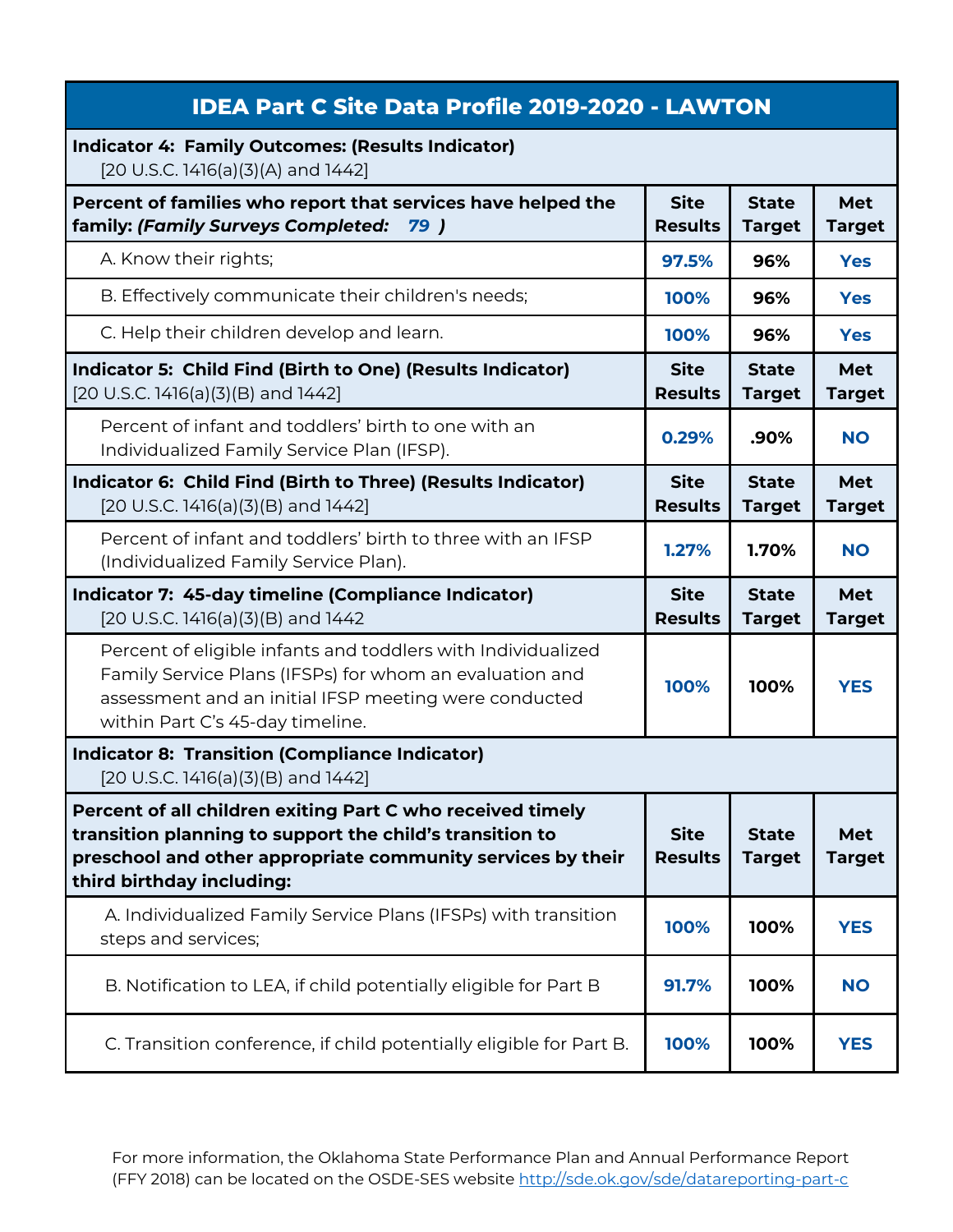

**SoonerStart Site: CHICKASHA (Grady, Stephens)**

**December 2019 Child Count Birth to One: 9**

| <b>IDEA Part C Site Data Profile 2019-2020</b>                                                                                                                                                         |                               |                               |                             |
|--------------------------------------------------------------------------------------------------------------------------------------------------------------------------------------------------------|-------------------------------|-------------------------------|-----------------------------|
| <b>Indicator 1: Timely Services (Compliance Indicator)</b><br>[20 U.S.C. 1416(a)(3)(A) and 1442]                                                                                                       | <b>Site</b><br><b>Results</b> | <b>State</b><br><b>Target</b> | <b>Met</b><br><b>Target</b> |
| Percent of infants and toddlers with Individualized Family<br>Service Plans (IFSPs) who receive the early intervention<br>services on their IFSPs in a timely manner.                                  | 100%                          | 100%                          | <b>YES</b>                  |
| <b>Indicator 2: Natural Environments (Results Indicator)</b><br>[20 U.S.C. 1416(a)(3)(A) and 1442]                                                                                                     | <b>Site</b><br><b>Results</b> | <b>State</b><br><b>Target</b> | <b>Met</b><br><b>Target</b> |
| Percent of infants and toddlers with Individualized Family<br>Service Plans (IFSPs) who primarily receive early intervention<br>services in the home or programs for typically developing<br>children. | 96.3%                         | 96%                           | <b>YES</b>                  |
| <b>Indicator 3: Early Childhood Outcomes (Results Indicator)</b><br>[20 U.S.C. 1416(a)(3)(A) and 1442]                                                                                                 |                               |                               |                             |
| <b>Outcome A: Positive social-emotional skills (including social</b><br>relationships                                                                                                                  | <b>Site</b><br><b>Results</b> | <b>State</b><br><b>Target</b> | <b>Met</b><br><b>Target</b> |
| Percent of children who increased rate of growth by the time<br>they turned three years of age or exited the program.                                                                                  | 95.3%                         | 79%                           | <b>YES</b>                  |
| Percent of children functioning within age expectations by<br>the time they turned three years of age or exited the<br>program.                                                                        | 32.6%                         | 53%                           | <b>NO</b>                   |
| <b>Outcome B: Acquisition and use of knowledge and skills</b><br>(including early language & communication)                                                                                            | <b>Site</b><br><b>Results</b> | <b>State</b><br><b>Target</b> | <b>Met</b><br><b>Target</b> |
| Percent of children who increased rate of growth by the time<br>they turned three years of age or exited the program.                                                                                  | 93%                           | 84%                           | <b>YES</b>                  |
| Percent of children functioning within age expectations by<br>the time they turned three years of age or exited the<br>program.                                                                        | 32.6%                         | 47%                           | <b>NO</b>                   |
| Outcome C: Use of appropriate behaviors to meet their needs                                                                                                                                            | <b>Site</b><br><b>Results</b> | <b>State</b><br><b>Target</b> | <b>Met</b><br><b>Target</b> |
| Percent of children who increased rate of growth by the time<br>they turned three years of age or exited the program.                                                                                  | 97.9%                         | 85%                           | <b>YES</b>                  |
| Percent of children functioning within age expectations by<br>the time they turned three years of age or exited the<br>program.                                                                        | 39.5%                         | 48%                           | <b>NO</b>                   |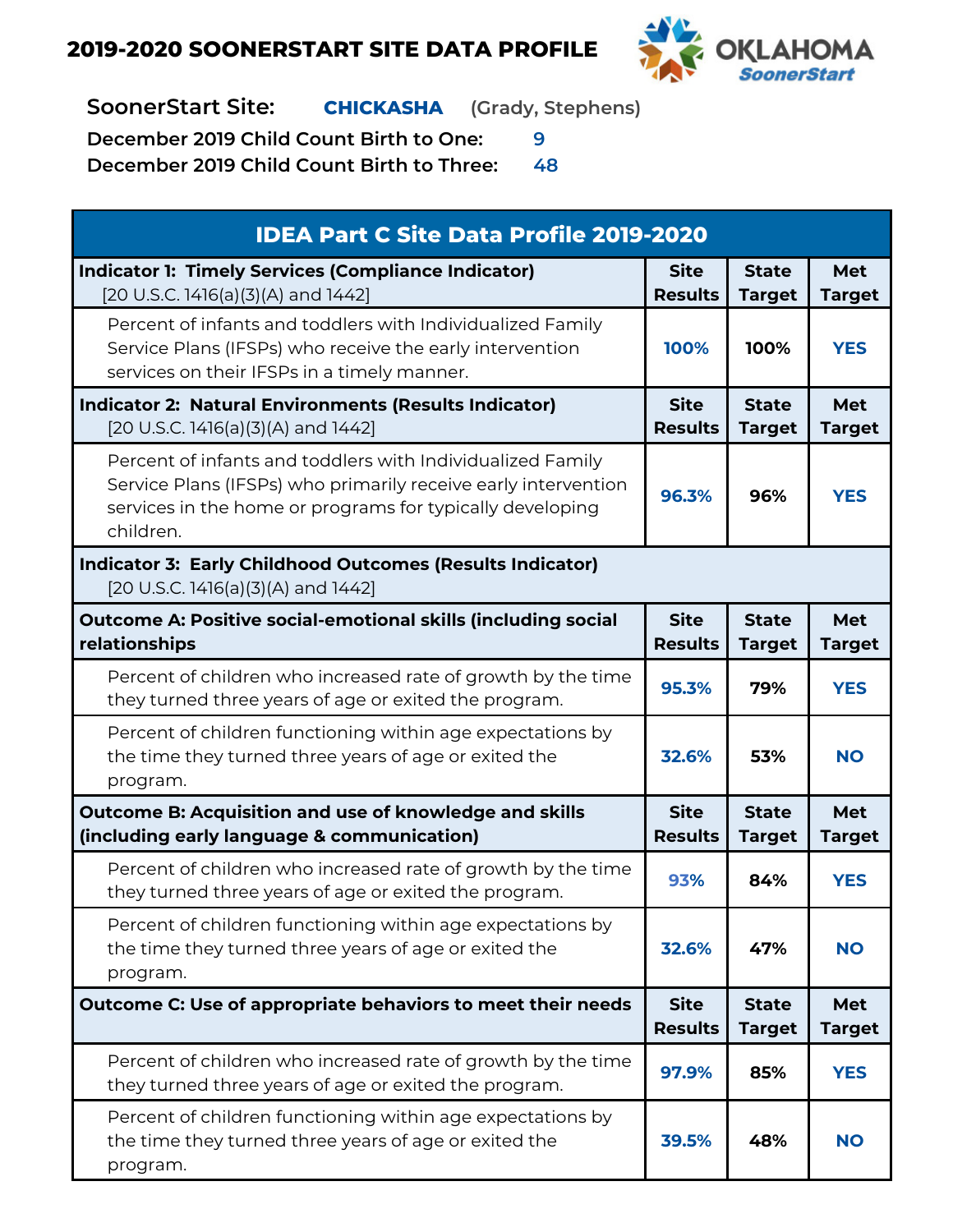| <b>IDEA Part C Site Data Profile 2019-2020 - CHICKASHA</b>                                                                                                                                                           |                               |                               |                             |
|----------------------------------------------------------------------------------------------------------------------------------------------------------------------------------------------------------------------|-------------------------------|-------------------------------|-----------------------------|
| <b>Indicator 4: Family Outcomes: (Results Indicator)</b><br>[20 U.S.C. 1416(a)(3)(A) and 1442]                                                                                                                       |                               |                               |                             |
| Percent of families who report that services have helped the<br>family: (Family Surveys Completed: 23)                                                                                                               | <b>Site</b><br><b>Results</b> | <b>State</b><br><b>Target</b> | <b>Met</b><br><b>Target</b> |
| A. Know their rights;                                                                                                                                                                                                | 100%                          | 96%                           | <b>Yes</b>                  |
| B. Effectively communicate their children's needs;                                                                                                                                                                   | 100%                          | 96%                           | <b>Yes</b>                  |
| C. Help their children develop and learn.                                                                                                                                                                            | 100%                          | 96%                           | <b>Yes</b>                  |
| Indicator 5: Child Find (Birth to One) (Results Indicator)<br>[20 U.S.C. 1416(a)(3)(B) and 1442]                                                                                                                     | <b>Site</b><br><b>Results</b> | <b>State</b><br><b>Target</b> | <b>Met</b><br><b>Target</b> |
| Percent of infant and toddlers' birth to one with an<br>Individualized Family Service Plan (IFSP).                                                                                                                   | 0.85%                         | .90%                          | <b>NO</b>                   |
| Indicator 6: Child Find (Birth to Three) (Results Indicator)<br>$[20 U.S.C. 1416(a)(3)(B)$ and $1442]$                                                                                                               | <b>Site</b><br><b>Results</b> | <b>State</b><br><b>Target</b> | <b>Met</b><br><b>Target</b> |
| Percent of infant and toddlers' birth to three with an IFSP<br>(Individualized Family Service Plan).                                                                                                                 | 1.46%                         | 1.70%                         | <b>NO</b>                   |
| Indicator 7: 45-day timeline (Compliance Indicator)<br>$[20$ U.S.C. 1416(a)(3)(B) and 1442                                                                                                                           | <b>Site</b><br><b>Results</b> | <b>State</b><br><b>Target</b> | <b>Met</b><br><b>Target</b> |
| Percent of eligible infants and toddlers with Individualized<br>Family Service Plans (IFSPs) for whom an evaluation and<br>assessment and an initial IFSP meeting were conducted<br>within Part C's 45-day timeline. | 100%                          | 100%                          | <b>NO</b>                   |
| <b>Indicator 8: Transition (Compliance Indicator)</b><br>[20 U.S.C. 1416(a)(3)(B) and 1442]                                                                                                                          |                               |                               |                             |
| Percent of all children exiting Part C who received timely<br>transition planning to support the child's transition to<br>preschool and other appropriate community services by their<br>third birthday including:   | <b>Site</b><br><b>Results</b> | <b>State</b><br><b>Target</b> | Met<br><b>Target</b>        |
| A. Individualized Family Service Plans (IFSPs) with transition<br>steps and services;                                                                                                                                | 100%                          | 100%                          | <b>YES</b>                  |
| B. Notification to LEA, if child potentially eligible for Part B                                                                                                                                                     | 90%                           | 100%                          | <b>NO</b>                   |
| C. Transition conference, if child potentially eligible for Part B.                                                                                                                                                  | 66.6%                         | 100%                          | <b>NO</b>                   |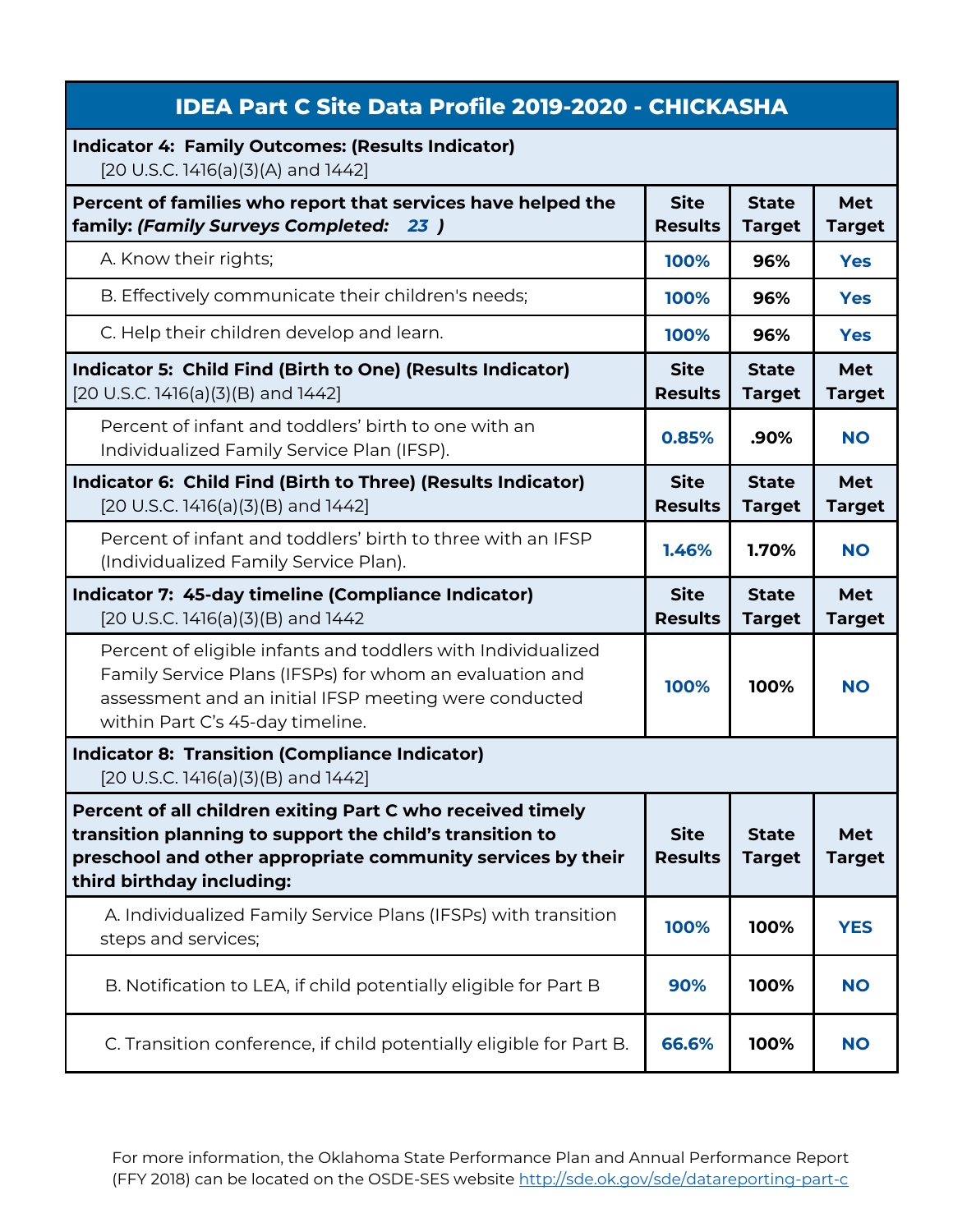

**SoonerStart Site: ARDMORE (Carter, Jefferson, Love, Johnston)**

**December 2019 Child Count Birth to One: 6**

| <b>IDEA Part C Site Data Profile 2019-2020</b>                                                                                                                                                         |                               |                               |                             |
|--------------------------------------------------------------------------------------------------------------------------------------------------------------------------------------------------------|-------------------------------|-------------------------------|-----------------------------|
| <b>Indicator 1: Timely Services (Compliance Indicator)</b><br>[20 U.S.C. 1416(a)(3)(A) and 1442]                                                                                                       | <b>Site</b><br><b>Results</b> | <b>State</b><br><b>Target</b> | Met<br><b>Target</b>        |
| Percent of infants and toddlers with Individualized Family<br>Service Plans (IFSPs) who receive the early intervention<br>services on their IFSPs in a timely manner.                                  | 100%                          | 100%                          | <b>YES</b>                  |
| <b>Indicator 2: Natural Environments (Results Indicator)</b><br>[20 U.S.C. 1416(a)(3)(A) and 1442]                                                                                                     | <b>Site</b><br><b>Results</b> | <b>State</b><br><b>Target</b> | Met<br><b>Target</b>        |
| Percent of infants and toddlers with Individualized Family<br>Service Plans (IFSPs) who primarily receive early intervention<br>services in the home or programs for typically developing<br>children. | 72.5%                         | 96%                           | <b>NO</b>                   |
| <b>Indicator 3: Early Childhood Outcomes (Results Indicator)</b><br>[20 U.S.C. 1416(a)(3)(A) and 1442]                                                                                                 |                               |                               |                             |
| <b>Outcome A: Positive social-emotional skills (including social</b><br>relationships                                                                                                                  | <b>Site</b><br><b>Results</b> | <b>State</b><br><b>Target</b> | Met<br><b>Target</b>        |
| Percent of children who increased rate of growth by the time<br>they turned three years of age or exited the program.                                                                                  | 90%                           | 79%                           | <b>YES</b>                  |
| Percent of children functioning within age expectations by<br>the time they turned three years of age or exited the<br>program.                                                                        | <b>16%</b>                    | 53%                           | <b>NO</b>                   |
| Outcome B: Acquisition and use of knowledge and skills<br>(including early language & communication)                                                                                                   | <b>Site</b><br><b>Results</b> | <b>State</b><br><b>Target</b> | Met<br><b>Target</b>        |
| Percent of children who increased rate of growth by the time<br>they turned three years of age or exited the program.                                                                                  | 90%                           | 84%                           | <b>YES</b>                  |
| Percent of children functioning within age expectations by<br>the time they turned three years of age or exited the<br>program.                                                                        | 14%                           | 47%                           | <b>NO</b>                   |
| Outcome C: Use of appropriate behaviors to meet their needs                                                                                                                                            | <b>Site</b><br><b>Results</b> | <b>State</b><br><b>Target</b> | <b>Met</b><br><b>Target</b> |
| Percent of children who increased rate of growth by the time<br>they turned three years of age or exited the program.                                                                                  | 88%                           | 85%                           | <b>YES</b>                  |
| Percent of children functioning within age expectations by<br>the time they turned three years of age or exited the<br>program.                                                                        | 22%                           | 48%                           | <b>NO</b>                   |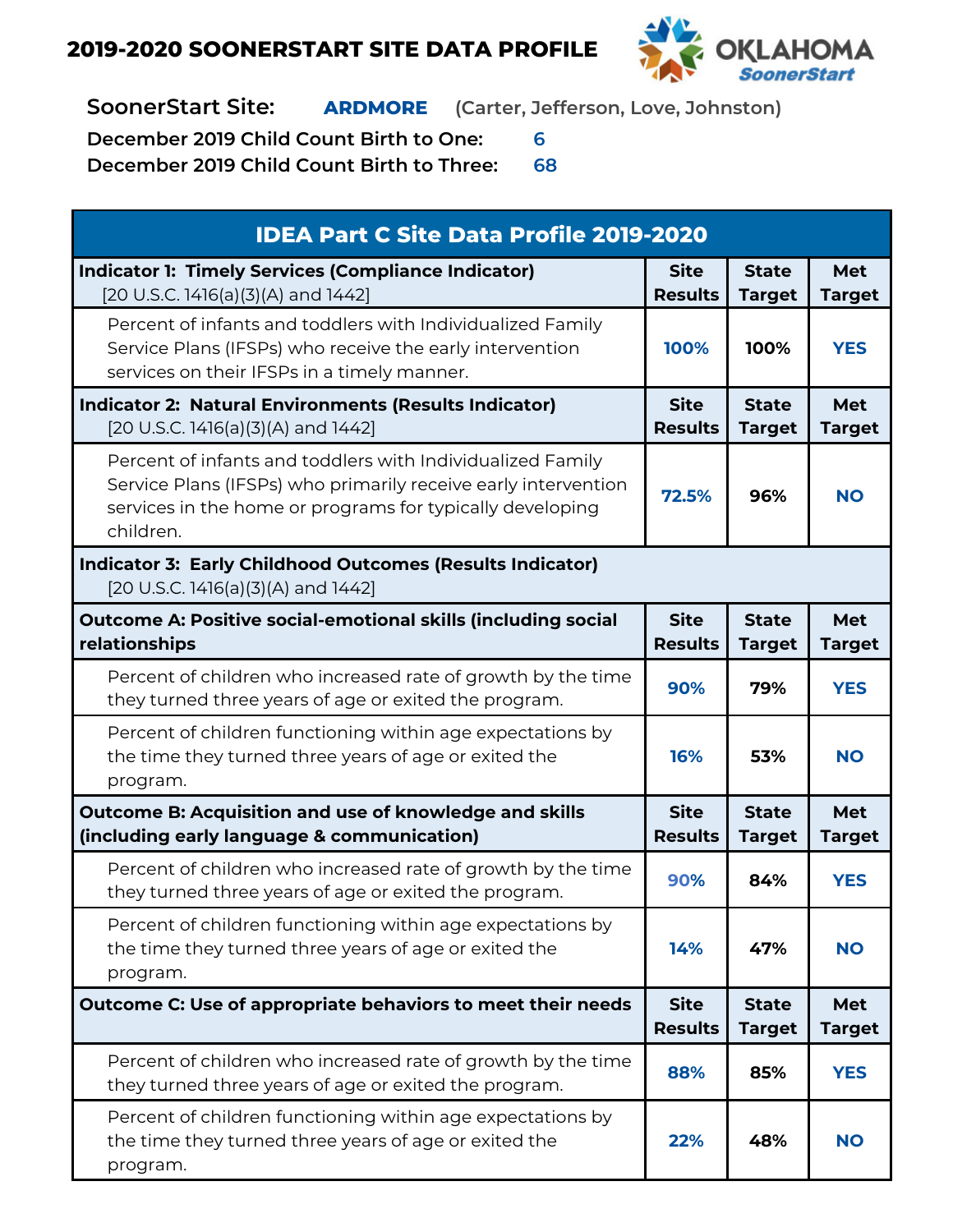| <b>IDEA Part C Site Data Profile 2019-2020 - ARDMORE</b>                                                                                                                                                             |                               |                               |                             |
|----------------------------------------------------------------------------------------------------------------------------------------------------------------------------------------------------------------------|-------------------------------|-------------------------------|-----------------------------|
| <b>Indicator 4: Family Outcomes: (Results Indicator)</b><br>[20 U.S.C. 1416(a)(3)(A) and 1442]                                                                                                                       |                               |                               |                             |
| Percent of families who report that services have helped the<br>family: (Family Surveys Completed:<br>2)                                                                                                             | <b>Site</b><br><b>Results</b> | <b>State</b><br><b>Target</b> | <b>Met</b><br><b>Target</b> |
| A. Know their rights;                                                                                                                                                                                                | 100%                          | 96%                           | <b>Yes</b>                  |
| B. Effectively communicate their children's needs;                                                                                                                                                                   | 100%                          | 96%                           | <b>Yes</b>                  |
| C. Help their children develop and learn.                                                                                                                                                                            | 100%                          | 96%                           | <b>Yes</b>                  |
| Indicator 5: Child Find (Birth to One) (Results Indicator)<br>[20 U.S.C. 1416(a)(3)(B) and 1442]                                                                                                                     | <b>Site</b><br><b>Results</b> | <b>State</b><br><b>Target</b> | Met<br><b>Target</b>        |
| Percent of infant and toddlers' birth to one with an<br>Individualized Family Service Plan (IFSP).                                                                                                                   | 0.64%                         | .90%                          | <b>NO</b>                   |
| Indicator 6: Child Find (Birth to Three) (Results Indicator)<br>[20 U.S.C. 1416(a)(3)(B) and 1442]                                                                                                                   | <b>Site</b><br><b>Results</b> | <b>State</b><br><b>Target</b> | Met<br><b>Target</b>        |
| Percent of infant and toddlers' birth to three with an IFSP<br>(Individualized Family Service Plan).                                                                                                                 | 2.38%                         | 1.70%                         | <b>YES</b>                  |
|                                                                                                                                                                                                                      |                               |                               |                             |
| Indicator 7: 45-day timeline (Compliance Indicator)<br>[20 U.S.C. 1416(a)(3)(B) and 1442                                                                                                                             | <b>Site</b><br><b>Results</b> | <b>State</b><br><b>Target</b> | Met<br><b>Target</b>        |
| Percent of eligible infants and toddlers with Individualized<br>Family Service Plans (IFSPs) for whom an evaluation and<br>assessment and an initial IFSP meeting were conducted<br>within Part C's 45-day timeline. | 100%                          | 100%                          | <b>YES</b>                  |
| <b>Indicator 8: Transition (Compliance Indicator)</b><br>$[20 U.S.C. 1416(a)(3)(B)$ and 1442]                                                                                                                        |                               |                               |                             |
| Percent of all children exiting Part C who received timely<br>transition planning to support the child's transition to<br>preschool and other appropriate community services by their<br>third birthday including:   | <b>Site</b><br><b>Results</b> | <b>State</b><br><b>Target</b> | Met<br><b>Target</b>        |
| A. Individualized Family Service Plans (IFSPs) with transition<br>steps and services;                                                                                                                                | 100%                          | 100%                          | <b>YES</b>                  |
| B. Notification to LEA, if child potentially eligible for Part B                                                                                                                                                     | 100%                          | 100%                          | <b>YES</b>                  |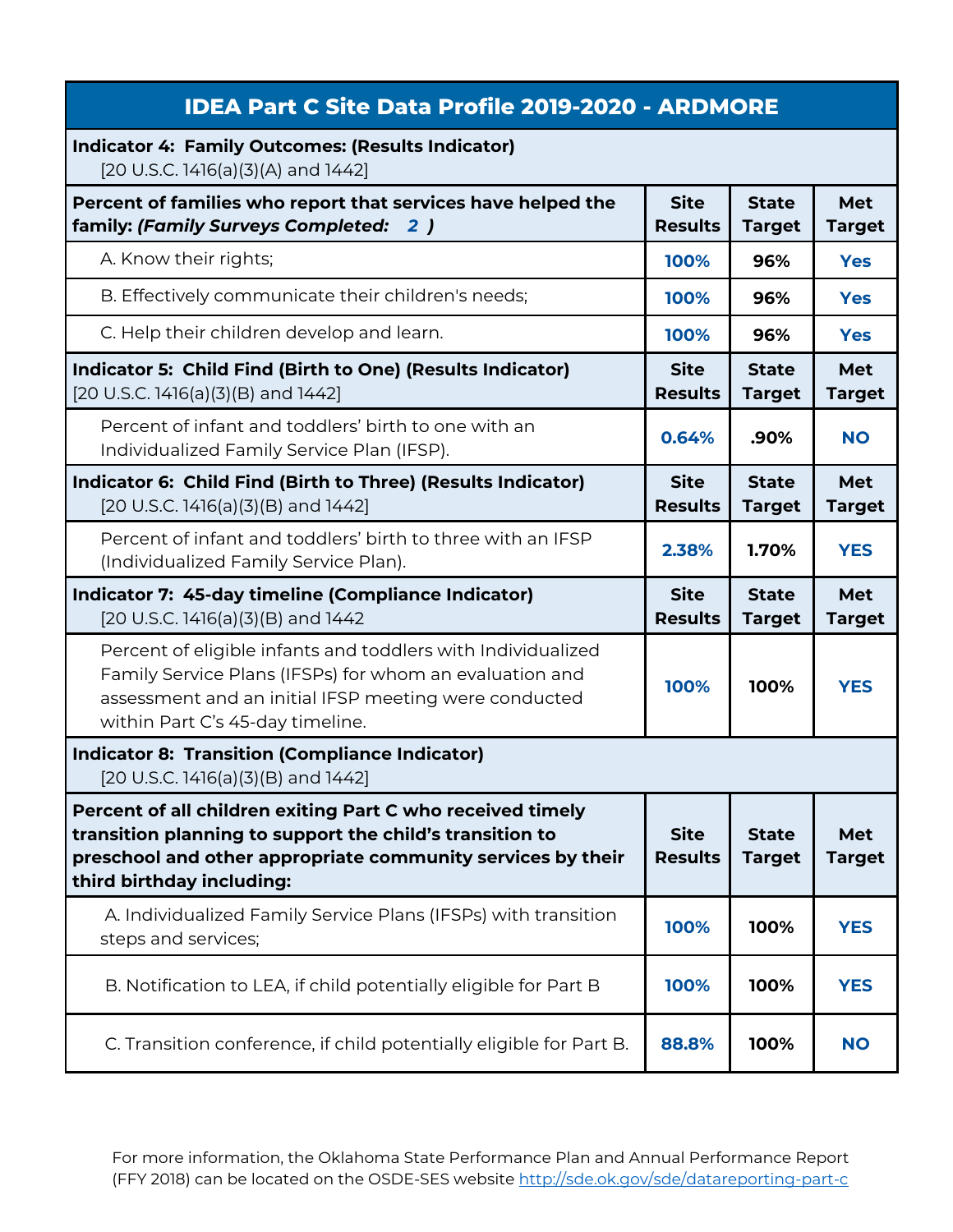

**SoonerStart Site: IDABEL (Choctaw, McCurtain, Pushmataha)**

**December 2019 Child Count Birth to One: 2**

| <b>IDEA Part C Site Data Profile 2019-2020</b>                                                                                                                                                         |                               |                               |                             |
|--------------------------------------------------------------------------------------------------------------------------------------------------------------------------------------------------------|-------------------------------|-------------------------------|-----------------------------|
| <b>Indicator 1: Timely Services (Compliance Indicator)</b><br>[20 U.S.C. 1416(a)(3)(A) and 1442]                                                                                                       | <b>Site</b><br><b>Results</b> | <b>State</b><br><b>Target</b> | <b>Met</b><br><b>Target</b> |
| Percent of infants and toddlers with Individualized Family<br>Service Plans (IFSPs) who receive the early intervention<br>services on their IFSPs in a timely manner.                                  | 100%                          | 100%                          | <b>YES</b>                  |
| <b>Indicator 2: Natural Environments (Results Indicator)</b><br>[20 U.S.C. 1416(a)(3)(A) and 1442]                                                                                                     | <b>Site</b><br><b>Results</b> | <b>State</b><br><b>Target</b> | <b>Met</b><br><b>Target</b> |
| Percent of infants and toddlers with Individualized Family<br>Service Plans (IFSPs) who primarily receive early intervention<br>services in the home or programs for typically developing<br>children. | 67.7%                         | 96%                           | <b>NO</b>                   |
| <b>Indicator 3: Early Childhood Outcomes (Results Indicator)</b><br>[20 U.S.C. 1416(a)(3)(A) and 1442]                                                                                                 |                               |                               |                             |
| <b>Outcome A: Positive social-emotional skills (including social</b><br>relationships                                                                                                                  | <b>Site</b><br><b>Results</b> | <b>State</b><br><b>Target</b> | <b>Met</b><br><b>Target</b> |
| Percent of children who increased rate of growth by the time<br>they turned three years of age or exited the program.                                                                                  | 96.2%                         | 79%                           | <b>YES</b>                  |
| Percent of children functioning within age expectations by<br>the time they turned three years of age or exited the<br>program.                                                                        | 44.4%                         | 53%                           | <b>NO</b>                   |
| <b>Outcome B: Acquisition and use of knowledge and skills</b><br>(including early language & communication)                                                                                            | <b>Site</b><br><b>Results</b> | <b>State</b><br><b>Target</b> | <b>Met</b><br><b>Target</b> |
| Percent of children who increased rate of growth by the time<br>they turned three years of age or exited the program.                                                                                  | 96.3%                         | 84%                           | <b>YES</b>                  |
| Percent of children functioning within age expectations by<br>the time they turned three years of age or exited the<br>program.                                                                        | 33.3%                         | 47%                           | <b>NO</b>                   |
| Outcome C: Use of appropriate behaviors to meet their needs                                                                                                                                            | <b>Site</b><br><b>Results</b> | <b>State</b><br><b>Target</b> | <b>Met</b><br><b>Target</b> |
| Percent of children who increased rate of growth by the time<br>they turned three years of age or exited the program.                                                                                  | 92.6%                         | 85%                           | <b>YES</b>                  |
| Percent of children functioning within age expectations by<br>the time they turned three years of age or exited the<br>program.                                                                        | 37%                           | 48%                           | <b>NO</b>                   |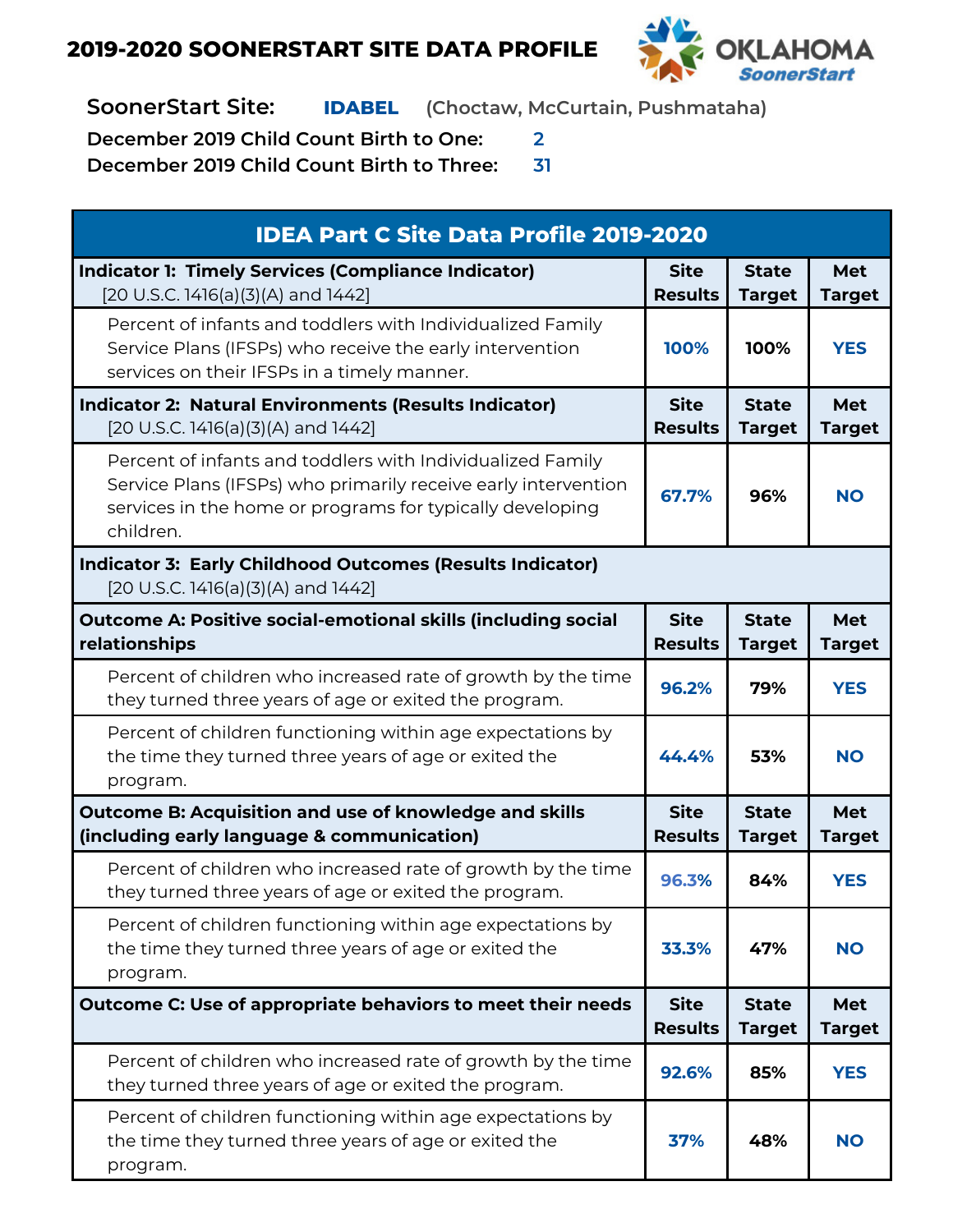| <b>IDEA Part C Site Data Profile 2019-2020 - IDABEL</b>                                                                                                                                                              |                               |                               |                             |
|----------------------------------------------------------------------------------------------------------------------------------------------------------------------------------------------------------------------|-------------------------------|-------------------------------|-----------------------------|
| <b>Indicator 4: Family Outcomes: (Results Indicator)</b><br>[20 U.S.C. 1416(a)(3)(A) and 1442]                                                                                                                       |                               |                               |                             |
| Percent of families who report that services have helped the<br>family: (Family Surveys Completed: 2)                                                                                                                | <b>Site</b><br><b>Results</b> | <b>State</b><br><b>Target</b> | <b>Met</b><br><b>Target</b> |
| A. Know their rights;                                                                                                                                                                                                | 100%                          | 96%                           | <b>Yes</b>                  |
| B. Effectively communicate their children's needs;                                                                                                                                                                   | 100%                          | 96%                           | <b>Yes</b>                  |
| C. Help their children develop and learn.                                                                                                                                                                            | 100%                          | 96%                           | <b>Yes</b>                  |
| Indicator 5: Child Find (Birth to One) (Results Indicator)<br>$[20 U.S.C. 1416(a)(3)(B)$ and $1442]$                                                                                                                 | <b>Site</b><br><b>Results</b> | <b>State</b><br><b>Target</b> | Met<br><b>Target</b>        |
| Percent of infant and toddlers' birth to one with an<br>Individualized Family Service Plan (IFSP).                                                                                                                   | 0.27%                         | .90%                          | <b>NO</b>                   |
| Indicator 6: Child Find (Birth to Three) (Results Indicator)<br>[20 U.S.C. 1416(a)(3)(B) and 1442]                                                                                                                   | <b>Site</b><br><b>Results</b> | <b>State</b><br><b>Target</b> | Met<br><b>Target</b>        |
| Percent of infant and toddlers' birth to three with an IFSP<br>(Individualized Family Service Plan).                                                                                                                 | 1.36%                         | 1.70%                         | <b>NO</b>                   |
|                                                                                                                                                                                                                      |                               |                               |                             |
| Indicator 7: 45-day timeline (Compliance Indicator)<br>[20 U.S.C. 1416(a)(3)(B) and 1442                                                                                                                             | <b>Site</b><br><b>Results</b> | <b>State</b><br><b>Target</b> | Met<br><b>Target</b>        |
| Percent of eligible infants and toddlers with Individualized<br>Family Service Plans (IFSPs) for whom an evaluation and<br>assessment and an initial IFSP meeting were conducted<br>within Part C's 45-day timeline. | **                            | 100%                          | **                          |
| <b>Indicator 8: Transition (Compliance Indicator)</b><br>$[20 U.S.C. 1416(a)(3)(B)$ and $1442]$                                                                                                                      |                               |                               |                             |
| Percent of all children exiting Part C who received timely<br>transition planning to support the child's transition to<br>preschool and other appropriate community services by their<br>third birthday including:   | <b>Site</b><br><b>Results</b> | <b>State</b><br><b>Target</b> | Met<br><b>Target</b>        |
| A. Individualized Family Service Plans (IFSPs) with transition<br>steps and services;                                                                                                                                | 100%                          | 100%                          | <b>YES</b>                  |
| B. Notification to LEA, if child potentially eligible for Part B                                                                                                                                                     | 50%                           | 100%                          | <b>NO</b>                   |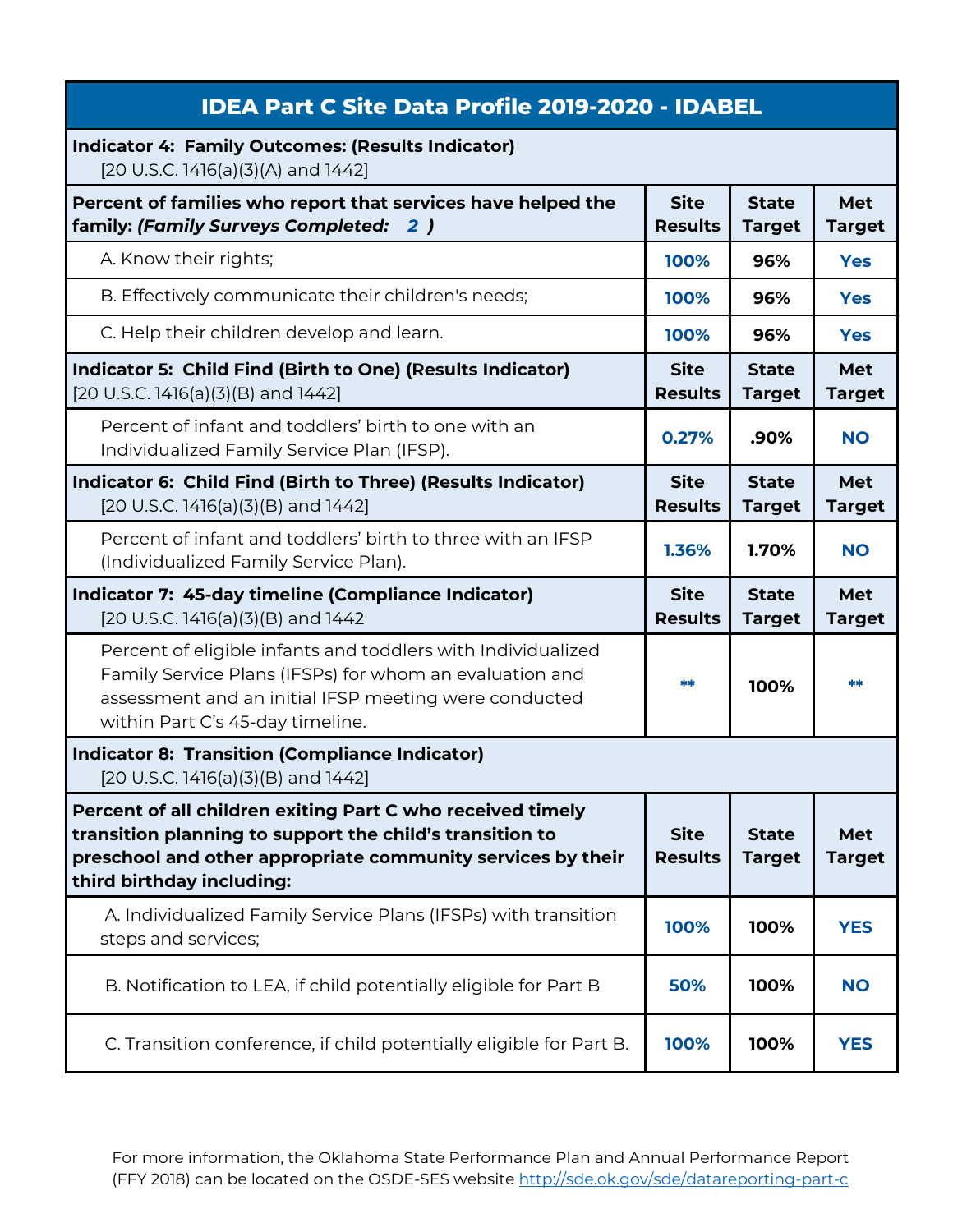

**SoonerStart Site: MCALESTER (Latimer, Pittburg)**

**December 2019 Child Count Birth to One: 5**

| <b>IDEA Part C Site Data Profile 2019-2020</b>                                                                                                                                                         |                               |                               |                             |
|--------------------------------------------------------------------------------------------------------------------------------------------------------------------------------------------------------|-------------------------------|-------------------------------|-----------------------------|
| <b>Indicator 1: Timely Services (Compliance Indicator)</b><br>[20 U.S.C. 1416(a)(3)(A) and 1442]                                                                                                       | <b>Site</b><br><b>Results</b> | <b>State</b><br><b>Target</b> | <b>Met</b><br><b>Target</b> |
| Percent of infants and toddlers with Individualized Family<br>Service Plans (IFSPs) who receive the early intervention<br>services on their IFSPs in a timely manner.                                  | 100%                          | 100%                          | <b>YES</b>                  |
| <b>Indicator 2: Natural Environments (Results Indicator)</b><br>[20 U.S.C. 1416(a)(3)(A) and 1442]                                                                                                     | <b>Site</b><br><b>Results</b> | <b>State</b><br><b>Target</b> | <b>Met</b><br><b>Target</b> |
| Percent of infants and toddlers with Individualized Family<br>Service Plans (IFSPs) who primarily receive early intervention<br>services in the home or programs for typically developing<br>children. | 78.3%                         | 96%                           | <b>NO</b>                   |
| <b>Indicator 3: Early Childhood Outcomes (Results Indicator)</b><br>[20 U.S.C. 1416(a)(3)(A) and 1442]                                                                                                 |                               |                               |                             |
| <b>Outcome A: Positive social-emotional skills (including social</b><br>relationships                                                                                                                  | <b>Site</b><br><b>Results</b> | <b>State</b><br><b>Target</b> | <b>Met</b><br><b>Target</b> |
| Percent of children who increased rate of growth by the time<br>they turned three years of age or exited the program.                                                                                  | 88.9%                         | 79%                           | <b>YES</b>                  |
| Percent of children functioning within age expectations by<br>the time they turned three years of age or exited the<br>program.                                                                        | 33.3%                         | 53%                           | <b>NO</b>                   |
| Outcome B: Acquisition and use of knowledge and skills<br>(including early language & communication)                                                                                                   | <b>Site</b><br><b>Results</b> | <b>State</b><br><b>Target</b> | <b>Met</b><br><b>Target</b> |
| Percent of children who increased rate of growth by the time<br>they turned three years of age or exited the program.                                                                                  | 100%                          | 84%                           | <b>YES</b>                  |
| Percent of children functioning within age expectations by<br>the time they turned three years of age or exited the<br>program.                                                                        | 44.4%                         | 47%                           | <b>NO</b>                   |
| Outcome C: Use of appropriate behaviors to meet their needs                                                                                                                                            | <b>Site</b><br><b>Results</b> | <b>State</b><br><b>Target</b> | <b>Met</b><br><b>Target</b> |
| Percent of children who increased rate of growth by the time<br>they turned three years of age or exited the program.                                                                                  | 100%                          | 85%                           | <b>YES</b>                  |
| Percent of children functioning within age expectations by<br>the time they turned three years of age or exited the<br>program.                                                                        | 33.3%                         | 48%                           | <b>NO</b>                   |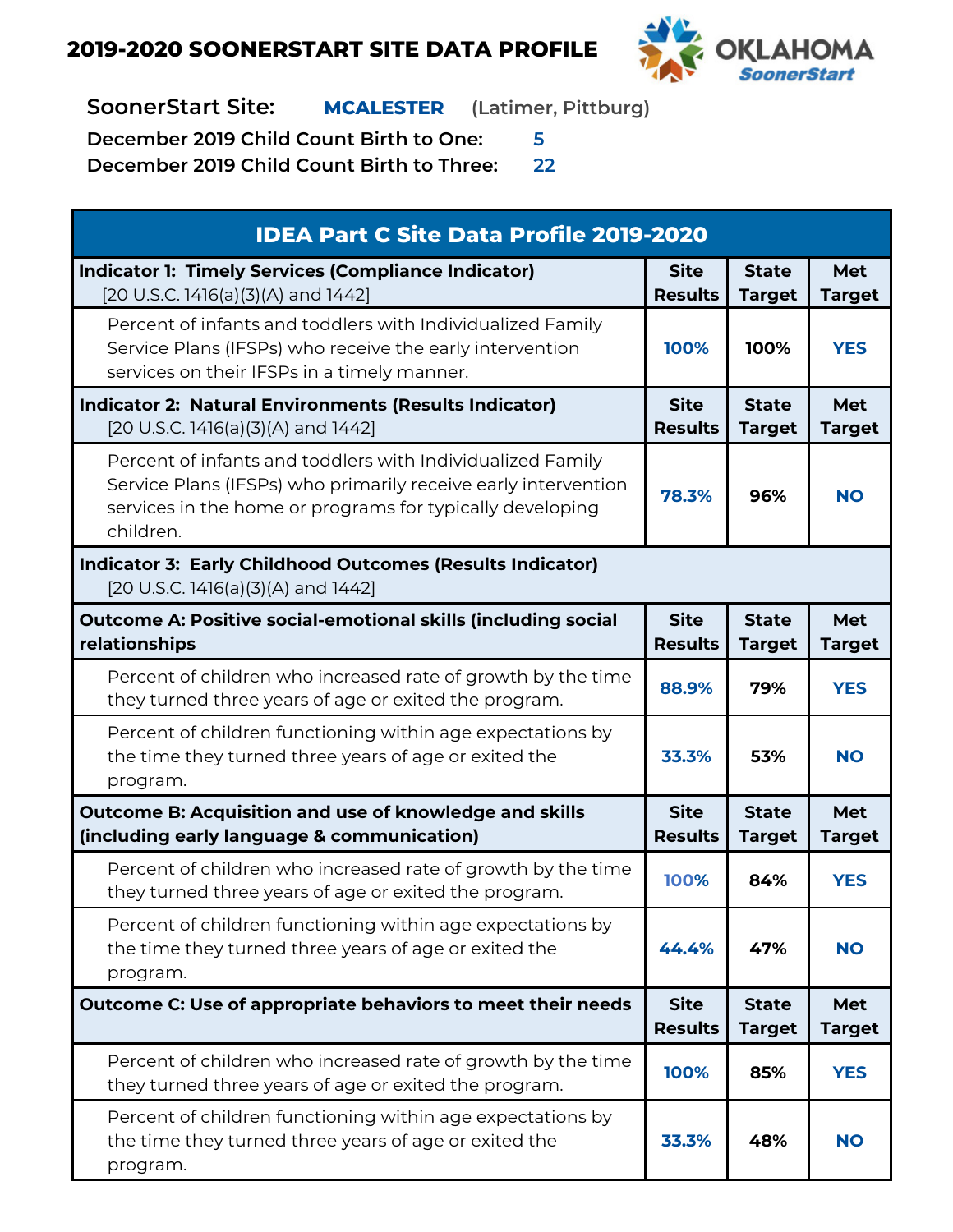| <b>IDEA Part C Site Data Profile 2019-2020 - MCALESTER</b>                                                                                                                                                           |                               |                               |                      |
|----------------------------------------------------------------------------------------------------------------------------------------------------------------------------------------------------------------------|-------------------------------|-------------------------------|----------------------|
| <b>Indicator 4: Family Outcomes: (Results Indicator)</b><br>[20 U.S.C. 1416(a)(3)(A) and 1442]                                                                                                                       |                               |                               |                      |
| Percent of families who report that services have helped the<br>family: (Family Surveys Completed: 23)                                                                                                               | <b>Site</b><br><b>Results</b> | <b>State</b><br><b>Target</b> | Met<br><b>Target</b> |
| A. Know their rights;                                                                                                                                                                                                | 100%                          | 96%                           | <b>Yes</b>           |
| B. Effectively communicate their children's needs;                                                                                                                                                                   | 100%                          | 96%                           | <b>Yes</b>           |
| C. Help their children develop and learn.                                                                                                                                                                            | 100%                          | 96%                           | <b>Yes</b>           |
| Indicator 5: Child Find (Birth to One) (Results Indicator)<br>[20 U.S.C. 1416(a)(3)(B) and 1442]                                                                                                                     | <b>Site</b><br><b>Results</b> | <b>State</b><br><b>Target</b> | Met<br><b>Target</b> |
| Percent of infant and toddlers' birth to one with an<br>Individualized Family Service Plan (IFSP).                                                                                                                   | 0.8%                          | .90%                          | <b>NO</b>            |
| Indicator 6: Child Find (Birth to Three) (Results Indicator)<br>[20 U.S.C. 1416(a)(3)(B) and 1442]                                                                                                                   | <b>Site</b><br><b>Results</b> | <b>State</b><br><b>Target</b> | Met<br><b>Target</b> |
| Percent of infant and toddlers' birth to three with an IFSP<br>(Individualized Family Service Plan).                                                                                                                 | 1.16%                         | 1.70%                         | <b>NO</b>            |
| Indicator 7: 45-day timeline (Compliance Indicator)<br>$[20 U.S.C. 1416(a)(3)(B)$ and 1442                                                                                                                           | <b>Site</b><br><b>Results</b> | <b>State</b><br><b>Target</b> | Met<br><b>Target</b> |
| Percent of eligible infants and toddlers with Individualized<br>Family Service Plans (IFSPs) for whom an evaluation and<br>assessment and an initial IFSP meeting were conducted<br>within Part C's 45-day timeline. | 100%                          | 100%                          | <b>YES</b>           |
| <b>Indicator 8: Transition (Compliance Indicator)</b><br>[20 U.S.C. 1416(a)(3)(B) and 1442]                                                                                                                          |                               |                               |                      |
| Percent of all children exiting Part C who received timely<br>transition planning to support the child's transition to<br>preschool and other appropriate community services by their<br>third birthday including:   | <b>Site</b><br><b>Results</b> | <b>State</b><br><b>Target</b> | Met<br><b>Target</b> |
| A. Individualized Family Service Plans (IFSPs) with transition<br>steps and services;                                                                                                                                | 100%                          | 100%                          | <b>YES</b>           |
| B. Notification to LEA, if child potentially eligible for Part B                                                                                                                                                     | 100%                          | 100%                          | <b>YES</b>           |
| C. Transition conference, if child potentially eligible for Part B.                                                                                                                                                  | 100%                          | 100%                          | <b>YES</b>           |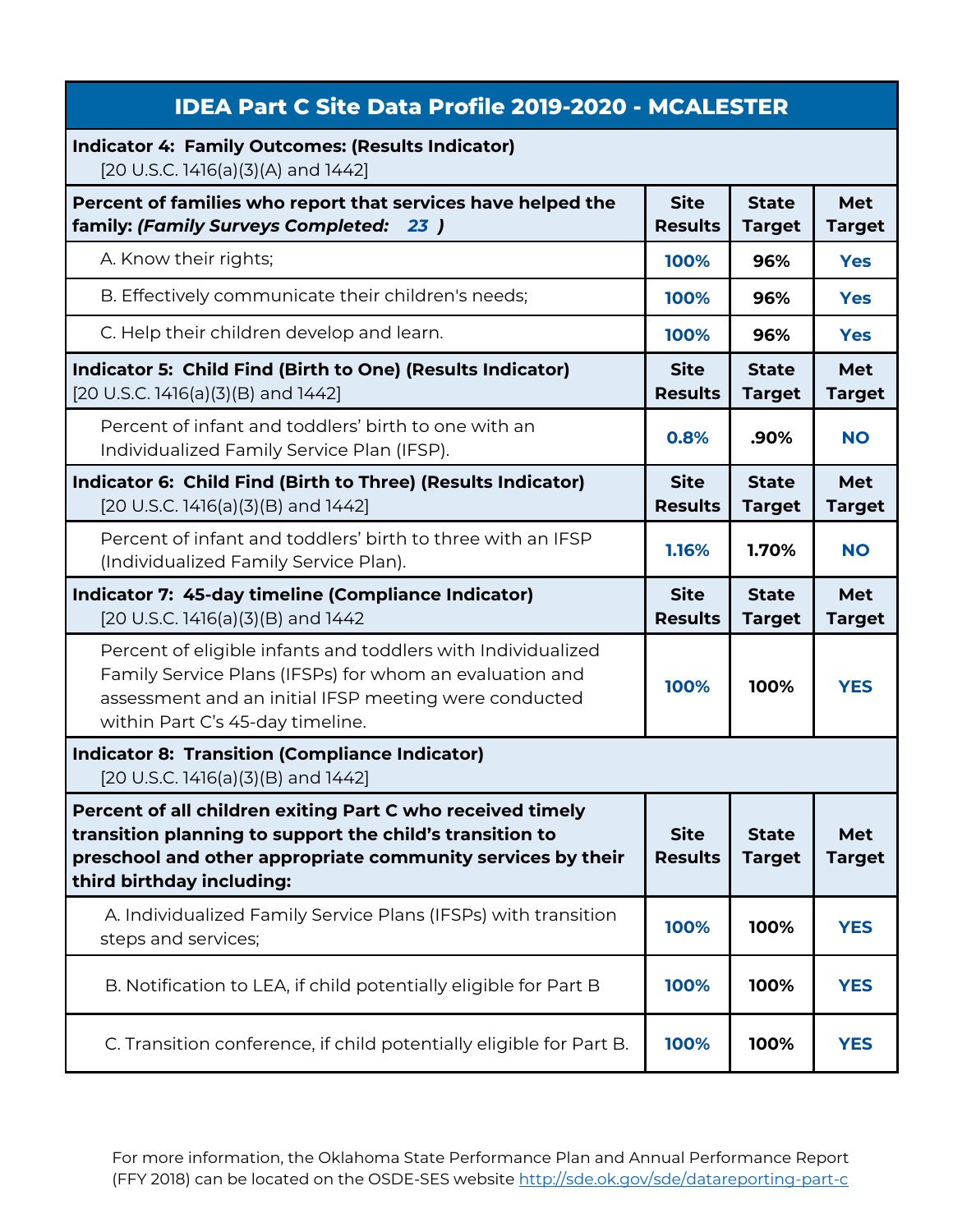

**SoonerStart Site: POTEAU (Haskell, LeFlore, Sequoyah)**

**December 2019 Child Count Birth to One: 4**

| <b>IDEA Part C Site Data Profile 2019-2020</b>                                                                                                                                                         |                               |                               |                             |
|--------------------------------------------------------------------------------------------------------------------------------------------------------------------------------------------------------|-------------------------------|-------------------------------|-----------------------------|
| <b>Indicator 1: Timely Services (Compliance Indicator)</b><br>[20 U.S.C. 1416(a)(3)(A) and 1442]                                                                                                       | <b>Site</b><br><b>Results</b> | <b>State</b><br><b>Target</b> | <b>Met</b><br><b>Target</b> |
| Percent of infants and toddlers with Individualized Family<br>Service Plans (IFSPs) who receive the early intervention<br>services on their IFSPs in a timely manner.                                  | 100%                          | 100%                          | <b>YES</b>                  |
| <b>Indicator 2: Natural Environments (Results Indicator)</b><br>[20 U.S.C. 1416(a)(3)(A) and 1442]                                                                                                     | <b>Site</b><br><b>Results</b> | <b>State</b><br><b>Target</b> | Met<br><b>Target</b>        |
| Percent of infants and toddlers with Individualized Family<br>Service Plans (IFSPs) who primarily receive early intervention<br>services in the home or programs for typically developing<br>children. | 100%                          | 96%                           | <b>YES</b>                  |
| <b>Indicator 3: Early Childhood Outcomes (Results Indicator)</b><br>[20 U.S.C. 1416(a)(3)(A) and 1442]                                                                                                 |                               |                               |                             |
| <b>Outcome A: Positive social-emotional skills (including social</b><br>relationships                                                                                                                  | <b>Site</b><br><b>Results</b> | <b>State</b><br><b>Target</b> | <b>Met</b><br><b>Target</b> |
| Percent of children who increased rate of growth by the time<br>they turned three years of age or exited the program.                                                                                  | 78.6%                         | 79%                           | <b>NO</b>                   |
| Percent of children functioning within age expectations by<br>the time they turned three years of age or exited the<br>program.                                                                        | 28.6%                         | 53%                           | <b>NO</b>                   |
| Outcome B: Acquisition and use of knowledge and skills<br>(including early language & communication)                                                                                                   | <b>Site</b><br><b>Results</b> | <b>State</b><br><b>Target</b> | <b>Met</b><br><b>Target</b> |
| Percent of children who increased rate of growth by the time<br>they turned three years of age or exited the program.                                                                                  | 78.6%                         | 84%                           | <b>NO</b>                   |
| Percent of children functioning within age expectations by<br>the time they turned three years of age or exited the<br>program.                                                                        | 28.6%                         | 47%                           | <b>NO</b>                   |
| Outcome C: Use of appropriate behaviors to meet their needs                                                                                                                                            | <b>Site</b><br><b>Results</b> | <b>State</b><br><b>Target</b> | <b>Met</b><br><b>Target</b> |
| Percent of children who increased rate of growth by the time<br>they turned three years of age or exited the program.                                                                                  | 100%                          | 85%                           | yes                         |
| Percent of children functioning within age expectations by<br>the time they turned three years of age or exited the<br>program.                                                                        | 28.6%                         | 48%                           | <b>NO</b>                   |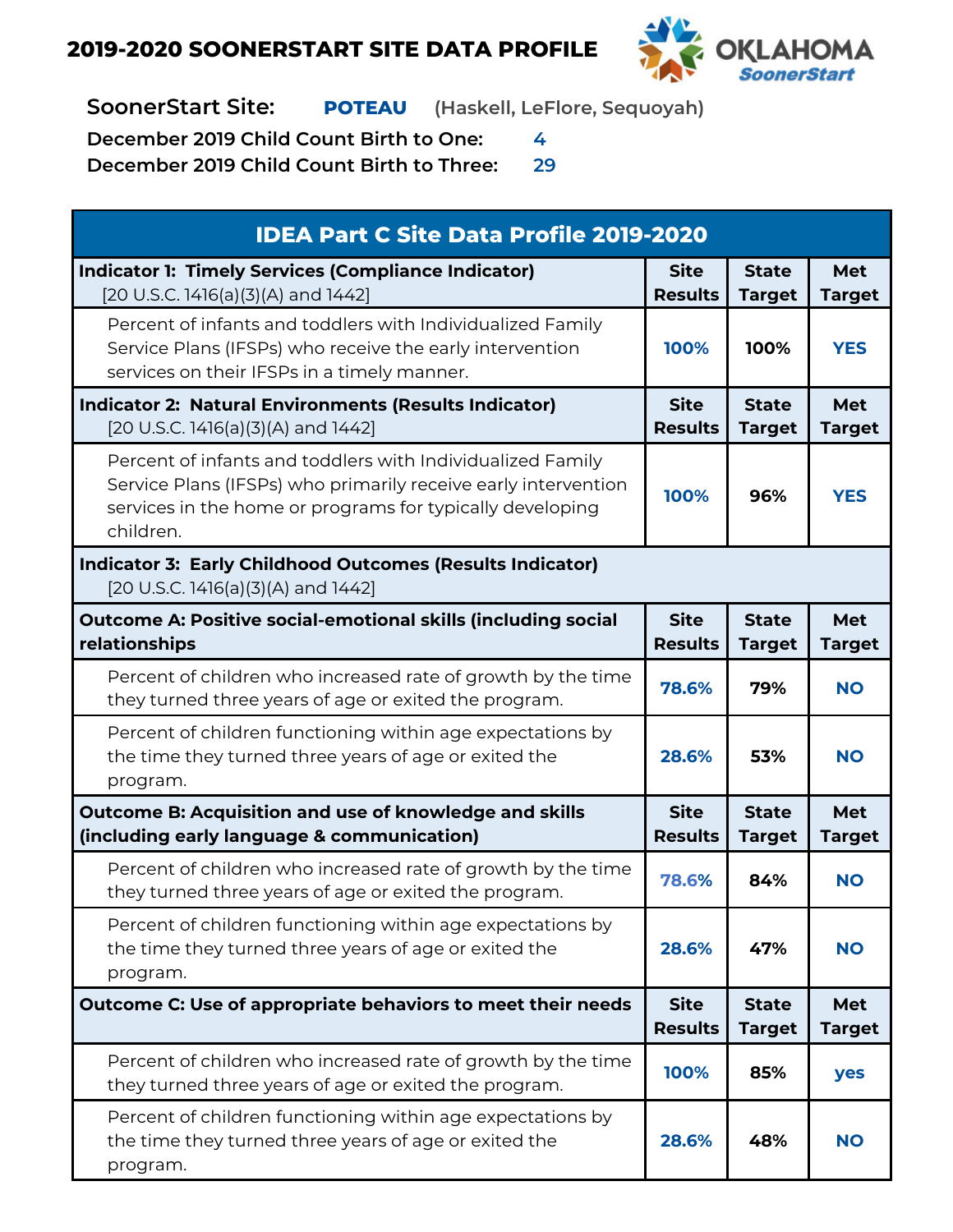| <b>IDEA Part C Site Data Profile 2019-2020 - POTEAU</b>                                                                                                                                                              |                               |                               |                      |
|----------------------------------------------------------------------------------------------------------------------------------------------------------------------------------------------------------------------|-------------------------------|-------------------------------|----------------------|
| <b>Indicator 4: Family Outcomes: (Results Indicator)</b><br>[20 U.S.C. 1416(a)(3)(A) and 1442]                                                                                                                       |                               |                               |                      |
| Percent of families who report that services have helped the<br>family: (Family Surveys Completed: 3)                                                                                                                | <b>Site</b><br><b>Results</b> | <b>State</b><br><b>Target</b> | Met<br><b>Target</b> |
| A. Know their rights;                                                                                                                                                                                                | 100%                          | 96%                           | <b>Yes</b>           |
| B. Effectively communicate their children's needs;                                                                                                                                                                   | 100%                          | 96%                           | <b>Yes</b>           |
| C. Help their children develop and learn.                                                                                                                                                                            | 100%                          | 96%                           | <b>Yes</b>           |
| Indicator 5: Child Find (Birth to One) (Results Indicator)<br>[20 U.S.C. 1416(a)(3)(B) and 1442]                                                                                                                     | <b>Site</b><br><b>Results</b> | <b>State</b><br><b>Target</b> | Met<br><b>Target</b> |
| Percent of infant and toddlers' birth to one with an<br>Individualized Family Service Plan (IFSP).                                                                                                                   | 0.33%                         | .90%                          | <b>NO</b>            |
| Indicator 6: Child Find (Birth to Three) (Results Indicator)<br>$[20 U.S.C. 1416(a)(3)(B)$ and $1442]$                                                                                                               | <b>Site</b><br><b>Results</b> | <b>State</b><br><b>Target</b> | Met<br><b>Target</b> |
| Percent of infant and toddlers' birth to three with an IFSP<br>(Individualized Family Service Plan).                                                                                                                 | 0.77%                         | 1.70%                         | <b>NO</b>            |
|                                                                                                                                                                                                                      |                               |                               |                      |
| Indicator 7: 45-day timeline (Compliance Indicator)<br>$[20$ U.S.C. 1416(a)(3)(B) and 1442                                                                                                                           | <b>Site</b><br><b>Results</b> | <b>State</b><br><b>Target</b> | Met<br><b>Target</b> |
| Percent of eligible infants and toddlers with Individualized<br>Family Service Plans (IFSPs) for whom an evaluation and<br>assessment and an initial IFSP meeting were conducted<br>within Part C's 45-day timeline. | 100%                          | 100%                          | <b>YES</b>           |
| <b>Indicator 8: Transition (Compliance Indicator)</b><br>$[20 U.S.C. 1416(a)(3)(B)$ and $1442]$                                                                                                                      |                               |                               |                      |
| Percent of all children exiting Part C who received timely<br>transition planning to support the child's transition to<br>preschool and other appropriate community services by their<br>third birthday including:   | <b>Site</b><br><b>Results</b> | <b>State</b><br><b>Target</b> | Met<br><b>Target</b> |
| A. Individualized Family Service Plans (IFSPs) with transition<br>steps and services;                                                                                                                                | 66.7%                         | 100%                          | <b>NO</b>            |
| B. Notification to LEA, if child potentially eligible for Part B                                                                                                                                                     | 66.7%                         | 100%                          | <b>NO</b>            |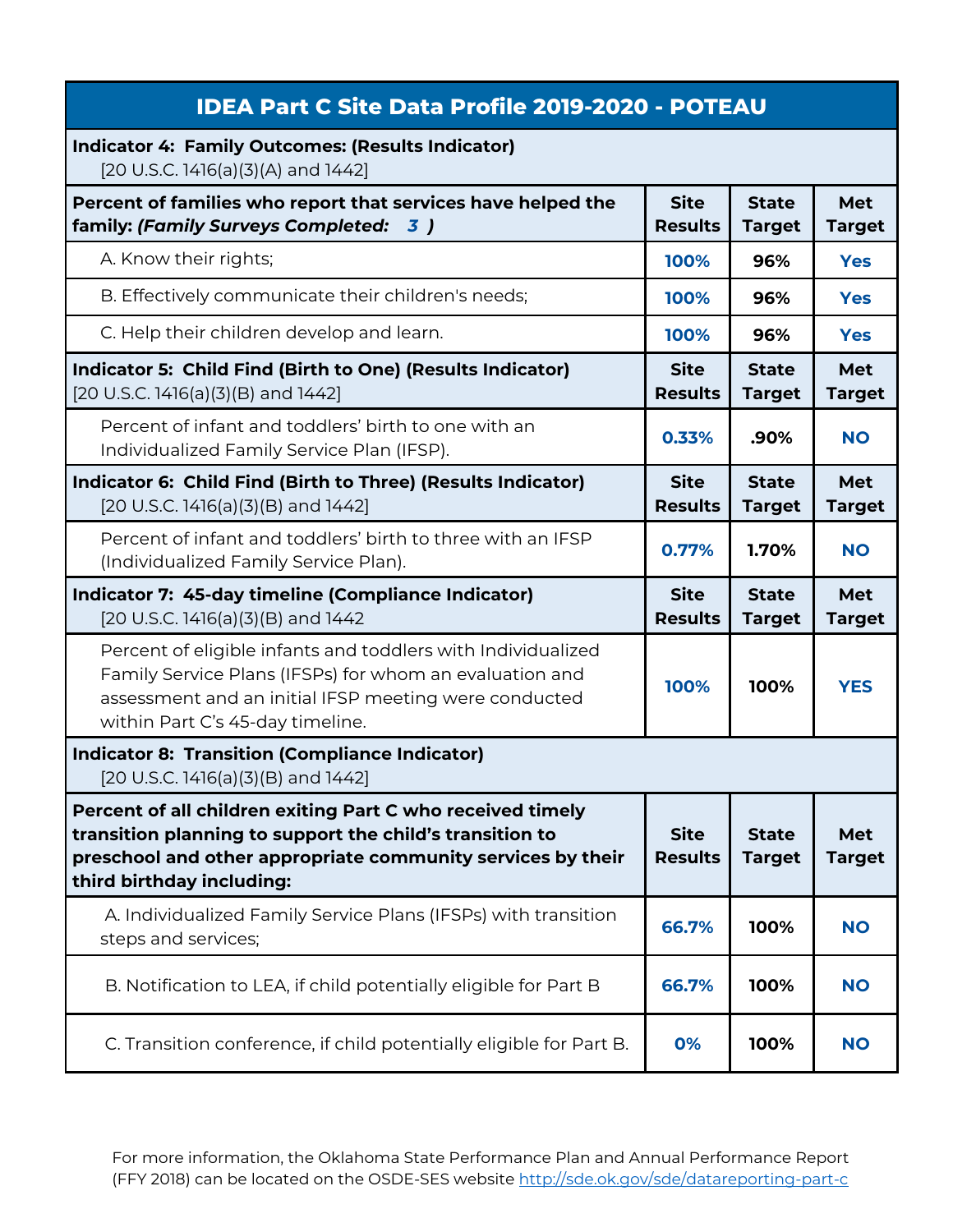

**SoonerStart Site: DURANT (Atoka, Bryan, Marshall)**

**December 2019 Child Count Birth to One: 8**

| <b>IDEA Part C Site Data Profile 2019-2020</b>                                                                                                                                                         |                               |                               |                             |
|--------------------------------------------------------------------------------------------------------------------------------------------------------------------------------------------------------|-------------------------------|-------------------------------|-----------------------------|
| <b>Indicator 1: Timely Services (Compliance Indicator)</b><br>[20 U.S.C. 1416(a)(3)(A) and 1442]                                                                                                       | <b>Site</b><br><b>Results</b> | <b>State</b><br><b>Target</b> | <b>Met</b><br><b>Target</b> |
| Percent of infants and toddlers with Individualized Family<br>Service Plans (IFSPs) who receive the early intervention<br>services on their IFSPs in a timely manner.                                  | 95%                           | 100%                          | <b>NO</b>                   |
| <b>Indicator 2: Natural Environments (Results Indicator)</b><br>[20 U.S.C. 1416(a)(3)(A) and 1442]                                                                                                     | <b>Site</b><br><b>Results</b> | <b>State</b><br><b>Target</b> | <b>Met</b><br><b>Target</b> |
| Percent of infants and toddlers with Individualized Family<br>Service Plans (IFSPs) who primarily receive early intervention<br>services in the home or programs for typically developing<br>children. | 90.9%                         | 96%                           | <b>NO</b>                   |
| <b>Indicator 3: Early Childhood Outcomes (Results Indicator)</b><br>[20 U.S.C. 1416(a)(3)(A) and 1442]                                                                                                 |                               |                               |                             |
| <b>Outcome A: Positive social-emotional skills (including social</b><br>relationships                                                                                                                  | <b>Site</b><br><b>Results</b> | <b>State</b><br><b>Target</b> | <b>Met</b><br><b>Target</b> |
| Percent of children who increased rate of growth by the time<br>they turned three years of age or exited the program.                                                                                  | 90.5%                         | 79%                           | <b>YES</b>                  |
| Percent of children functioning within age expectations by<br>the time they turned three years of age or exited the<br>program.                                                                        | 51.1%                         | 53%                           | <b>NO</b>                   |
| Outcome B: Acquisition and use of knowledge and skills<br>(including early language & communication)                                                                                                   | <b>Site</b><br><b>Results</b> | <b>State</b><br><b>Target</b> | <b>Met</b><br><b>Target</b> |
| Percent of children who increased rate of growth by the time<br>they turned three years of age or exited the program.                                                                                  | 90.9%                         | 84%                           | <b>YES</b>                  |
| Percent of children functioning within age expectations by<br>the time they turned three years of age or exited the<br>program.                                                                        | 60%                           | 47%                           | <b>YES</b>                  |
| Outcome C: Use of appropriate behaviors to meet their needs                                                                                                                                            | <b>Site</b><br><b>Results</b> | <b>State</b><br><b>Target</b> | <b>Met</b><br><b>Target</b> |
| Percent of children who increased rate of growth by the time<br>they turned three years of age or exited the program.                                                                                  | 90.9%                         | 85%                           | <b>YES</b>                  |
| Percent of children functioning within age expectations by<br>the time they turned three years of age or exited the<br>program.                                                                        | 60%                           | 48%                           | <b>YES</b>                  |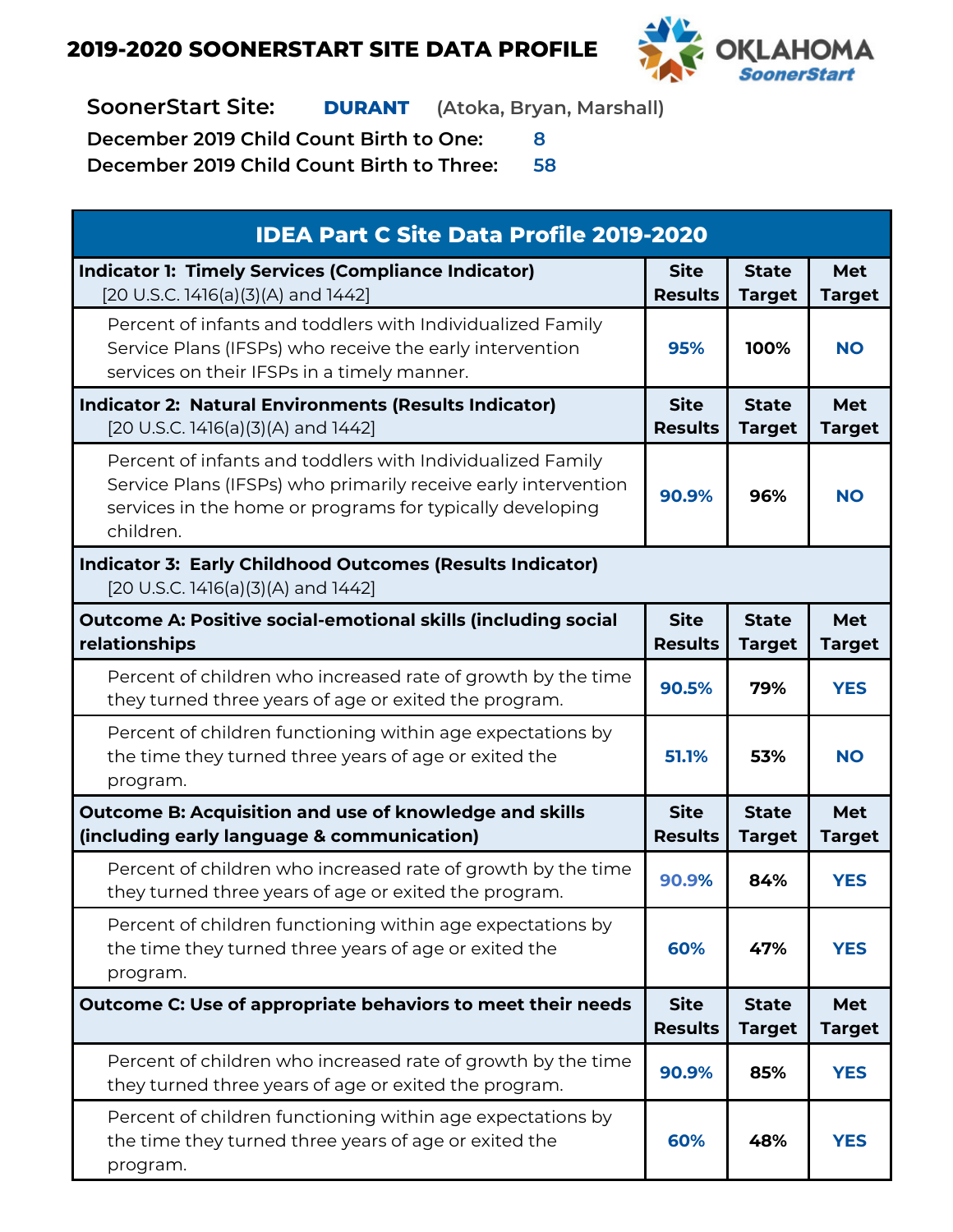| <b>IDEA Part C Site Data Profile 2019-2020 - DURANT</b>                                                                                                                                                              |                               |                               |                      |
|----------------------------------------------------------------------------------------------------------------------------------------------------------------------------------------------------------------------|-------------------------------|-------------------------------|----------------------|
| <b>Indicator 4: Family Outcomes: (Results Indicator)</b><br>[20 U.S.C. 1416(a)(3)(A) and 1442]                                                                                                                       |                               |                               |                      |
| Percent of families who report that services have helped the<br>family: (Family Surveys Completed:<br>6)                                                                                                             | <b>Site</b><br><b>Results</b> | <b>State</b><br><b>Target</b> | Met<br><b>Target</b> |
| A. Know their rights;                                                                                                                                                                                                | 100%                          | 96%                           | <b>Yes</b>           |
| B. Effectively communicate their children's needs;                                                                                                                                                                   | 100%                          | 96%                           | <b>Yes</b>           |
| C. Help their children develop and learn.                                                                                                                                                                            | 100%                          | 96%                           | <b>Yes</b>           |
| Indicator 5: Child Find (Birth to One) (Results Indicator)<br>$[20 U.S.C. 1416(a)(3)(B)$ and $1442]$                                                                                                                 | <b>Site</b><br><b>Results</b> | <b>State</b><br><b>Target</b> | Met<br><b>Target</b> |
| Percent of infant and toddlers' birth to one with an<br>Individualized Family Service Plan (IFSP).                                                                                                                   | 0.86%                         | .90%                          | <b>NO</b>            |
| Indicator 6: Child Find (Birth to Three) (Results Indicator)<br>[20 U.S.C. 1416(a)(3)(B) and 1442]                                                                                                                   | <b>Site</b><br><b>Results</b> | <b>State</b><br><b>Target</b> | Met<br><b>Target</b> |
| Percent of infant and toddlers' birth to three with an IFSP<br>(Individualized Family Service Plan).                                                                                                                 | 1.99%                         | 1.70%                         | <b>YES</b>           |
|                                                                                                                                                                                                                      |                               |                               |                      |
| Indicator 7: 45-day timeline (Compliance Indicator)<br>[20 U.S.C. 1416(a)(3)(B) and 1442                                                                                                                             | <b>Site</b><br><b>Results</b> | <b>State</b><br><b>Target</b> | Met<br><b>Target</b> |
| Percent of eligible infants and toddlers with Individualized<br>Family Service Plans (IFSPs) for whom an evaluation and<br>assessment and an initial IFSP meeting were conducted<br>within Part C's 45-day timeline. | 100%                          | 100%                          | <b>YES</b>           |
| <b>Indicator 8: Transition (Compliance Indicator)</b><br>$[20 U.S.C. 1416(a)(3)(B)$ and $1442]$                                                                                                                      |                               |                               |                      |
| Percent of all children exiting Part C who received timely<br>transition planning to support the child's transition to<br>preschool and other appropriate community services by their<br>third birthday including:   | <b>Site</b><br><b>Results</b> | <b>State</b><br><b>Target</b> | Met<br><b>Target</b> |
| A. Individualized Family Service Plans (IFSPs) with transition<br>steps and services;                                                                                                                                | 100%                          | 100%                          | <b>YES</b>           |
| B. Notification to LEA, if child potentially eligible for Part B                                                                                                                                                     | 90%                           | 100%                          | <b>NO</b>            |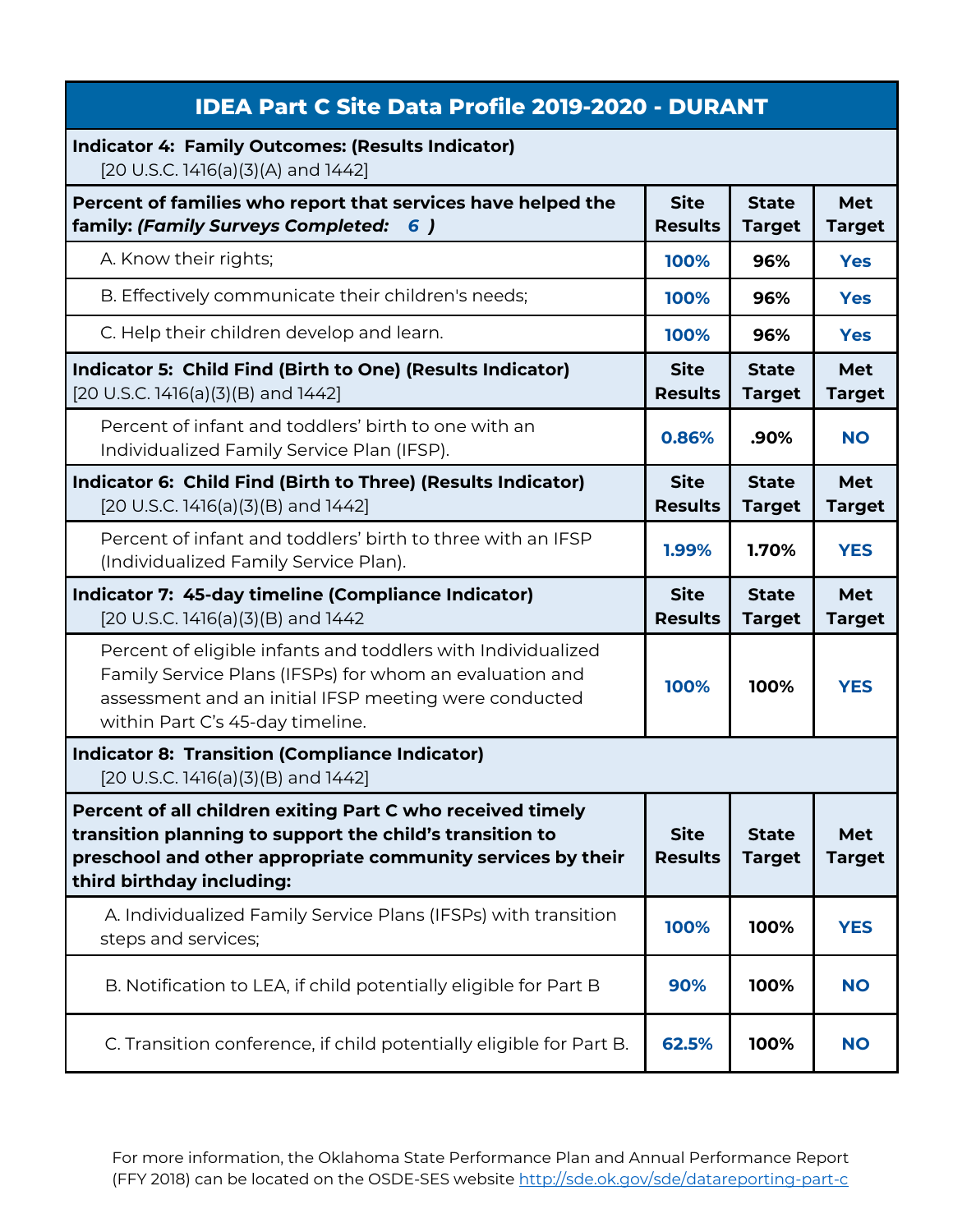

**SoonerStart Site: NORMAN (Cleveland, Garvin, McClain)**

**December 2019 Child Count Birth to One: 25**

| <b>IDEA Part C Site Data Profile 2019-2020</b>                                                                                                                                                         |                               |                               |                             |
|--------------------------------------------------------------------------------------------------------------------------------------------------------------------------------------------------------|-------------------------------|-------------------------------|-----------------------------|
| <b>Indicator 1: Timely Services (Compliance Indicator)</b><br>[20 U.S.C. 1416(a)(3)(A) and 1442]                                                                                                       | <b>Site</b><br><b>Results</b> | <b>State</b><br><b>Target</b> | Met<br><b>Target</b>        |
| Percent of infants and toddlers with Individualized Family<br>Service Plans (IFSPs) who receive the early intervention<br>services on their IFSPs in a timely manner.                                  | 95.2%                         | 100%                          | <b>NO</b>                   |
| <b>Indicator 2: Natural Environments (Results Indicator)</b><br>[20 U.S.C. 1416(a)(3)(A) and 1442]                                                                                                     | <b>Site</b><br><b>Results</b> | <b>State</b><br><b>Target</b> | Met<br><b>Target</b>        |
| Percent of infants and toddlers with Individualized Family<br>Service Plans (IFSPs) who primarily receive early intervention<br>services in the home or programs for typically developing<br>children. | 99.1%                         | 96%                           | <b>YES</b>                  |
| <b>Indicator 3: Early Childhood Outcomes (Results Indicator)</b><br>[20 U.S.C. 1416(a)(3)(A) and 1442]                                                                                                 |                               |                               |                             |
| <b>Outcome A: Positive social-emotional skills (including social</b><br>relationships                                                                                                                  | <b>Site</b><br><b>Results</b> | <b>State</b><br><b>Target</b> | Met<br><b>Target</b>        |
| Percent of children who increased rate of growth by the time<br>they turned three years of age or exited the program.                                                                                  | 80.1%                         | 79%                           | <b>YES</b>                  |
| Percent of children functioning within age expectations by<br>the time they turned three years of age or exited the<br>program.                                                                        | 44.6%                         | 53%                           | <b>NO</b>                   |
| Outcome B: Acquisition and use of knowledge and skills<br>(including early language & communication)                                                                                                   | <b>Site</b><br><b>Results</b> | <b>State</b><br><b>Target</b> | <b>Met</b><br><b>Target</b> |
| Percent of children who increased rate of growth by the time<br>they turned three years of age or exited the program.                                                                                  | 76.1%                         | 84%                           | <b>NO</b>                   |
| Percent of children functioning within age expectations by<br>the time they turned three years of age or exited the<br>program.                                                                        | 31%                           | 47%                           | <b>NO</b>                   |
| Outcome C: Use of appropriate behaviors to meet their needs                                                                                                                                            | <b>Site</b><br><b>Results</b> | <b>State</b><br><b>Target</b> | Met<br><b>Target</b>        |
| Percent of children who increased rate of growth by the time<br>they turned three years of age or exited the program.                                                                                  | 82.3%                         | 85%                           | <b>NO</b>                   |
| Percent of children functioning within age expectations by<br>the time they turned three years of age or exited the<br>program.                                                                        | 45.8%                         | 48%                           | <b>NO</b>                   |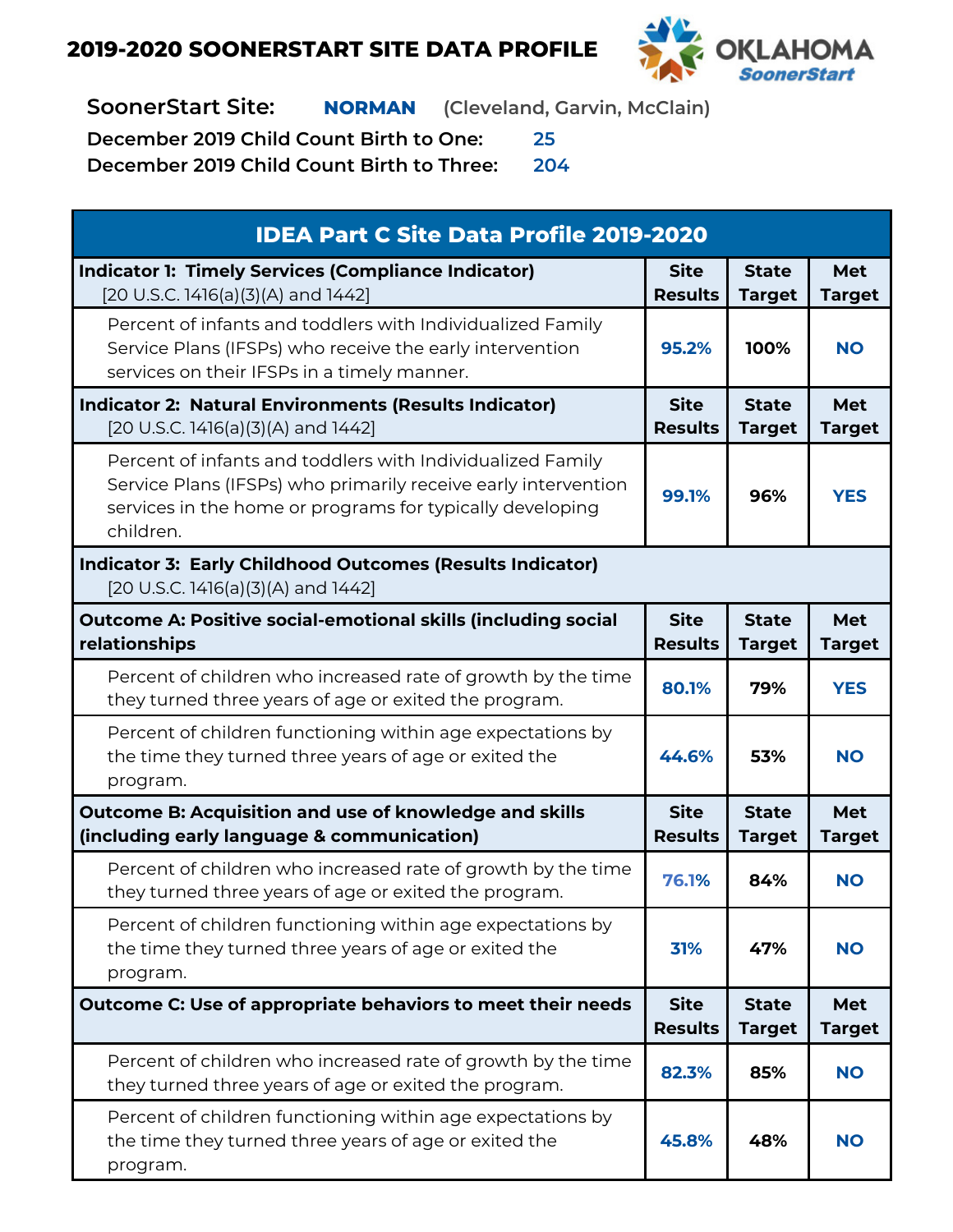| <b>IDEA Part C Site Data Profile 2019-2020 - NORMAN</b>                                                                                                                                                              |                               |                               |                             |
|----------------------------------------------------------------------------------------------------------------------------------------------------------------------------------------------------------------------|-------------------------------|-------------------------------|-----------------------------|
| <b>Indicator 4: Family Outcomes: (Results Indicator)</b><br>[20 U.S.C. 1416(a)(3)(A) and 1442]                                                                                                                       |                               |                               |                             |
| Percent of families who report that services have helped the<br>family: (Family Surveys Completed:<br>142)                                                                                                           | <b>Site</b><br><b>Results</b> | <b>State</b><br><b>Target</b> | Met<br><b>Target</b>        |
| A. Know their rights;                                                                                                                                                                                                | 99.3%                         | 96%                           | <b>Yes</b>                  |
| B. Effectively communicate their children's needs;                                                                                                                                                                   | 100%                          | 96%                           | <b>Yes</b>                  |
| C. Help their children develop and learn.                                                                                                                                                                            | 99.3%                         | 96%                           | <b>Yes</b>                  |
| Indicator 5: Child Find (Birth to One) (Results Indicator)<br>[20 U.S.C. 1416(a)(3)(B) and 1442]                                                                                                                     | <b>Site</b><br><b>Results</b> | <b>State</b><br><b>Target</b> | <b>Met</b><br><b>Target</b> |
| Percent of infant and toddlers' birth to one with an<br>Individualized Family Service Plan (IFSP).                                                                                                                   | 0.73%                         | .90%                          | <b>NO</b>                   |
| Indicator 6: Child Find (Birth to Three) (Results Indicator)<br>$[20 U.S.C. 1416(a)(3)(B)$ and $1442]$                                                                                                               | <b>Site</b><br><b>Results</b> | <b>State</b><br><b>Target</b> | Met<br><b>Target</b>        |
| Percent of infant and toddlers' birth to three with an IFSP<br>(Individualized Family Service Plan).                                                                                                                 | 1.87%                         | 1.70%                         | <b>YES</b>                  |
|                                                                                                                                                                                                                      |                               |                               |                             |
| Indicator 7: 45-day timeline (Compliance Indicator)<br>$[20$ U.S.C. 1416(a)(3)(B) and 1442                                                                                                                           | <b>Site</b><br><b>Results</b> | <b>State</b><br><b>Target</b> | <b>Met</b><br><b>Target</b> |
| Percent of eligible infants and toddlers with Individualized<br>Family Service Plans (IFSPs) for whom an evaluation and<br>assessment and an initial IFSP meeting were conducted<br>within Part C's 45-day timeline. | 100%                          | 100%                          | <b>YES</b>                  |
| <b>Indicator 8: Transition (Compliance Indicator)</b><br>$[20 U.S.C. 1416(a)(3)(B)$ and $1442]$                                                                                                                      |                               |                               |                             |
| Percent of all children exiting Part C who received timely<br>transition planning to support the child's transition to<br>preschool and other appropriate community services by their<br>third birthday including:   | <b>Site</b><br><b>Results</b> | <b>State</b><br><b>Target</b> | Met<br><b>Target</b>        |
| A. Individualized Family Service Plans (IFSPs) with transition<br>steps and services;                                                                                                                                | 100%                          | 100%                          | <b>YES</b>                  |
| B. Notification to LEA, if child potentially eligible for Part B                                                                                                                                                     | 97.6%                         | 100%                          | <b>NO</b>                   |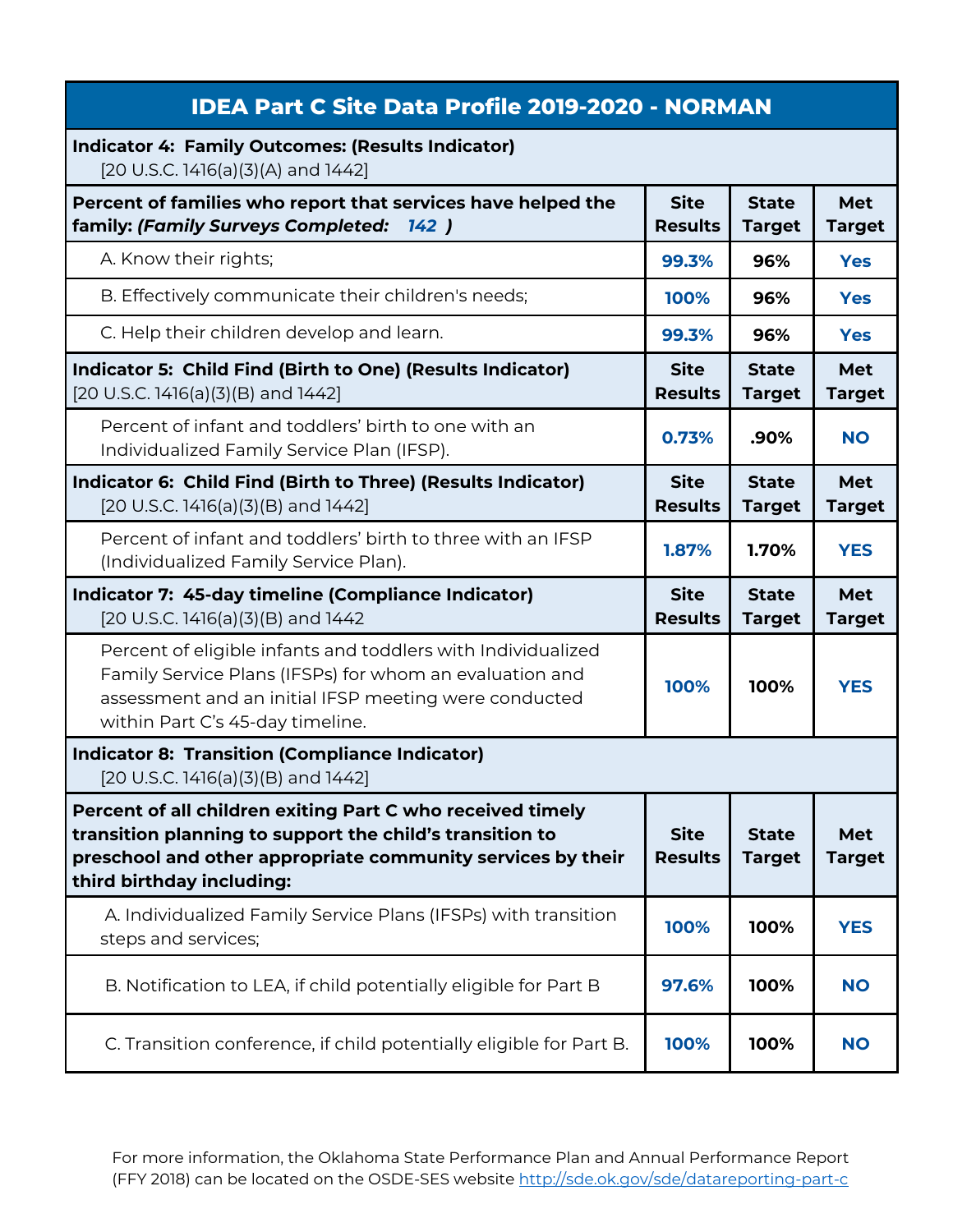

**SoonerStart Site: SHAWNEE (Hughes, Pottawatomie and Seminole)**

**December 2019 Child Count Birth to One: 5**

| <b>IDEA Part C Site Data Profile 2019-2020</b>                                                                                                                                                         |                               |                               |                             |
|--------------------------------------------------------------------------------------------------------------------------------------------------------------------------------------------------------|-------------------------------|-------------------------------|-----------------------------|
| <b>Indicator 1: Timely Services (Compliance Indicator)</b><br>[20 U.S.C. 1416(a)(3)(A) and 1442]                                                                                                       | <b>Site</b><br><b>Results</b> | <b>State</b><br><b>Target</b> | Met<br><b>Target</b>        |
| Percent of infants and toddlers with Individualized Family<br>Service Plans (IFSPs) who receive the early intervention<br>services on their IFSPs in a timely manner.                                  | 100%                          | 100%                          | <b>YES</b>                  |
| <b>Indicator 2: Natural Environments (Results Indicator)</b><br>[20 U.S.C. 1416(a)(3)(A) and 1442]                                                                                                     | <b>Site</b><br><b>Results</b> | <b>State</b><br><b>Target</b> | <b>Met</b><br><b>Target</b> |
| Percent of infants and toddlers with Individualized Family<br>Service Plans (IFSPs) who primarily receive early intervention<br>services in the home or programs for typically developing<br>children. | 92.2%                         | 96%                           | <b>NO</b>                   |
| <b>Indicator 3: Early Childhood Outcomes (Results Indicator)</b><br>[20 U.S.C. 1416(a)(3)(A) and 1442]                                                                                                 |                               |                               |                             |
| <b>Outcome A: Positive social-emotional skills (including social</b><br>relationships                                                                                                                  | <b>Site</b><br><b>Results</b> | <b>State</b><br><b>Target</b> | <b>Met</b><br><b>Target</b> |
| Percent of children who increased rate of growth by the time<br>they turned three years of age or exited the program.                                                                                  | 89.5%                         | 79%                           | <b>YES</b>                  |
| Percent of children functioning within age expectations by<br>the time they turned three years of age or exited the<br>program.                                                                        | 45%                           | 53%                           | <b>NO</b>                   |
| Outcome B: Acquisition and use of knowledge and skills<br>(including early language & communication)                                                                                                   | <b>Site</b><br><b>Results</b> | <b>State</b><br><b>Target</b> | Met<br><b>Target</b>        |
| Percent of children who increased rate of growth by the time<br>they turned three years of age or exited the program.                                                                                  | 90%                           | 84%                           | <b>YES</b>                  |
| Percent of children functioning within age expectations by<br>the time they turned three years of age or exited the<br>program.                                                                        | 37.5%                         | 47%                           | <b>NO</b>                   |
| Outcome C: Use of appropriate behaviors to meet their needs                                                                                                                                            | <b>Site</b><br><b>Results</b> | <b>State</b><br><b>Target</b> | <b>Met</b><br><b>Target</b> |
| Percent of children who increased rate of growth by the time<br>they turned three years of age or exited the program.                                                                                  | 85%                           | 85%                           | <b>YES</b>                  |
| Percent of children functioning within age expectations by<br>the time they turned three years of age or exited the<br>program.                                                                        | 42.5%                         | 48%                           | <b>NO</b>                   |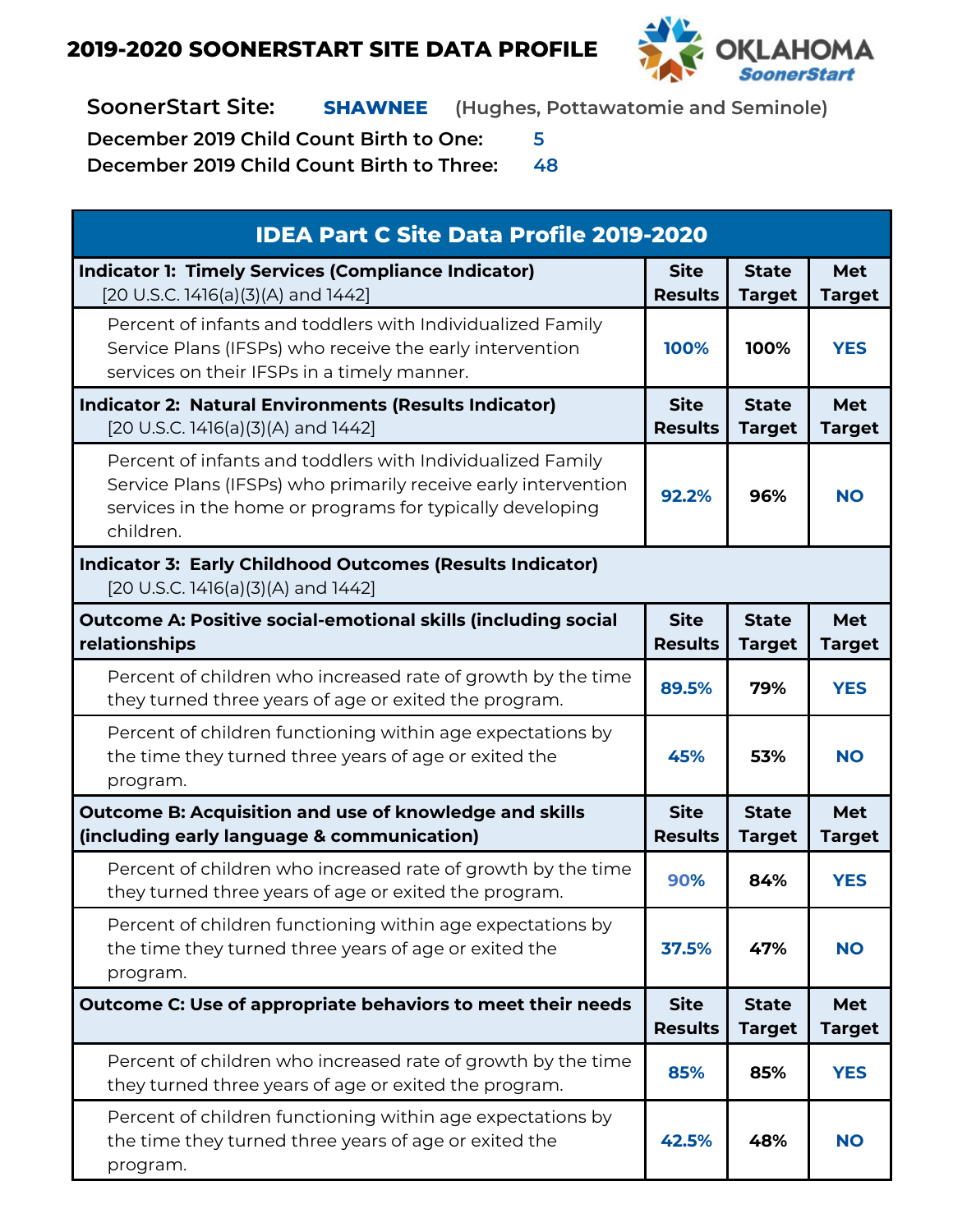| <b>IDEA Part C Site Data Profile 2019-2020 - SHAWNEE</b>                                                                                                                                                             |                               |                               |                             |
|----------------------------------------------------------------------------------------------------------------------------------------------------------------------------------------------------------------------|-------------------------------|-------------------------------|-----------------------------|
| <b>Indicator 4: Family Outcomes: (Results Indicator)</b><br>[20 U.S.C. 1416(a)(3)(A) and 1442]                                                                                                                       |                               |                               |                             |
| Percent of families who report that services have helped the<br>family: (Family Surveys Completed: 20 )                                                                                                              | <b>Site</b><br><b>Results</b> | <b>State</b><br><b>Target</b> | <b>Met</b><br><b>Target</b> |
| A. Know their rights;                                                                                                                                                                                                | 100%                          | 96%                           | <b>Yes</b>                  |
| B. Effectively communicate their children's needs;                                                                                                                                                                   | 100%                          | 96%                           | <b>Yes</b>                  |
| C. Help their children develop and learn.                                                                                                                                                                            | 100%                          | 96%                           | <b>Yes</b>                  |
| Indicator 5: Child Find (Birth to One) (Results Indicator)<br>$[20 U.S.C. 1416(a)(3)(B)$ and $1442]$                                                                                                                 | <b>Site</b><br><b>Results</b> | <b>State</b><br><b>Target</b> | <b>Met</b><br><b>Target</b> |
| Percent of infant and toddlers' birth to one with an<br>Individualized Family Service Plan (IFSP).                                                                                                                   | 0.39%                         | .90%                          | <b>NO</b>                   |
| Indicator 6: Child Find (Birth to Three) (Results Indicator)<br>[20 U.S.C. 1416(a)(3)(B) and 1442]                                                                                                                   | <b>Site</b><br><b>Results</b> | <b>State</b><br><b>Target</b> | <b>Met</b><br><b>Target</b> |
| Percent of infant and toddlers' birth to three with an IFSP<br>(Individualized Family Service Plan).                                                                                                                 | 1.21%                         | 1.70%                         | <b>NO</b>                   |
|                                                                                                                                                                                                                      |                               |                               |                             |
| Indicator 7: 45-day timeline (Compliance Indicator)<br>$[20$ U.S.C. 1416(a)(3)(B) and 1442                                                                                                                           | <b>Site</b><br><b>Results</b> | <b>State</b><br><b>Target</b> | <b>Met</b><br><b>Target</b> |
| Percent of eligible infants and toddlers with Individualized<br>Family Service Plans (IFSPs) for whom an evaluation and<br>assessment and an initial IFSP meeting were conducted<br>within Part C's 45-day timeline. | 100%                          | 100%                          | <b>YES</b>                  |
| <b>Indicator 8: Transition (Compliance Indicator)</b><br>$[20 U.S.C. 1416(a)(3)(B)$ and $1442]$                                                                                                                      |                               |                               |                             |
| Percent of all children exiting Part C who received timely<br>transition planning to support the child's transition to<br>preschool and other appropriate community services by their<br>third birthday including:   | <b>Site</b><br><b>Results</b> | <b>State</b><br><b>Target</b> | Met<br><b>Target</b>        |
| A. Individualized Family Service Plans (IFSPs) with transition<br>steps and services;                                                                                                                                | 100%                          | 100%                          | <b>YES</b>                  |
| B. Notification to LEA, if child potentially eligible for Part B                                                                                                                                                     | 100%                          | 100%                          | <b>YES</b>                  |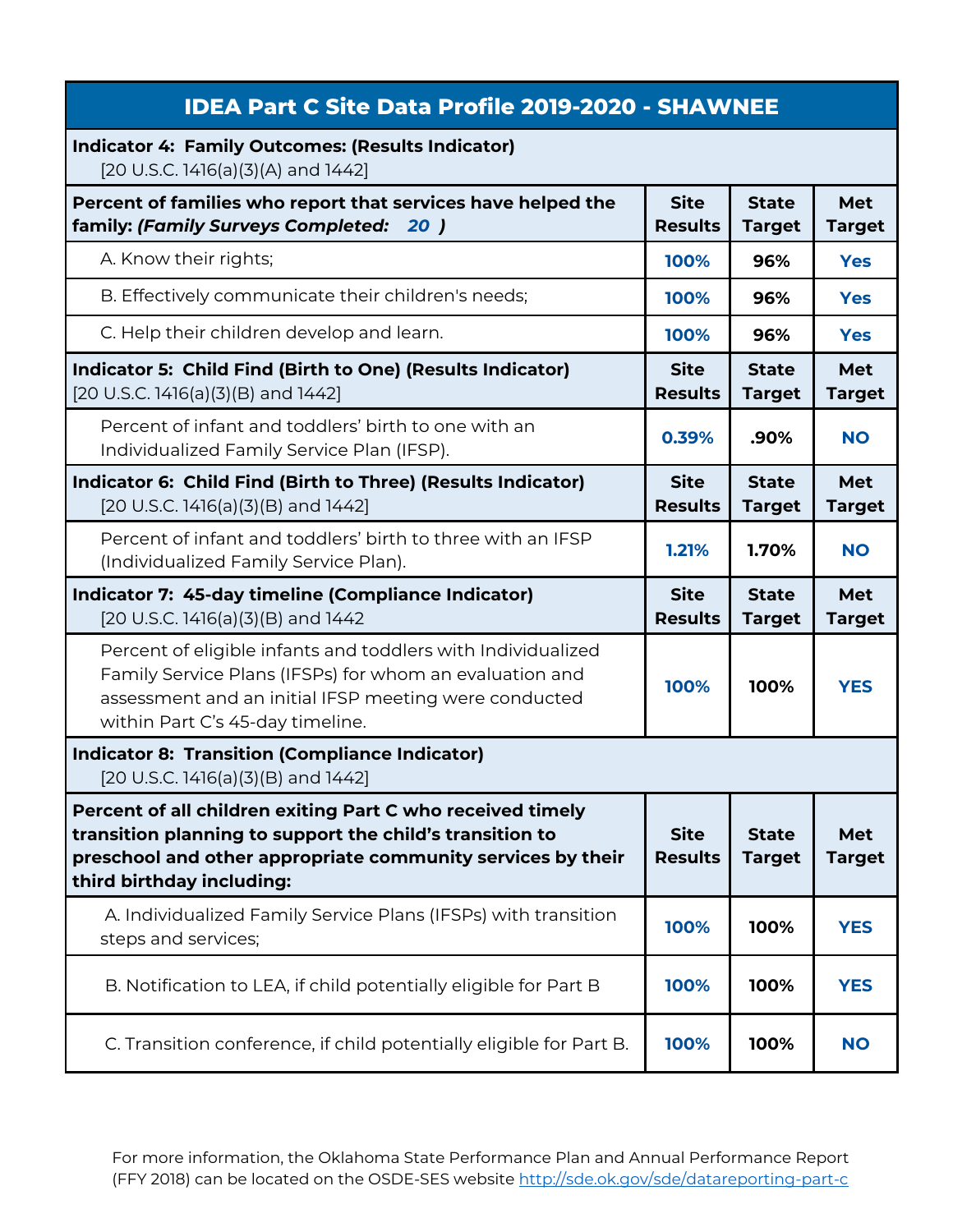

## **SoonerStart Site: ADA (Coal, Murray, Pontotoc)**

**December 2019 Child Count Birth to One: 4**

| <b>IDEA Part C Site Data Profile 2019-2020</b>                                                                                                                                                         |                               |                               |                             |
|--------------------------------------------------------------------------------------------------------------------------------------------------------------------------------------------------------|-------------------------------|-------------------------------|-----------------------------|
| <b>Indicator 1: Timely Services (Compliance Indicator)</b><br>[20 U.S.C. 1416(a)(3)(A) and 1442]                                                                                                       | <b>Site</b><br><b>Results</b> | <b>State</b><br><b>Target</b> | <b>Met</b><br><b>Target</b> |
| Percent of infants and toddlers with Individualized Family<br>Service Plans (IFSPs) who receive the early intervention<br>services on their IFSPs in a timely manner.                                  | 100%                          | 100%                          | <b>YES</b>                  |
| <b>Indicator 2: Natural Environments (Results Indicator)</b><br>[20 U.S.C. 1416(a)(3)(A) and 1442]                                                                                                     | <b>Site</b><br><b>Results</b> | <b>State</b><br><b>Target</b> | <b>Met</b><br><b>Target</b> |
| Percent of infants and toddlers with Individualized Family<br>Service Plans (IFSPs) who primarily receive early intervention<br>services in the home or programs for typically developing<br>children. | 93.8%                         | 96%                           | <b>NO</b>                   |
| <b>Indicator 3: Early Childhood Outcomes (Results Indicator)</b><br>[20 U.S.C. 1416(a)(3)(A) and 1442]                                                                                                 |                               |                               |                             |
| <b>Outcome A: Positive social-emotional skills (including social</b><br>relationships                                                                                                                  | <b>Site</b><br><b>Results</b> | <b>State</b><br><b>Target</b> | <b>Met</b><br><b>Target</b> |
| Percent of children who increased rate of growth by the time<br>they turned three years of age or exited the program.                                                                                  | 93.5%                         | 79%                           | <b>YES</b>                  |
| Percent of children functioning within age expectations by<br>the time they turned three years of age or exited the<br>program.                                                                        | 28.1%                         | 53%                           | <b>NO</b>                   |
| Outcome B: Acquisition and use of knowledge and skills<br>(including early language & communication)                                                                                                   | <b>Site</b><br><b>Results</b> | <b>State</b><br><b>Target</b> | <b>Met</b><br><b>Target</b> |
| Percent of children who increased rate of growth by the time<br>they turned three years of age or exited the program.                                                                                  | 96.8%                         | 84%                           | <b>YES</b>                  |
| Percent of children functioning within age expectations by<br>the time they turned three years of age or exited the<br>program.                                                                        | 18.8%                         | 47%                           | <b>NO</b>                   |
| Outcome C: Use of appropriate behaviors to meet their needs                                                                                                                                            | <b>Site</b><br><b>Results</b> | <b>State</b><br><b>Target</b> | <b>Met</b><br><b>Target</b> |
| Percent of children who increased rate of growth by the time<br>they turned three years of age or exited the program.                                                                                  | 100%                          | 85%                           | <b>YES</b>                  |
| Percent of children functioning within age expectations by<br>the time they turned three years of age or exited the<br>program.                                                                        | 18.8%                         | 48%                           | <b>NO</b>                   |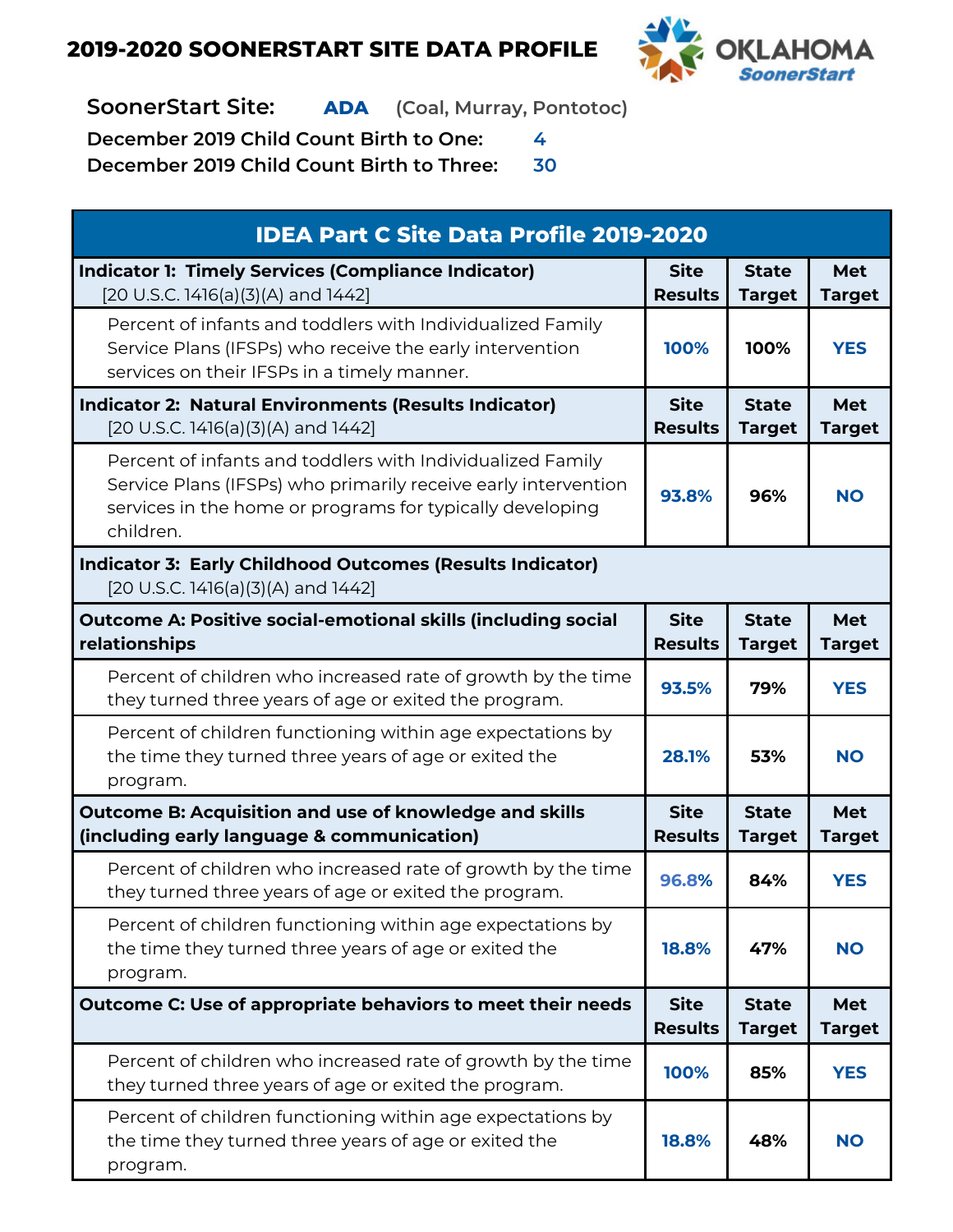| <b>IDEA Part C Site Data Profile 2019-2020 - ADA</b>                                                                                                                                                                 |                               |                               |                             |
|----------------------------------------------------------------------------------------------------------------------------------------------------------------------------------------------------------------------|-------------------------------|-------------------------------|-----------------------------|
| <b>Indicator 4: Family Outcomes: (Results Indicator)</b><br>[20 U.S.C. 1416(a)(3)(A) and 1442]                                                                                                                       |                               |                               |                             |
| Percent of families who report that services have helped the<br>family: (Family Surveys Completed: 26 )                                                                                                              | <b>Site</b><br><b>Results</b> | <b>State</b><br><b>Target</b> | Met<br><b>Target</b>        |
| A. Know their rights;                                                                                                                                                                                                | 89.7%                         | 96%                           | <b>No</b>                   |
| B. Effectively communicate their children's needs;                                                                                                                                                                   | 100%                          | 96%                           | <b>Yes</b>                  |
| C. Help their children develop and learn.                                                                                                                                                                            | 100%                          | 96%                           | <b>Yes</b>                  |
| Indicator 5: Child Find (Birth to One) (Results Indicator)<br>[20 U.S.C. 1416(a)(3)(B) and 1442]                                                                                                                     | <b>Site</b><br><b>Results</b> | <b>State</b><br><b>Target</b> | Met<br><b>Target</b>        |
| Percent of infant and toddlers' birth to one with an<br>Individualized Family Service Plan (IFSP).                                                                                                                   | 0.57%                         | .90%                          | <b>NO</b>                   |
| Indicator 6: Child Find (Birth to Three) (Results Indicator)<br>[20 U.S.C. 1416(a)(3)(B) and 1442]                                                                                                                   | <b>Site</b><br><b>Results</b> | <b>State</b><br><b>Target</b> | Met<br><b>Target</b>        |
| Percent of infant and toddlers' birth to three with an IFSP<br>(Individualized Family Service Plan).                                                                                                                 | 1.37%                         | 1.70%                         | <b>NO</b>                   |
|                                                                                                                                                                                                                      |                               |                               |                             |
| Indicator 7: 45-day timeline (Compliance Indicator)<br>$[20$ U.S.C. 1416(a)(3)(B) and 1442                                                                                                                           | <b>Site</b><br><b>Results</b> | <b>State</b><br><b>Target</b> | <b>Met</b><br><b>Target</b> |
| Percent of eligible infants and toddlers with Individualized<br>Family Service Plans (IFSPs) for whom an evaluation and<br>assessment and an initial IFSP meeting were conducted<br>within Part C's 45-day timeline. | 100%                          | 100%                          | <b>YES</b>                  |
| <b>Indicator 8: Transition (Compliance Indicator)</b><br>$[20 U.S.C. 1416(a)(3)(B)$ and $1442]$                                                                                                                      |                               |                               |                             |
| Percent of all children exiting Part C who received timely<br>transition planning to support the child's transition to<br>preschool and other appropriate community services by their<br>third birthday including:   | <b>Site</b><br><b>Results</b> | <b>State</b><br><b>Target</b> | Met<br><b>Target</b>        |
| A. Individualized Family Service Plans (IFSPs) with transition<br>steps and services;                                                                                                                                | 100%                          | 100%                          | <b>YES</b>                  |
| B. Notification to LEA, if child potentially eligible for Part B                                                                                                                                                     | 83.3%                         | 100%                          | <b>YES</b>                  |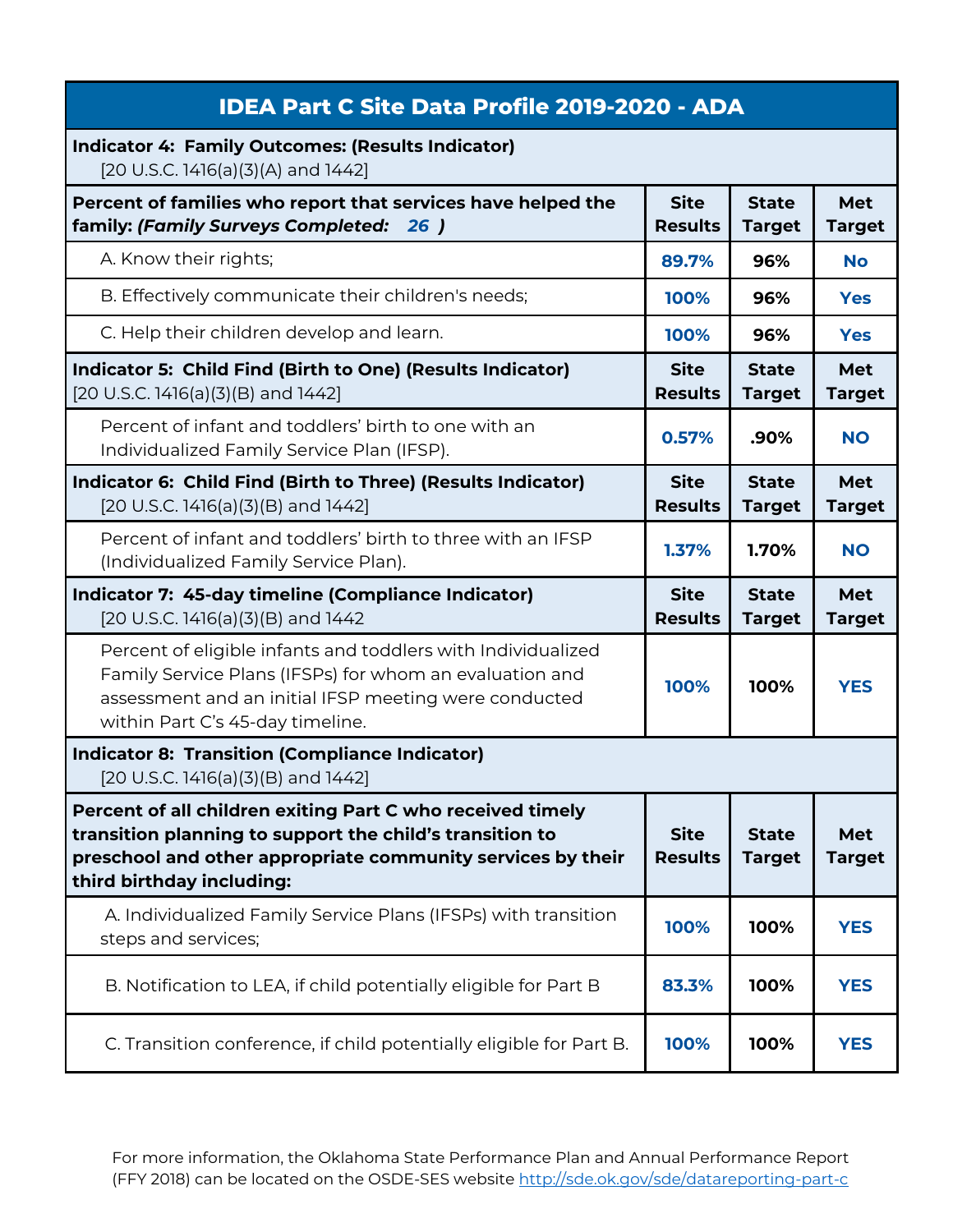

**SoonerStart Site: OK COUNTY (Oklahoma)**

**December 2019 Child Count Birth to One: 67**

| <b>IDEA Part C Site Data Profile 2019-2020</b>                                                                                                                                                         |                               |                               |                             |
|--------------------------------------------------------------------------------------------------------------------------------------------------------------------------------------------------------|-------------------------------|-------------------------------|-----------------------------|
| <b>Indicator 1: Timely Services (Compliance Indicator)</b><br>[20 U.S.C. 1416(a)(3)(A) and 1442]                                                                                                       | <b>Site</b><br><b>Results</b> | <b>State</b><br><b>Target</b> | <b>Met</b><br><b>Target</b> |
| Percent of infants and toddlers with Individualized Family<br>Service Plans (IFSPs) who receive the early intervention<br>services on their IFSPs in a timely manner.                                  | 99.1%                         | 100%                          | <b>NO</b>                   |
| <b>Indicator 2: Natural Environments (Results Indicator)</b><br>[20 U.S.C. 1416(a)(3)(A) and 1442]                                                                                                     | <b>Site</b><br><b>Results</b> | <b>State</b><br><b>Target</b> | <b>Met</b><br><b>Target</b> |
| Percent of infants and toddlers with Individualized Family<br>Service Plans (IFSPs) who primarily receive early intervention<br>services in the home or programs for typically developing<br>children. | 99.2%                         | 96%                           | <b>YES</b>                  |
| <b>Indicator 3: Early Childhood Outcomes (Results Indicator)</b><br>[20 U.S.C. 1416(a)(3)(A) and 1442]                                                                                                 |                               |                               |                             |
| <b>Outcome A: Positive social-emotional skills (including social</b><br>relationships                                                                                                                  | <b>Site</b><br><b>Results</b> | <b>State</b><br><b>Target</b> | <b>Met</b><br><b>Target</b> |
| Percent of children who increased rate of growth by the time<br>they turned three years of age or exited the program.                                                                                  | 87.3%                         | 79%                           | <b>YES</b>                  |
| Percent of children functioning within age expectations by<br>the time they turned three years of age or exited the<br>program.                                                                        | 49.8%                         | 53%                           | <b>NO</b>                   |
| <b>Outcome B: Acquisition and use of knowledge and skills</b><br>(including early language & communication)                                                                                            | <b>Site</b><br><b>Results</b> | <b>State</b><br><b>Target</b> | <b>Met</b><br><b>Target</b> |
| Percent of children who increased rate of growth by the time<br>they turned three years of age or exited the program.                                                                                  | 88%                           | 84%                           | <b>YES</b>                  |
| Percent of children functioning within age expectations by<br>the time they turned three years of age or exited the<br>program.                                                                        | 45.8%                         | 47%                           | <b>NO</b>                   |
| Outcome C: Use of appropriate behaviors to meet their needs                                                                                                                                            | <b>Site</b><br><b>Results</b> | <b>State</b><br><b>Target</b> | <b>Met</b><br><b>Target</b> |
| Percent of children who increased rate of growth by the time<br>they turned three years of age or exited the program.                                                                                  | 88.4%                         | 85%                           | <b>YES</b>                  |
| Percent of children functioning within age expectations by<br>the time they turned three years of age or exited the<br>program.                                                                        | 44.4%                         | 48%                           | <b>NO</b>                   |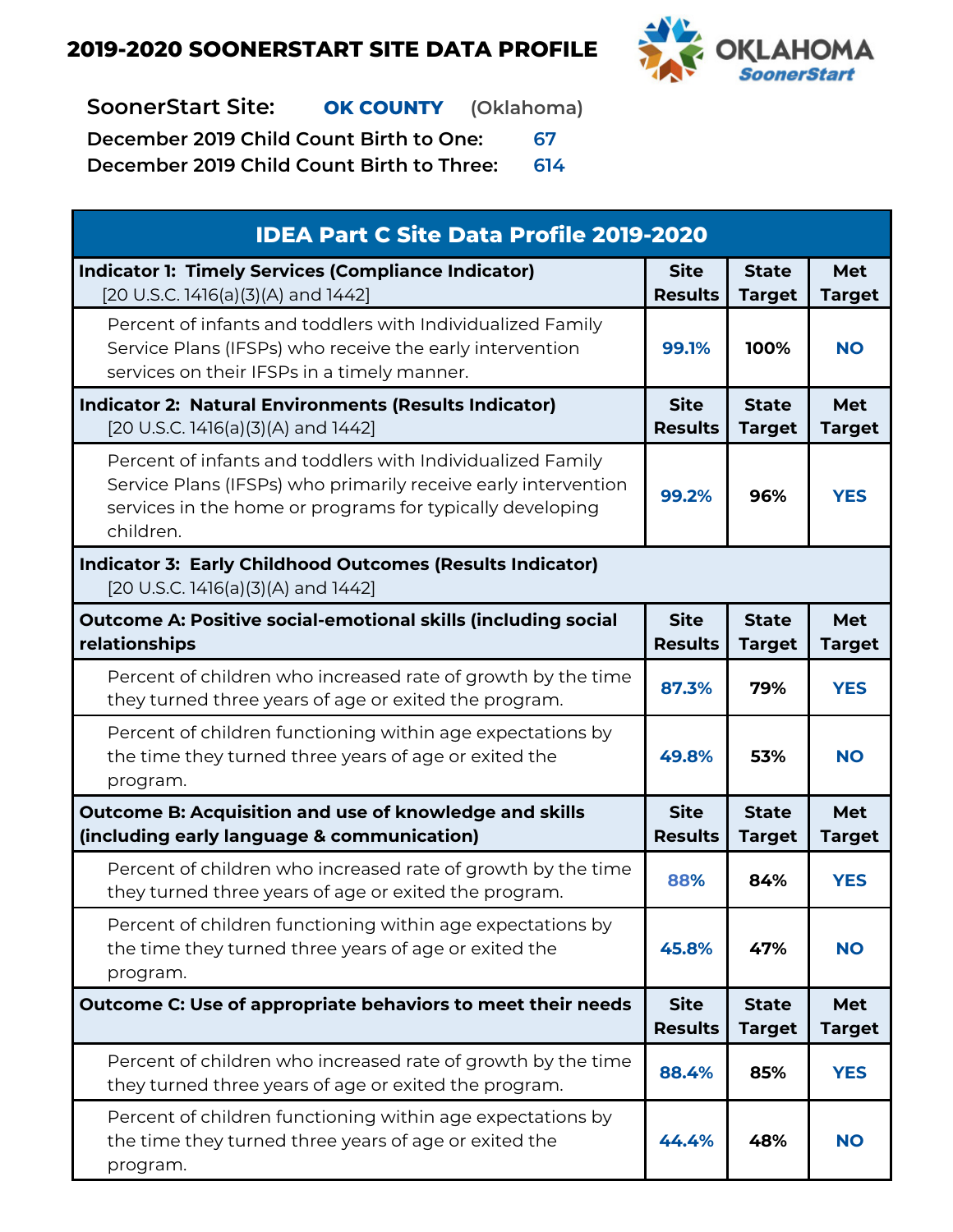| <b>IDEA Part C Site Data Profile 2019-2020 - OK COUNTY</b>                                                                                                                                                           |                               |                               |                             |
|----------------------------------------------------------------------------------------------------------------------------------------------------------------------------------------------------------------------|-------------------------------|-------------------------------|-----------------------------|
| <b>Indicator 4: Family Outcomes: (Results Indicator)</b><br>[20 U.S.C. 1416(a)(3)(A) and 1442]                                                                                                                       |                               |                               |                             |
| Percent of families who report that services have helped the<br>family: (Family Surveys Completed:<br><b>136</b> )                                                                                                   | <b>Site</b><br><b>Results</b> | <b>State</b><br><b>Target</b> | <b>Met</b><br><b>Target</b> |
| A. Know their rights;                                                                                                                                                                                                | 96.5%                         | 96%                           | <b>Yes</b>                  |
| B. Effectively communicate their children's needs;                                                                                                                                                                   | 98.6%                         | 96%                           | <b>Yes</b>                  |
| C. Help their children develop and learn.                                                                                                                                                                            | 98.6%                         | 96%                           | <b>Yes</b>                  |
| Indicator 5: Child Find (Birth to One) (Results Indicator)<br>[20 U.S.C. 1416(a)(3)(B) and 1442]                                                                                                                     | <b>Site</b><br><b>Results</b> | <b>State</b><br><b>Target</b> | <b>Met</b><br><b>Target</b> |
| Percent of infant and toddlers' birth to one with an<br>Individualized Family Service Plan (IFSP).                                                                                                                   | 0.6%                          | .90%                          | <b>NO</b>                   |
| Indicator 6: Child Find (Birth to Three) (Results Indicator)<br>[20 U.S.C. 1416(a)(3)(B) and 1442]                                                                                                                   | <b>Site</b><br><b>Results</b> | <b>State</b><br><b>Target</b> | <b>Met</b><br><b>Target</b> |
| Percent of infant and toddlers' birth to three with an IFSP<br>(Individualized Family Service Plan).                                                                                                                 | 1.82%                         | 1.70%                         | <b>YES</b>                  |
|                                                                                                                                                                                                                      |                               |                               |                             |
| Indicator 7: 45-day timeline (Compliance Indicator)<br>$[20$ U.S.C. 1416(a) $(3)$ (B) and 1442                                                                                                                       | <b>Site</b><br><b>Results</b> | <b>State</b><br><b>Target</b> | <b>Met</b><br><b>Target</b> |
| Percent of eligible infants and toddlers with Individualized<br>Family Service Plans (IFSPs) for whom an evaluation and<br>assessment and an initial IFSP meeting were conducted<br>within Part C's 45-day timeline. | 100%                          | 100%                          | <b>YES</b>                  |
| <b>Indicator 8: Transition (Compliance Indicator)</b><br>$[20 U.S.C. 1416(a)(3)(B)$ and 1442]                                                                                                                        |                               |                               |                             |
| Percent of all children exiting Part C who received timely<br>transition planning to support the child's transition to<br>preschool and other appropriate community services by their<br>third birthday including:   | <b>Site</b><br><b>Results</b> | <b>State</b><br><b>Target</b> | Met<br><b>Target</b>        |
| A. Individualized Family Service Plans (IFSPs) with transition<br>steps and services;                                                                                                                                | 100%                          | 100%                          | <b>YES</b>                  |
| B. Notification to LEA, if child potentially eligible for Part B                                                                                                                                                     | 97%                           | 100%                          | <b>NO</b>                   |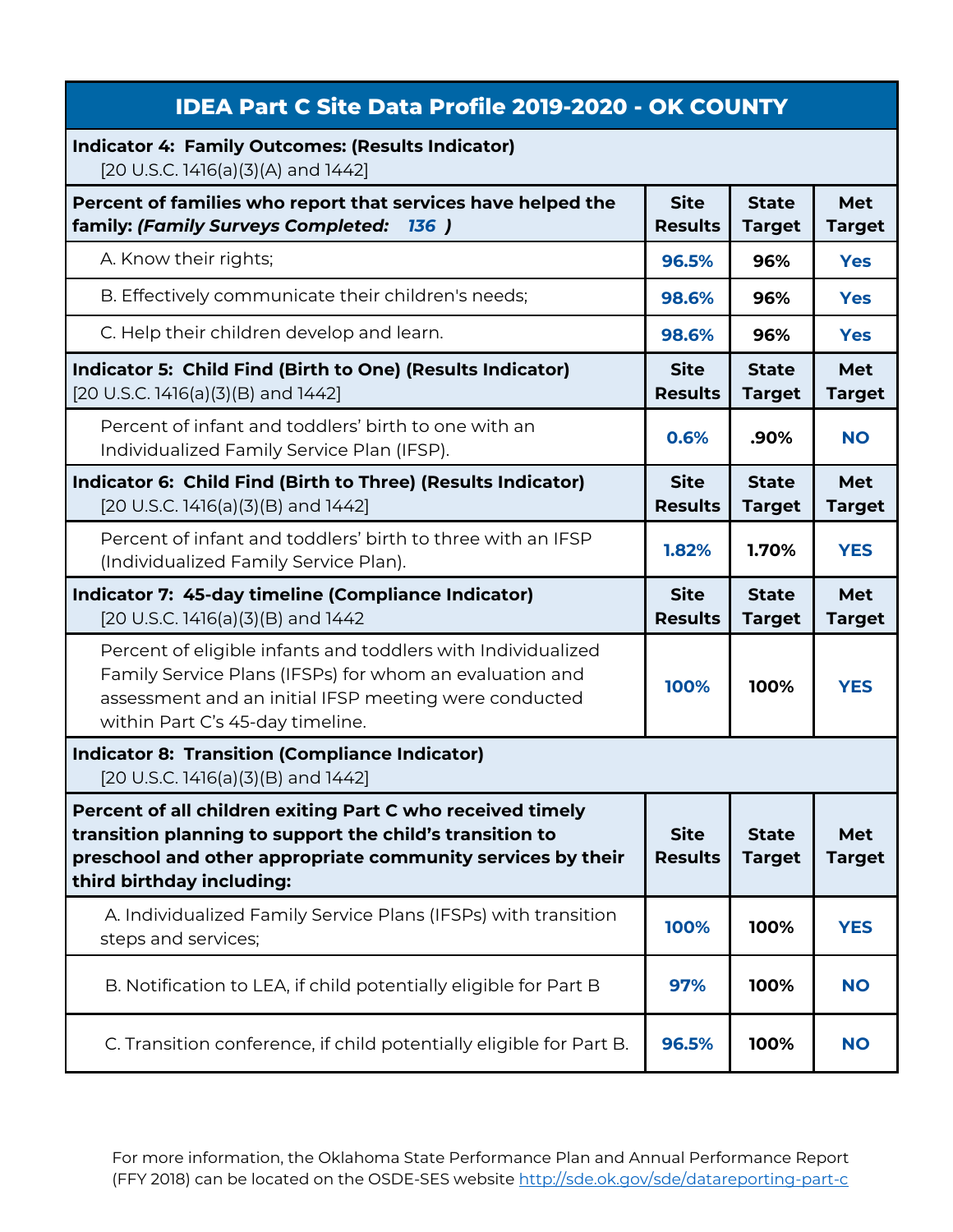

**SoonerStart Site: CLAREMORE (Rogers)**

**December 2019 Child Count Birth to One: 12**

| <b>IDEA Part C Site Data Profile 2019-2020</b>                                                                                                                                                         |                               |                               |                             |
|--------------------------------------------------------------------------------------------------------------------------------------------------------------------------------------------------------|-------------------------------|-------------------------------|-----------------------------|
| <b>Indicator 1: Timely Services (Compliance Indicator)</b><br>[20 U.S.C. 1416(a)(3)(A) and 1442]                                                                                                       | <b>Site</b><br><b>Results</b> | <b>State</b><br><b>Target</b> | <b>Met</b><br><b>Target</b> |
| Percent of infants and toddlers with Individualized Family<br>Service Plans (IFSPs) who receive the early intervention<br>services on their IFSPs in a timely manner.                                  | 100%                          | 100%                          | <b>YES</b>                  |
| <b>Indicator 2: Natural Environments (Results Indicator)</b><br>[20 U.S.C. 1416(a)(3)(A) and 1442]                                                                                                     | <b>Site</b><br><b>Results</b> | <b>State</b><br><b>Target</b> | <b>Met</b><br><b>Target</b> |
| Percent of infants and toddlers with Individualized Family<br>Service Plans (IFSPs) who primarily receive early intervention<br>services in the home or programs for typically developing<br>children. | 92.9%                         | 96%                           | <b>NO</b>                   |
| <b>Indicator 3: Early Childhood Outcomes (Results Indicator)</b><br>[20 U.S.C. 1416(a)(3)(A) and 1442]                                                                                                 |                               |                               |                             |
| <b>Outcome A: Positive social-emotional skills (including social</b><br><b>relationships</b>                                                                                                           | <b>Site</b><br><b>Results</b> | <b>State</b><br><b>Target</b> | <b>Met</b><br><b>Target</b> |
| Percent of children who increased rate of growth by the time<br>they turned three years of age or exited the program.                                                                                  | 87.1%                         | 79%                           | <b>YES</b>                  |
| Percent of children functioning within age expectations by<br>the time they turned three years of age or exited the<br>program.                                                                        | 50%                           | 53%                           | <b>NO</b>                   |
| Outcome B: Acquisition and use of knowledge and skills<br>(including early language & communication)                                                                                                   | <b>Site</b><br><b>Results</b> | <b>State</b><br><b>Target</b> | <b>Met</b><br><b>Target</b> |
| Percent of children who increased rate of growth by the time<br>they turned three years of age or exited the program.                                                                                  | 93.5%                         | 84%                           | <b>YES</b>                  |
| Percent of children functioning within age expectations by<br>the time they turned three years of age or exited the<br>program.                                                                        | 46.9%                         | 47%                           | <b>NO</b>                   |
| Outcome C: Use of appropriate behaviors to meet their needs                                                                                                                                            | <b>Site</b><br><b>Results</b> | <b>State</b><br><b>Target</b> | <b>Met</b><br><b>Target</b> |
| Percent of children who increased rate of growth by the time<br>they turned three years of age or exited the program.                                                                                  | 93.8%                         | 85%                           | <b>YES</b>                  |
| Percent of children functioning within age expectations by<br>the time they turned three years of age or exited the<br>program.                                                                        | 43.8%                         | 48%                           | <b>NO</b>                   |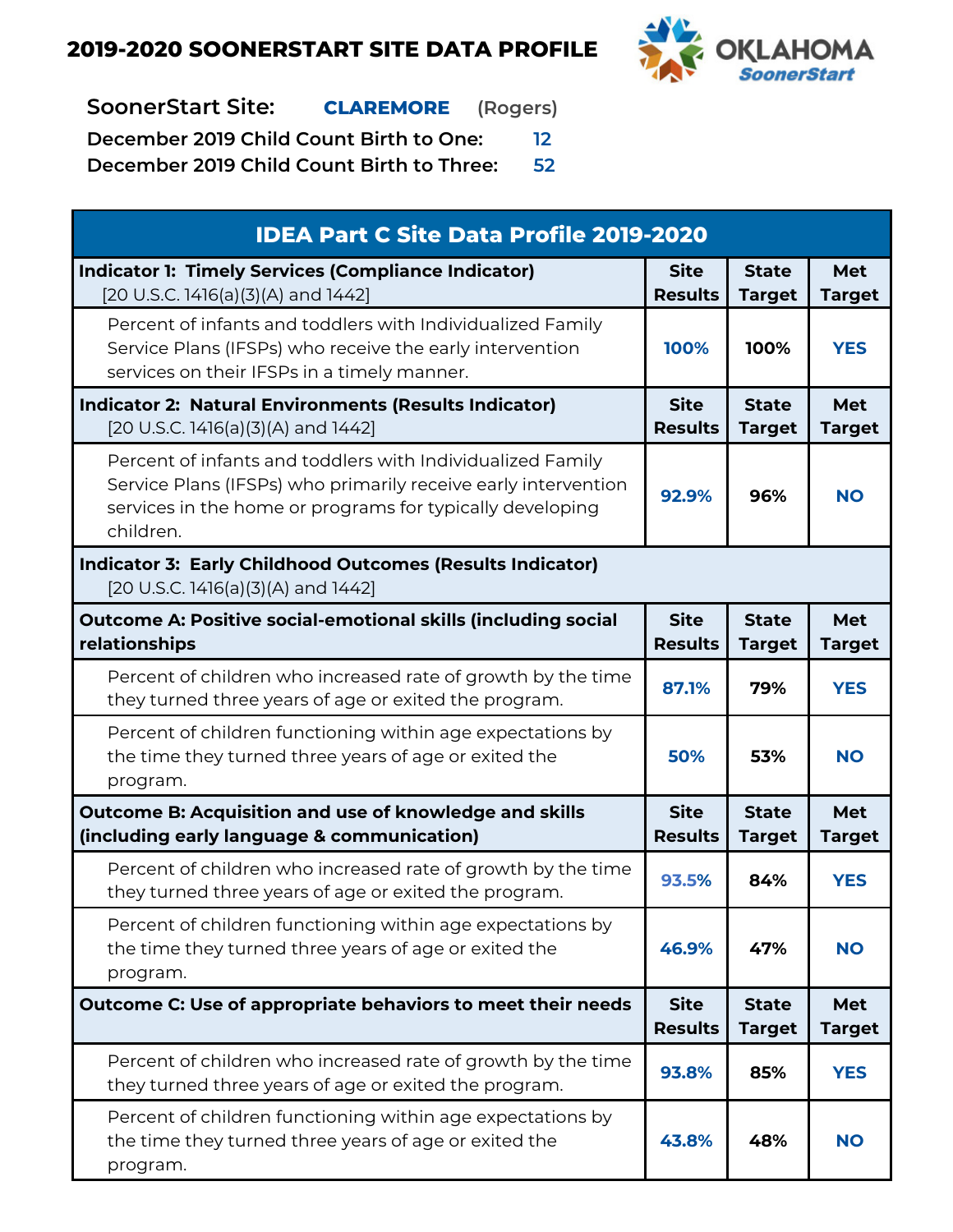| <b>IDEA Part C Site Data Profile 2019-2020 - CLAREMORE</b>                                                                                                                                                           |                               |                               |                             |
|----------------------------------------------------------------------------------------------------------------------------------------------------------------------------------------------------------------------|-------------------------------|-------------------------------|-----------------------------|
| <b>Indicator 4: Family Outcomes: (Results Indicator)</b><br>[20 U.S.C. 1416(a)(3)(A) and 1442]                                                                                                                       |                               |                               |                             |
| Percent of families who report that services have helped the<br>family: (Family Surveys Completed: 4)                                                                                                                | <b>Site</b><br><b>Results</b> | <b>State</b><br><b>Target</b> | <b>Met</b><br><b>Target</b> |
| A. Know their rights;                                                                                                                                                                                                | 100%                          | 96%                           | <b>Yes</b>                  |
| B. Effectively communicate their children's needs;                                                                                                                                                                   | 100%                          | 96%                           | <b>Yes</b>                  |
| C. Help their children develop and learn.                                                                                                                                                                            | 100%                          | 96%                           | <b>Yes</b>                  |
| Indicator 5: Child Find (Birth to One) (Results Indicator)<br>$[20 U.S.C. 1416(a)(3)(B)$ and $1442]$                                                                                                                 | <b>Site</b><br><b>Results</b> | <b>State</b><br><b>Target</b> | <b>Met</b><br><b>Target</b> |
| Percent of infant and toddlers' birth to one with an<br>Individualized Family Service Plan (IFSP).                                                                                                                   | 1.22%                         | .90%                          | <b>YES</b>                  |
| Indicator 6: Child Find (Birth to Three) (Results Indicator)<br>[20 U.S.C. 1416(a)(3)(B) and 1442]                                                                                                                   | <b>Site</b><br><b>Results</b> | <b>State</b><br><b>Target</b> | <b>Met</b><br><b>Target</b> |
| Percent of infant and toddlers' birth to three with an IFSP<br>(Individualized Family Service Plan).                                                                                                                 | 1.66%                         | 1.70%                         | <b>NO</b>                   |
|                                                                                                                                                                                                                      |                               |                               |                             |
| Indicator 7: 45-day timeline (Compliance Indicator)<br>[20 U.S.C. 1416(a)(3)(B) and 1442                                                                                                                             | <b>Site</b><br><b>Results</b> | <b>State</b><br><b>Target</b> | <b>Met</b><br><b>Target</b> |
| Percent of eligible infants and toddlers with Individualized<br>Family Service Plans (IFSPs) for whom an evaluation and<br>assessment and an initial IFSP meeting were conducted<br>within Part C's 45-day timeline. | 100%                          | 100%                          | <b>YES</b>                  |
| <b>Indicator 8: Transition (Compliance Indicator)</b><br>$[20 U.S.C. 1416(a)(3)(B)$ and $1442]$                                                                                                                      |                               |                               |                             |
| Percent of all children exiting Part C who received timely<br>transition planning to support the child's transition to<br>preschool and other appropriate community services by their<br>third birthday including:   | <b>Site</b><br><b>Results</b> | <b>State</b><br><b>Target</b> | <b>Met</b><br><b>Target</b> |
| A. Individualized Family Service Plans (IFSPs) with transition<br>steps and services;                                                                                                                                | 100%                          | 100%                          | <b>YES</b>                  |
| B. Notification to LEA, if child potentially eligible for Part B                                                                                                                                                     | 100%                          | 100%                          | <b>YES</b>                  |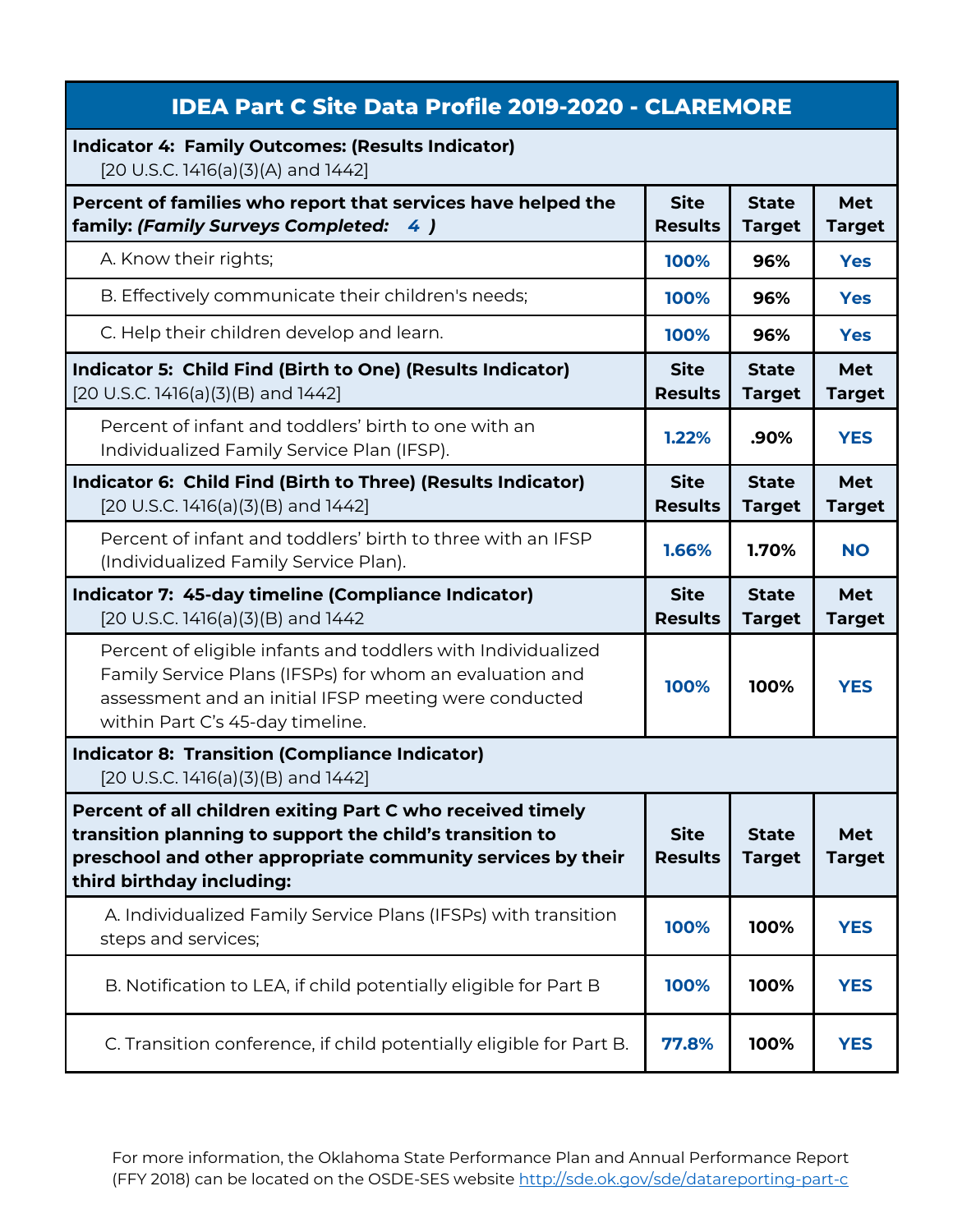

**SoonerStart Site: BARTLESVILLE (Nowata, Osage, Washington)**

**December 2019 Child Count Birth to One: 5**

| <b>IDEA Part C Site Data Profile 2019-2020</b>                                                                                                                                                         |                               |                               |                             |
|--------------------------------------------------------------------------------------------------------------------------------------------------------------------------------------------------------|-------------------------------|-------------------------------|-----------------------------|
| <b>Indicator 1: Timely Services (Compliance Indicator)</b><br>[20 U.S.C. 1416(a)(3)(A) and 1442]                                                                                                       | <b>Site</b><br><b>Results</b> | <b>State</b><br><b>Target</b> | <b>Met</b><br><b>Target</b> |
| Percent of infants and toddlers with Individualized Family<br>Service Plans (IFSPs) who receive the early intervention<br>services on their IFSPs in a timely manner.                                  | 100%                          | 100%                          | <b>YES</b>                  |
| <b>Indicator 2: Natural Environments (Results Indicator)</b><br>[20 U.S.C. 1416(a)(3)(A) and 1442]                                                                                                     | <b>Site</b><br><b>Results</b> | <b>State</b><br><b>Target</b> | <b>Met</b><br><b>Target</b> |
| Percent of infants and toddlers with Individualized Family<br>Service Plans (IFSPs) who primarily receive early intervention<br>services in the home or programs for typically developing<br>children. | 94.7%                         | 96%                           | <b>NO</b>                   |
| <b>Indicator 3: Early Childhood Outcomes (Results Indicator)</b><br>[20 U.S.C. 1416(a)(3)(A) and 1442]                                                                                                 |                               |                               |                             |
| <b>Outcome A: Positive social-emotional skills (including social</b><br>relationships                                                                                                                  | <b>Site</b><br><b>Results</b> | <b>State</b><br><b>Target</b> | <b>Met</b><br><b>Target</b> |
| Percent of children who increased rate of growth by the time<br>they turned three years of age or exited the program.                                                                                  | 88.2%                         | 79%                           | <b>YES</b>                  |
| Percent of children functioning within age expectations by<br>the time they turned three years of age or exited the<br>program.                                                                        | 51.4%                         | 53%                           | <b>NO</b>                   |
| Outcome B: Acquisition and use of knowledge and skills<br>(including early language & communication)                                                                                                   | <b>Site</b><br><b>Results</b> | <b>State</b><br><b>Target</b> | <b>Met</b><br><b>Target</b> |
| Percent of children who increased rate of growth by the time<br>they turned three years of age or exited the program.                                                                                  | 91.4%                         | 84%                           | <b>YES</b>                  |
| Percent of children functioning within age expectations by<br>the time they turned three years of age or exited the<br>program.                                                                        | 45.7%                         | 47%                           | <b>NO</b>                   |
| Outcome C: Use of appropriate behaviors to meet their needs                                                                                                                                            | <b>Site</b><br><b>Results</b> | <b>State</b><br><b>Target</b> | <b>Met</b><br><b>Target</b> |
| Percent of children who increased rate of growth by the time<br>they turned three years of age or exited the program.                                                                                  | 97.1%                         | 85%                           | <b>YES</b>                  |
| Percent of children functioning within age expectations by<br>the time they turned three years of age or exited the<br>program.                                                                        | 28.6%                         | 48%                           | <b>NO</b>                   |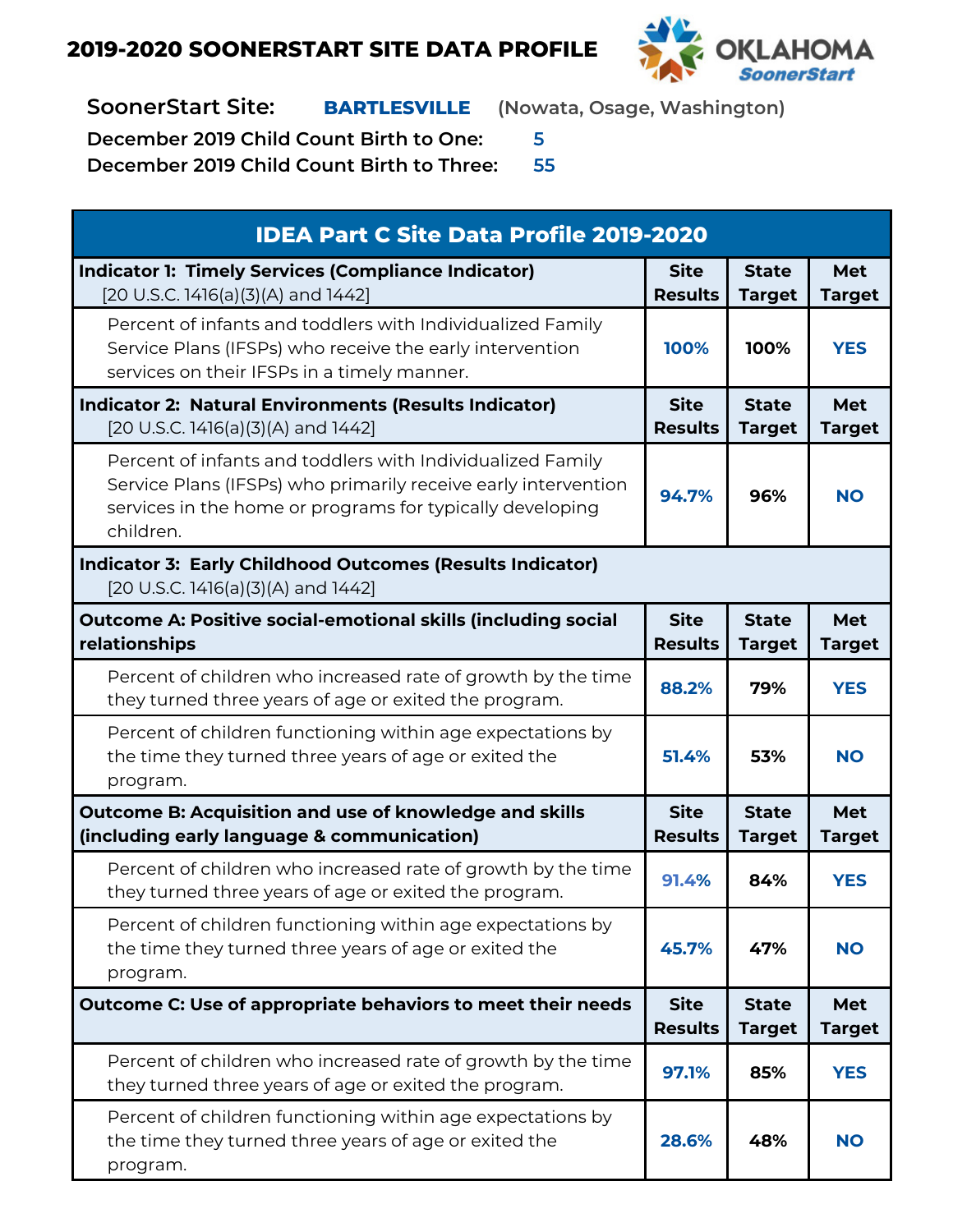| <b>IDEA Part C Site Data Profile 2019-2020 - BARTLESVILLE</b>                                                                                                                                                        |                               |                               |                             |
|----------------------------------------------------------------------------------------------------------------------------------------------------------------------------------------------------------------------|-------------------------------|-------------------------------|-----------------------------|
| <b>Indicator 4: Family Outcomes: (Results Indicator)</b><br>[20 U.S.C. 1416(a)(3)(A) and 1442]                                                                                                                       |                               |                               |                             |
| Percent of families who report that services have helped the<br>family: (Family Surveys Completed: 3)                                                                                                                | <b>Site</b><br><b>Results</b> | <b>State</b><br><b>Target</b> | <b>Met</b><br><b>Target</b> |
| A. Know their rights;                                                                                                                                                                                                | 100%                          | 96%                           | <b>Yes</b>                  |
| B. Effectively communicate their children's needs;                                                                                                                                                                   | 100%                          | 96%                           | <b>Yes</b>                  |
| C. Help their children develop and learn.                                                                                                                                                                            | 100%                          | 96%                           | <b>Yes</b>                  |
| Indicator 5: Child Find (Birth to One) (Results Indicator)<br>$[20 U.S.C. 1416(a)(3)(B)$ and $1442]$                                                                                                                 | <b>Site</b><br><b>Results</b> | <b>State</b><br><b>Target</b> | <b>Met</b><br><b>Target</b> |
| Percent of infant and toddlers' birth to one with an<br>Individualized Family Service Plan (IFSP).                                                                                                                   | 0.44%                         | .90%                          | <b>NO</b>                   |
| Indicator 6: Child Find (Birth to Three) (Results Indicator)<br>[20 U.S.C. 1416(a)(3)(B) and 1442]                                                                                                                   | <b>Site</b><br><b>Results</b> | <b>State</b><br><b>Target</b> | <b>Met</b><br><b>Target</b> |
| Percent of infant and toddlers' birth to three with an IFSP<br>(Individualized Family Service Plan).                                                                                                                 | 1.54%                         | 1.70%                         | <b>NO</b>                   |
| Indicator 7: 45-day timeline (Compliance Indicator)<br>$[20$ U.S.C. 1416(a)(3)(B) and 1442                                                                                                                           | <b>Site</b><br><b>Results</b> | <b>State</b><br><b>Target</b> | <b>Met</b><br><b>Target</b> |
| Percent of eligible infants and toddlers with Individualized<br>Family Service Plans (IFSPs) for whom an evaluation and<br>assessment and an initial IFSP meeting were conducted<br>within Part C's 45-day timeline. | 100%                          | 100%                          | <b>YES</b>                  |
| <b>Indicator 8: Transition (Compliance Indicator)</b><br>$[20 U.S.C. 1416(a)(3)(B)$ and $1442]$                                                                                                                      |                               |                               |                             |
| Percent of all children exiting Part C who received timely<br>transition planning to support the child's transition to<br>preschool and other appropriate community services by their<br>third birthday including:   | <b>Site</b><br><b>Results</b> | <b>State</b><br><b>Target</b> | <b>Met</b><br><b>Target</b> |
| A. Individualized Family Service Plans (IFSPs) with transition<br>steps and services;                                                                                                                                | 100%                          | 100%                          | <b>YES</b>                  |
| B. Notification to LEA, if child potentially eligible for Part B                                                                                                                                                     | 100%                          | 100%                          | <b>YES</b>                  |
| C. Transition conference, if child potentially eligible for Part B.                                                                                                                                                  | 100%                          | 100%                          | <b>YES</b>                  |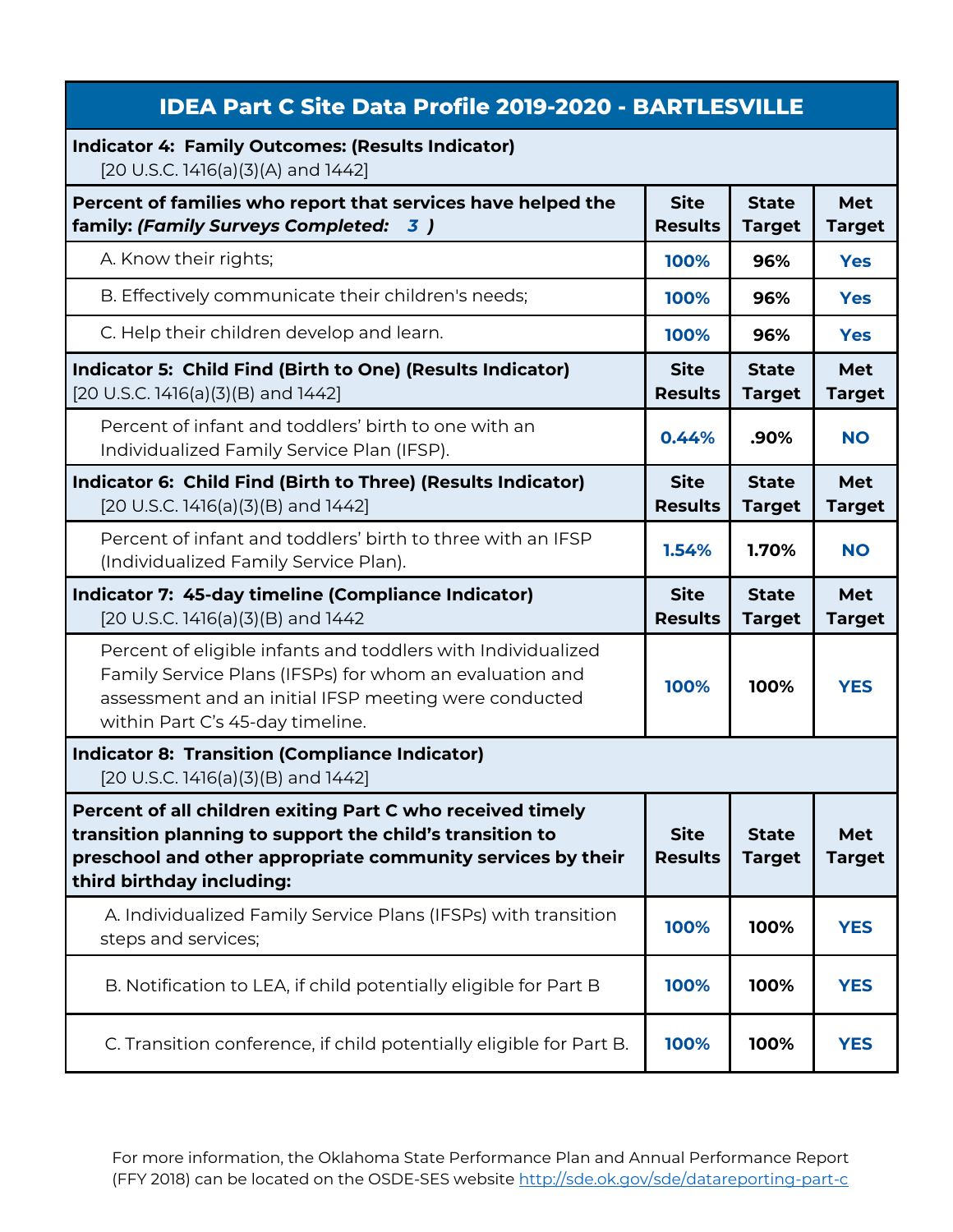

**SoonerStart Site: TAHLEQUAH (Adair, Cherokee, Mayes,)**

**December 2019 Child Count Birth to One: 8**

| <b>IDEA Part C Site Data Profile 2019-2020</b>                                                                                                                                                         |                               |                               |                             |
|--------------------------------------------------------------------------------------------------------------------------------------------------------------------------------------------------------|-------------------------------|-------------------------------|-----------------------------|
| <b>Indicator 1: Timely Services (Compliance Indicator)</b><br>[20 U.S.C. 1416(a)(3)(A) and 1442]                                                                                                       | <b>Site</b><br><b>Results</b> | <b>State</b><br><b>Target</b> | Met<br><b>Target</b>        |
| Percent of infants and toddlers with Individualized Family<br>Service Plans (IFSPs) who receive the early intervention<br>services on their IFSPs in a timely manner.                                  | 100%                          | 100%                          | <b>YES</b>                  |
| <b>Indicator 2: Natural Environments (Results Indicator)</b><br>[20 U.S.C. 1416(a)(3)(A) and 1442]                                                                                                     | <b>Site</b><br><b>Results</b> | <b>State</b><br><b>Target</b> | Met<br><b>Target</b>        |
| Percent of infants and toddlers with Individualized Family<br>Service Plans (IFSPs) who primarily receive early intervention<br>services in the home or programs for typically developing<br>children. | 93.8%                         | 96%                           | <b>NO</b>                   |
| <b>Indicator 3: Early Childhood Outcomes (Results Indicator)</b><br>[20 U.S.C. 1416(a)(3)(A) and 1442]                                                                                                 |                               |                               |                             |
| <b>Outcome A: Positive social-emotional skills (including social</b><br>relationships                                                                                                                  | <b>Site</b><br><b>Results</b> | <b>State</b><br><b>Target</b> | <b>Met</b><br><b>Target</b> |
| Percent of children who increased rate of growth by the time<br>they turned three years of age or exited the program.                                                                                  | 94.3%                         | 79%                           | <b>YES</b>                  |
| Percent of children functioning within age expectations by<br>the time they turned three years of age or exited the<br>program.                                                                        | 62.9%                         | 53%                           | <b>YES</b>                  |
| Outcome B: Acquisition and use of knowledge and skills<br>(including early language & communication)                                                                                                   | <b>Site</b><br><b>Results</b> | <b>State</b><br><b>Target</b> | Met<br><b>Target</b>        |
| Percent of children who increased rate of growth by the time<br>they turned three years of age or exited the program.                                                                                  | 97.1%                         | 84%                           | <b>YES</b>                  |
| Percent of children functioning within age expectations by<br>the time they turned three years of age or exited the<br>program.                                                                        | 54.3%                         | 47%                           | <b>YES</b>                  |
| Outcome C: Use of appropriate behaviors to meet their needs                                                                                                                                            | <b>Site</b><br><b>Results</b> | <b>State</b><br><b>Target</b> | Met<br><b>Target</b>        |
| Percent of children who increased rate of growth by the time<br>they turned three years of age or exited the program.                                                                                  | 97.1%                         | 85%                           | <b>YES</b>                  |
| Percent of children functioning within age expectations by<br>the time they turned three years of age or exited the<br>program.                                                                        | 48.6%                         | 48%                           | <b>YES</b>                  |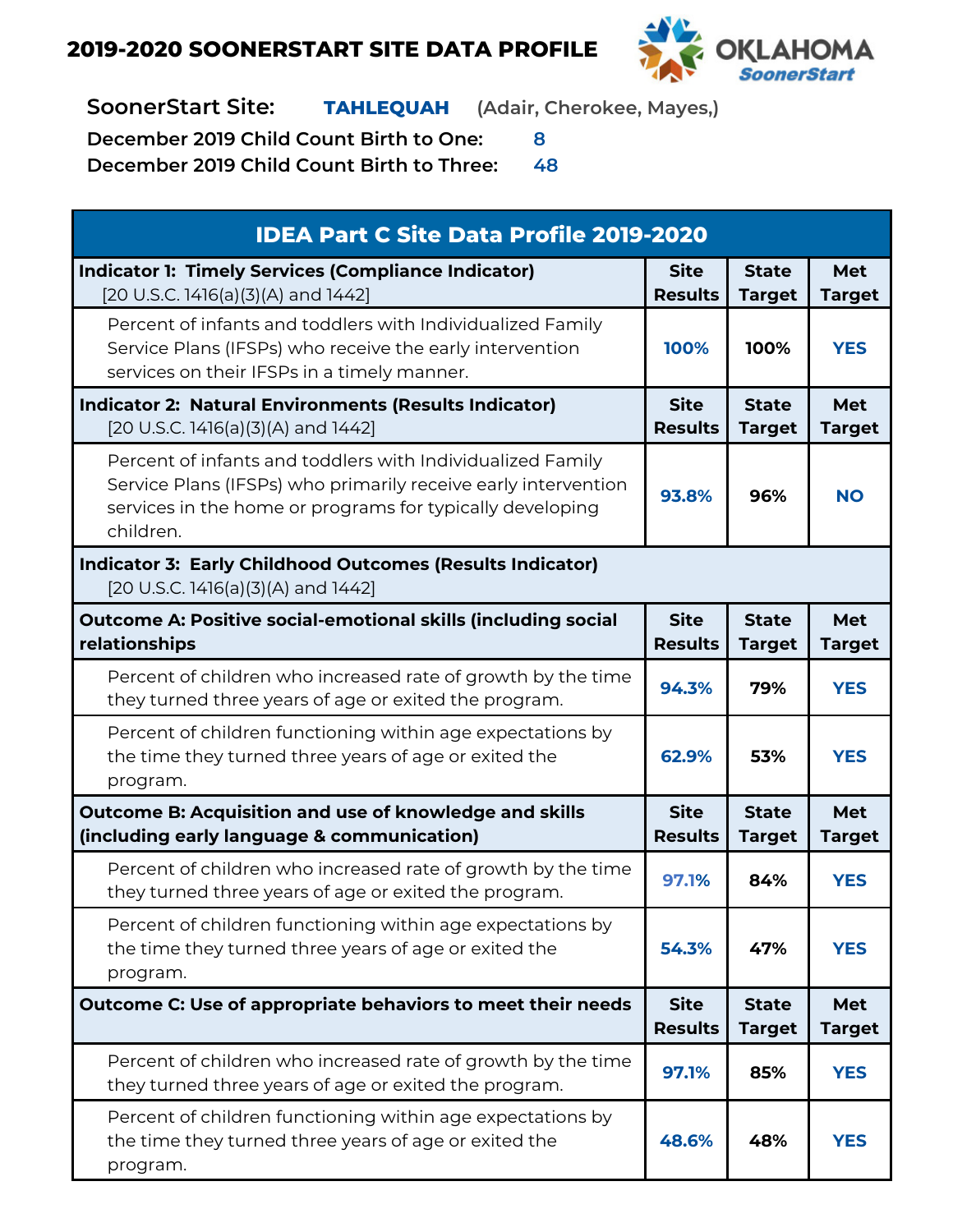| <b>IDEA Part C Site Data Profile 2019-2020 - TAHLEQUAH</b>                                                                                                                                                           |                               |                               |                      |
|----------------------------------------------------------------------------------------------------------------------------------------------------------------------------------------------------------------------|-------------------------------|-------------------------------|----------------------|
| <b>Indicator 4: Family Outcomes: (Results Indicator)</b><br>[20 U.S.C. 1416(a)(3)(A) and 1442]                                                                                                                       |                               |                               |                      |
| Percent of families who report that services have helped the<br>family: (Family Surveys Completed:<br>10 <sup>1</sup>                                                                                                | <b>Site</b><br><b>Results</b> | <b>State</b><br><b>Target</b> | Met<br><b>Target</b> |
| A. Know their rights;                                                                                                                                                                                                | 100%                          | 96%                           | <b>Yes</b>           |
| B. Effectively communicate their children's needs;                                                                                                                                                                   | 100%                          | 96%                           | <b>Yes</b>           |
| C. Help their children develop and learn.                                                                                                                                                                            | 100%                          | 96%                           | <b>Yes</b>           |
| Indicator 5: Child Find (Birth to One) (Results Indicator)<br>[20 U.S.C. 1416(a)(3)(B) and 1442]                                                                                                                     | <b>Site</b><br><b>Results</b> | <b>State</b><br><b>Target</b> | Met<br><b>Target</b> |
| Percent of infant and toddlers' birth to one with an<br>Individualized Family Service Plan (IFSP).                                                                                                                   | 0.62%                         | .90%                          | <b>NO</b>            |
| Indicator 6: Child Find (Birth to Three) (Results Indicator)<br>$[20 U.S.C. 1416(a)(3)(B)$ and $1442]$                                                                                                               | <b>Site</b><br><b>Results</b> | <b>State</b><br><b>Target</b> | Met<br><b>Target</b> |
| Percent of infant and toddlers' birth to three with an IFSP<br>(Individualized Family Service Plan).                                                                                                                 | 1.2%                          | 1.70%                         | <b>NO</b>            |
| Indicator 7: 45-day timeline (Compliance Indicator)<br>[20 U.S.C. 1416(a)(3)(B) and 1442                                                                                                                             | <b>Site</b><br><b>Results</b> | <b>State</b><br><b>Target</b> | Met<br><b>Target</b> |
| Percent of eligible infants and toddlers with Individualized<br>Family Service Plans (IFSPs) for whom an evaluation and<br>assessment and an initial IFSP meeting were conducted<br>within Part C's 45-day timeline. | 100%                          | 100%                          | <b>YES</b>           |
| <b>Indicator 8: Transition (Compliance Indicator)</b><br>[20 U.S.C. 1416(a)(3)(B) and 1442]                                                                                                                          |                               |                               |                      |
| Percent of all children exiting Part C who received timely<br>transition planning to support the child's transition to<br>preschool and other appropriate community services by their<br>third birthday including:   | <b>Site</b><br><b>Results</b> | <b>State</b><br><b>Target</b> | Met<br><b>Target</b> |
| A. Individualized Family Service Plans (IFSPs) with transition<br>steps and services;                                                                                                                                | 100%                          | 100%                          | <b>YES</b>           |
| B. Notification to LEA, if child potentially eligible for Part B                                                                                                                                                     | 100%                          | 100%                          | <b>YES</b>           |
|                                                                                                                                                                                                                      |                               |                               |                      |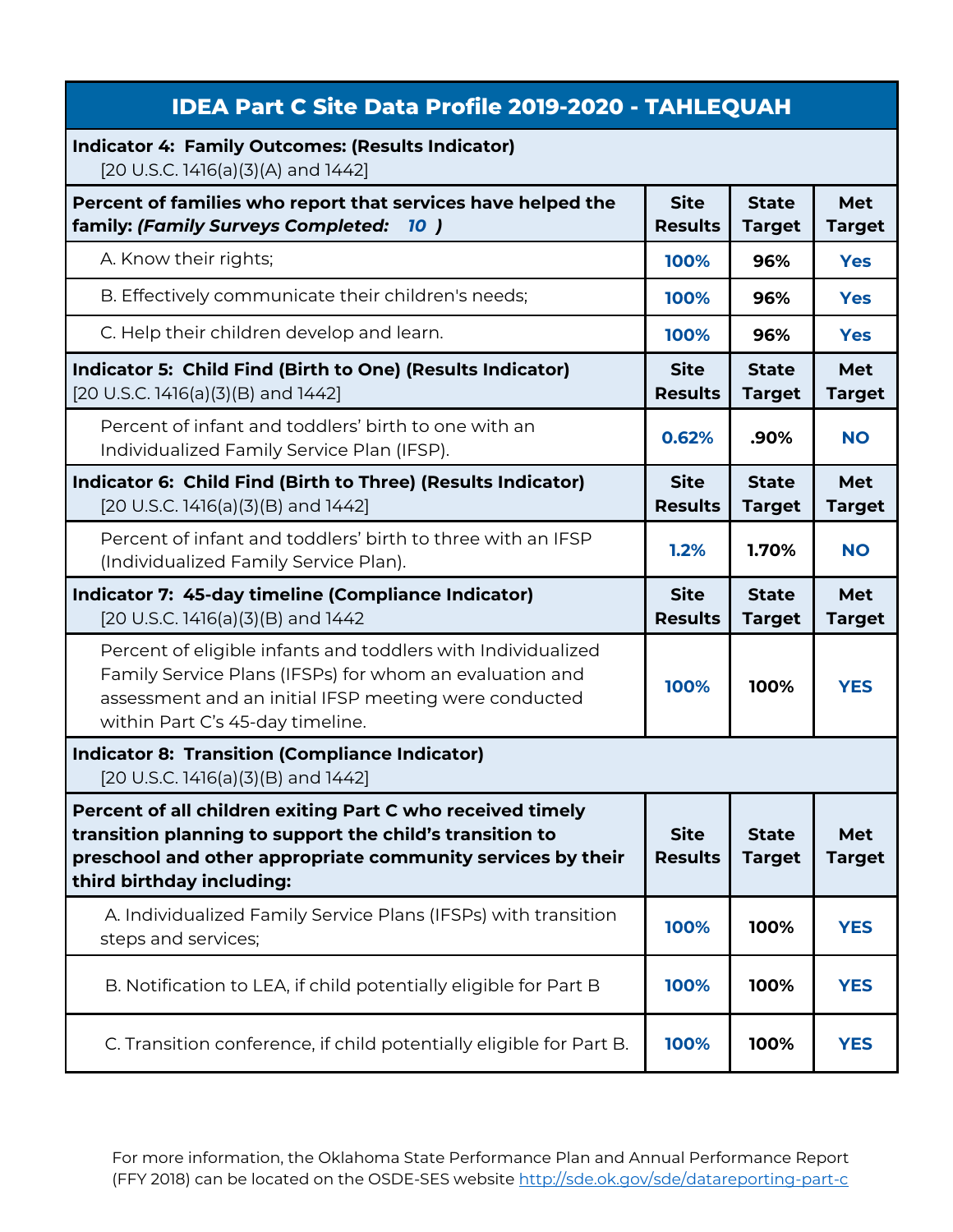

**SoonerStart Site: MUSKOGEE (Muskogee, Wagoner)**

**December 2019 Child Count Birth to One: 14**

| <b>IDEA Part C Site Data Profile 2019-2020</b>                                                                                                                                                         |                               |                               |                             |
|--------------------------------------------------------------------------------------------------------------------------------------------------------------------------------------------------------|-------------------------------|-------------------------------|-----------------------------|
| <b>Indicator 1: Timely Services (Compliance Indicator)</b><br>[20 U.S.C. 1416(a)(3)(A) and 1442]                                                                                                       | <b>Site</b><br><b>Results</b> | <b>State</b><br><b>Target</b> | <b>Met</b><br><b>Target</b> |
| Percent of infants and toddlers with Individualized Family<br>Service Plans (IFSPs) who receive the early intervention<br>services on their IFSPs in a timely manner.                                  | 100%                          | 100%                          | <b>YES</b>                  |
| <b>Indicator 2: Natural Environments (Results Indicator)</b><br>[20 U.S.C. 1416(a)(3)(A) and 1442]                                                                                                     | <b>Site</b><br><b>Results</b> | <b>State</b><br><b>Target</b> | <b>Met</b><br><b>Target</b> |
| Percent of infants and toddlers with Individualized Family<br>Service Plans (IFSPs) who primarily receive early intervention<br>services in the home or programs for typically developing<br>children. | 98.7%                         | 96%                           | <b>YES</b>                  |
| <b>Indicator 3: Early Childhood Outcomes (Results Indicator)</b><br>[20 U.S.C. 1416(a)(3)(A) and 1442]                                                                                                 |                               |                               |                             |
| <b>Outcome A: Positive social-emotional skills (including social</b><br>relationships                                                                                                                  | <b>Site</b><br><b>Results</b> | <b>State</b><br><b>Target</b> | <b>Met</b><br><b>Target</b> |
| Percent of children who increased rate of growth by the time<br>they turned three years of age or exited the program.                                                                                  | 92.9%                         | 79%                           | <b>YES</b>                  |
| Percent of children functioning within age expectations by<br>the time they turned three years of age or exited the<br>program.                                                                        | 67.4%                         | 53%                           | <b>YES</b>                  |
| Outcome B: Acquisition and use of knowledge and skills<br>(including early language & communication)                                                                                                   | <b>Site</b><br><b>Results</b> | <b>State</b><br><b>Target</b> | <b>Met</b><br><b>Target</b> |
| Percent of children who increased rate of growth by the time<br>they turned three years of age or exited the program.                                                                                  | 95.3%                         | 84%                           | <b>YES</b>                  |
| Percent of children functioning within age expectations by<br>the time they turned three years of age or exited the<br>program.                                                                        | 67.4%                         | 47%                           | <b>YES</b>                  |
| Outcome C: Use of appropriate behaviors to meet their needs                                                                                                                                            | <b>Site</b><br><b>Results</b> | <b>State</b><br><b>Target</b> | Met<br><b>Target</b>        |
| Percent of children who increased rate of growth by the time<br>they turned three years of age or exited the program.                                                                                  | 93.2%                         | 85%                           | <b>YES</b>                  |
| Percent of children functioning within age expectations by<br>the time they turned three years of age or exited the<br>program.                                                                        | 71.7%                         | 48%                           | <b>YES</b>                  |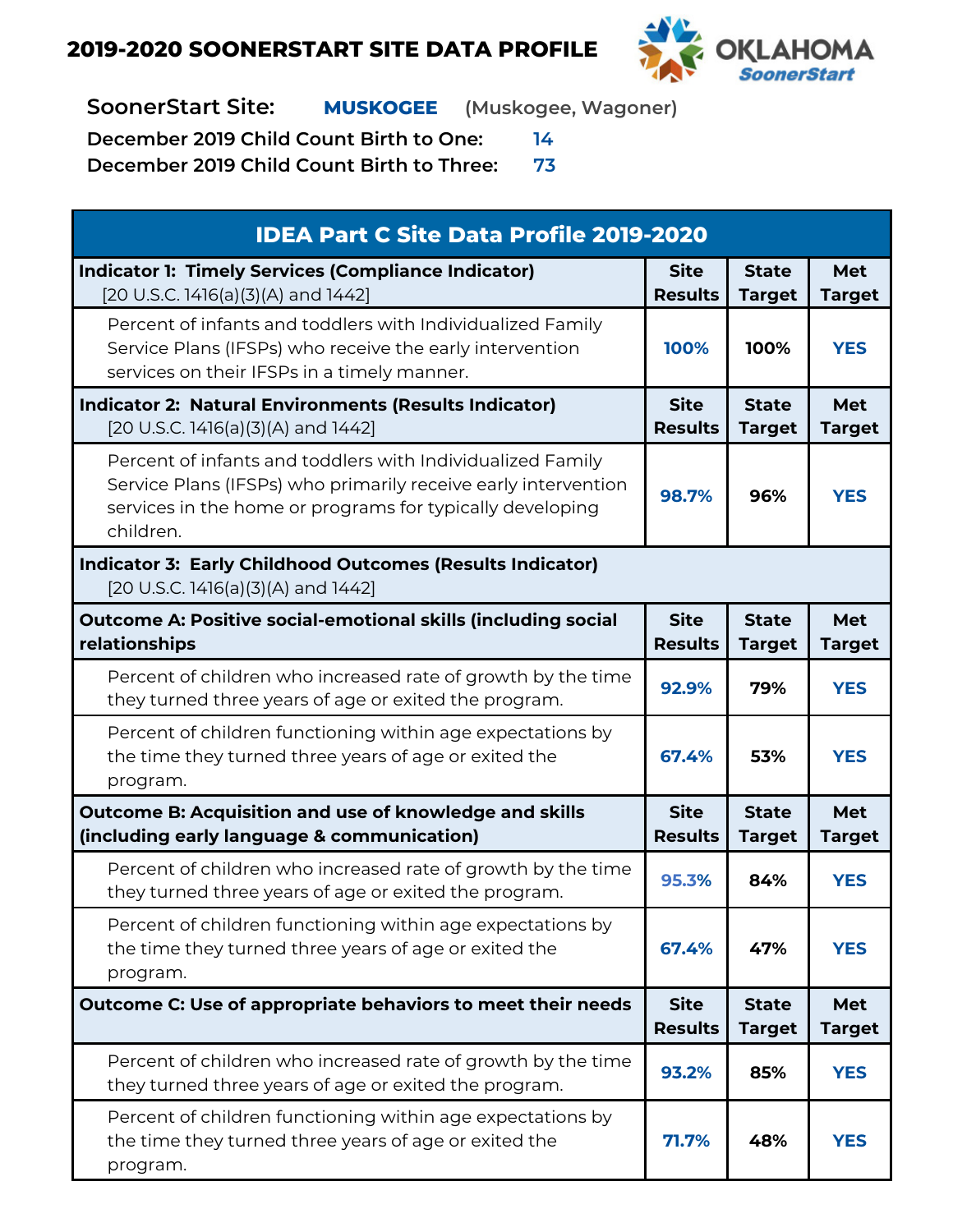| <b>IDEA Part C Site Data Profile 2019-2020 - MUSKOGEE</b>                                                                                                                                                            |                               |                               |                             |
|----------------------------------------------------------------------------------------------------------------------------------------------------------------------------------------------------------------------|-------------------------------|-------------------------------|-----------------------------|
| <b>Indicator 4: Family Outcomes: (Results Indicator)</b><br>[20 U.S.C. 1416(a)(3)(A) and 1442]                                                                                                                       |                               |                               |                             |
| Percent of families who report that services have helped the<br>family: (Family Surveys Completed: 25)                                                                                                               | <b>Site</b><br><b>Results</b> | <b>State</b><br><b>Target</b> | <b>Met</b><br><b>Target</b> |
| A. Know their rights;                                                                                                                                                                                                | 96.2%                         | 96%                           | <b>Yes</b>                  |
| B. Effectively communicate their children's needs;                                                                                                                                                                   | 100%                          | 96%                           | <b>Yes</b>                  |
| C. Help their children develop and learn.                                                                                                                                                                            | 100%                          | 96%                           | <b>Yes</b>                  |
| Indicator 5: Child Find (Birth to One) (Results Indicator)<br>[20 U.S.C. 1416(a)(3)(B) and 1442]                                                                                                                     | <b>Site</b><br><b>Results</b> | <b>State</b><br><b>Target</b> | <b>Met</b><br><b>Target</b> |
| Percent of infant and toddlers' birth to one with an<br>Individualized Family Service Plan (IFSP).                                                                                                                   | 0.84%                         | .90%                          | <b>NO</b>                   |
| Indicator 6: Child Find (Birth to Three) (Results Indicator)<br>[20 U.S.C. 1416(a)(3)(B) and 1442]                                                                                                                   | <b>Site</b><br><b>Results</b> | <b>State</b><br><b>Target</b> | <b>Met</b><br><b>Target</b> |
| Percent of infant and toddlers' birth to three with an IFSP<br>(Individualized Family Service Plan).                                                                                                                 | 1.39%                         | 1.70%                         | <b>NO</b>                   |
| Indicator 7: 45-day timeline (Compliance Indicator)<br>[20 U.S.C. 1416(a)(3)(B) and 1442                                                                                                                             | <b>Site</b><br><b>Results</b> | <b>State</b><br><b>Target</b> | <b>Met</b><br><b>Target</b> |
| Percent of eligible infants and toddlers with Individualized<br>Family Service Plans (IFSPs) for whom an evaluation and<br>assessment and an initial IFSP meeting were conducted<br>within Part C's 45-day timeline. | 96.4%                         | 100%                          | <b>NO</b>                   |
| <b>Indicator 8: Transition (Compliance Indicator)</b><br>[20 U.S.C. 1416(a)(3)(B) and 1442]                                                                                                                          |                               |                               |                             |
| Percent of all children exiting Part C who received timely<br>transition planning to support the child's transition to<br>preschool and other appropriate community services by their<br>third birthday including:   | <b>Site</b><br><b>Results</b> | <b>State</b><br><b>Target</b> | <b>Met</b><br><b>Target</b> |
| A. Individualized Family Service Plans (IFSPs) with transition<br>steps and services;                                                                                                                                | 100%                          | 100%                          | <b>YES</b>                  |
|                                                                                                                                                                                                                      |                               |                               |                             |
| B. Notification to LEA, if child potentially eligible for Part B                                                                                                                                                     | 100%                          | 100%                          | <b>YES</b>                  |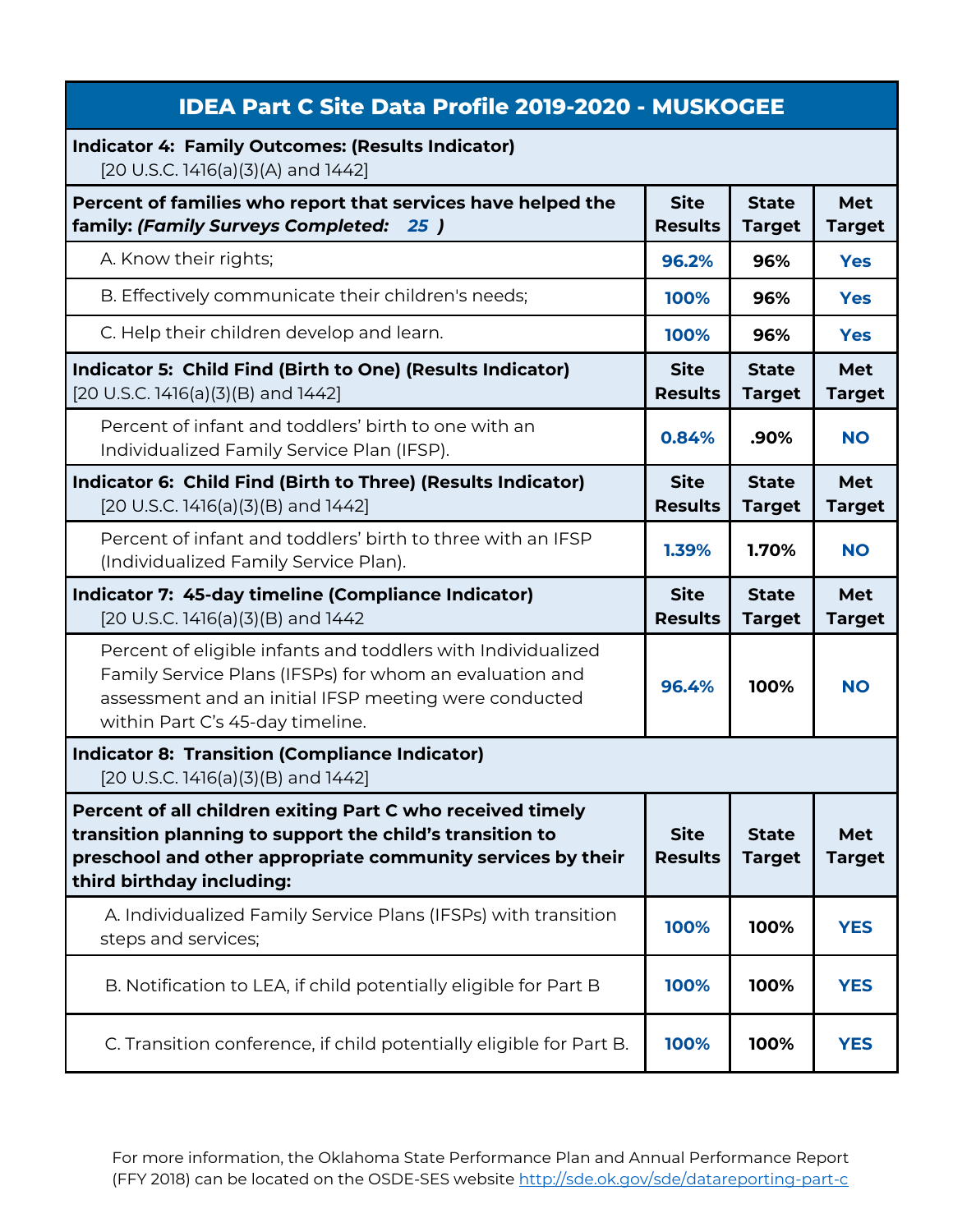

**SoonerStart Site: OKMULGEE (McIntosh, Okmulgee)**

**December 2019 Child Count Birth to One: 3**

| <b>IDEA Part C Site Data Profile 2019-2020</b>                                                                                                                                                         |                               |                               |                             |
|--------------------------------------------------------------------------------------------------------------------------------------------------------------------------------------------------------|-------------------------------|-------------------------------|-----------------------------|
| <b>Indicator 1: Timely Services (Compliance Indicator)</b><br>[20 U.S.C. 1416(a)(3)(A) and 1442]                                                                                                       | <b>Site</b><br><b>Results</b> | <b>State</b><br><b>Target</b> | <b>Met</b><br><b>Target</b> |
| Percent of infants and toddlers with Individualized Family<br>Service Plans (IFSPs) who receive the early intervention<br>services on their IFSPs in a timely manner.                                  | 100%                          | 100%                          | <b>YES</b>                  |
| <b>Indicator 2: Natural Environments (Results Indicator)</b><br>[20 U.S.C. 1416(a)(3)(A) and 1442]                                                                                                     | <b>Site</b><br><b>Results</b> | <b>State</b><br><b>Target</b> | <b>Met</b><br><b>Target</b> |
| Percent of infants and toddlers with Individualized Family<br>Service Plans (IFSPs) who primarily receive early intervention<br>services in the home or programs for typically developing<br>children. | 100%                          | 96%                           | <b>YES</b>                  |
| <b>Indicator 3: Early Childhood Outcomes (Results Indicator)</b><br>[20 U.S.C. 1416(a)(3)(A) and 1442]                                                                                                 |                               |                               |                             |
| <b>Outcome A: Positive social-emotional skills (including social</b><br>relationships                                                                                                                  | <b>Site</b><br><b>Results</b> | <b>State</b><br><b>Target</b> | <b>Met</b><br><b>Target</b> |
| Percent of children who increased rate of growth by the time<br>they turned three years of age or exited the program.                                                                                  | 76.9%                         | 79%                           | <b>NO</b>                   |
| Percent of children functioning within age expectations by<br>the time they turned three years of age or exited the<br>program.                                                                        | 38.5%                         | 53%                           | <b>NO</b>                   |
| <b>Outcome B: Acquisition and use of knowledge and skills</b><br>(including early language & communication)                                                                                            | <b>Site</b><br><b>Results</b> | <b>State</b><br><b>Target</b> | <b>Met</b><br><b>Target</b> |
| Percent of children who increased rate of growth by the time<br>they turned three years of age or exited the program.                                                                                  | 69.2%                         | 84%                           | <b>NO</b>                   |
| Percent of children functioning within age expectations by<br>the time they turned three years of age or exited the<br>program.                                                                        | 30.8%                         | 47%                           | <b>NO</b>                   |
| Outcome C: Use of appropriate behaviors to meet their needs                                                                                                                                            | <b>Site</b><br><b>Results</b> | <b>State</b><br><b>Target</b> | <b>Met</b><br><b>Target</b> |
| Percent of children who increased rate of growth by the time<br>they turned three years of age or exited the program.                                                                                  | 75%                           | 85%                           | <b>NO</b>                   |
| Percent of children functioning within age expectations by<br>the time they turned three years of age or exited the<br>program.                                                                        | 46.2%                         | 48%                           | <b>NO</b>                   |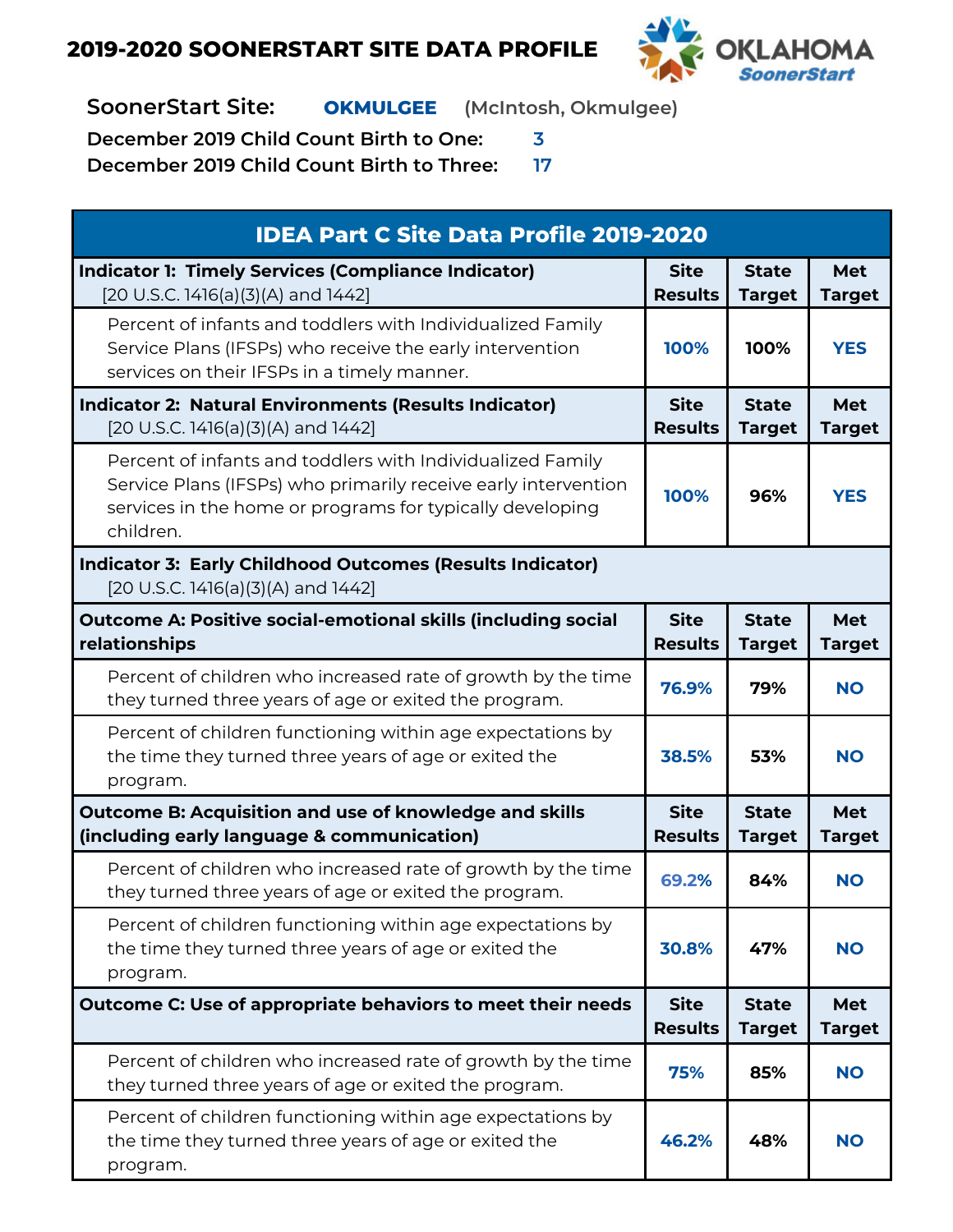| <b>IDEA Part C Site Data Profile 2019-2020 - OKMULGEE</b>                                                                                                                                                            |                               |                               |                             |
|----------------------------------------------------------------------------------------------------------------------------------------------------------------------------------------------------------------------|-------------------------------|-------------------------------|-----------------------------|
| <b>Indicator 4: Family Outcomes: (Results Indicator)</b><br>[20 U.S.C. 1416(a)(3)(A) and 1442]                                                                                                                       |                               |                               |                             |
| Percent of families who report that services have helped the<br>family: (Family Surveys Completed:<br><b>10</b> )                                                                                                    | <b>Site</b><br><b>Results</b> | <b>State</b><br><b>Target</b> | Met<br><b>Target</b>        |
| A. Know their rights;                                                                                                                                                                                                | 100%                          | 96%                           | <b>Yes</b>                  |
| B. Effectively communicate their children's needs;                                                                                                                                                                   | 100%                          | 96%                           | <b>Yes</b>                  |
| C. Help their children develop and learn.                                                                                                                                                                            | 100%                          | 96%                           | <b>Yes</b>                  |
| Indicator 5: Child Find (Birth to One) (Results Indicator)<br>[20 U.S.C. 1416(a)(3)(B) and 1442]                                                                                                                     | <b>Site</b><br><b>Results</b> | <b>State</b><br><b>Target</b> | <b>Met</b><br><b>Target</b> |
| Percent of infant and toddlers' birth to one with an<br>Individualized Family Service Plan (IFSP).                                                                                                                   | 0.51%                         | .90%                          | <b>NO</b>                   |
| Indicator 6: Child Find (Birth to Three) (Results Indicator)<br>[20 U.S.C. 1416(a)(3)(B) and 1442]                                                                                                                   | <b>Site</b><br><b>Results</b> | <b>State</b><br><b>Target</b> | <b>Met</b><br><b>Target</b> |
| Percent of infant and toddlers' birth to three with an IFSP<br>(Individualized Family Service Plan).                                                                                                                 | 0.94%                         | 1.70%                         | <b>NO</b>                   |
| Indicator 7: 45-day timeline (Compliance Indicator)<br>[20 U.S.C. 1416(a)(3)(B) and 1442                                                                                                                             | <b>Site</b><br><b>Results</b> | <b>State</b><br><b>Target</b> | <b>Met</b><br><b>Target</b> |
| Percent of eligible infants and toddlers with Individualized<br>Family Service Plans (IFSPs) for whom an evaluation and<br>assessment and an initial IFSP meeting were conducted<br>within Part C's 45-day timeline. | 100%                          | 100%                          | <b>YES</b>                  |
| <b>Indicator 8: Transition (Compliance Indicator)</b><br>[20 U.S.C. 1416(a)(3)(B) and 1442]                                                                                                                          |                               |                               |                             |
|                                                                                                                                                                                                                      |                               |                               |                             |
| Percent of all children exiting Part C who received timely<br>transition planning to support the child's transition to<br>preschool and other appropriate community services by their<br>third birthday including:   | <b>Site</b><br><b>Results</b> | <b>State</b><br><b>Target</b> | Met<br><b>Target</b>        |
| A. Individualized Family Service Plans (IFSPs) with transition<br>steps and services;                                                                                                                                | 100%                          | 100%                          | <b>YES</b>                  |
| B. Notification to LEA, if child potentially eligible for Part B                                                                                                                                                     | 100%                          | 100%                          | <b>NO</b>                   |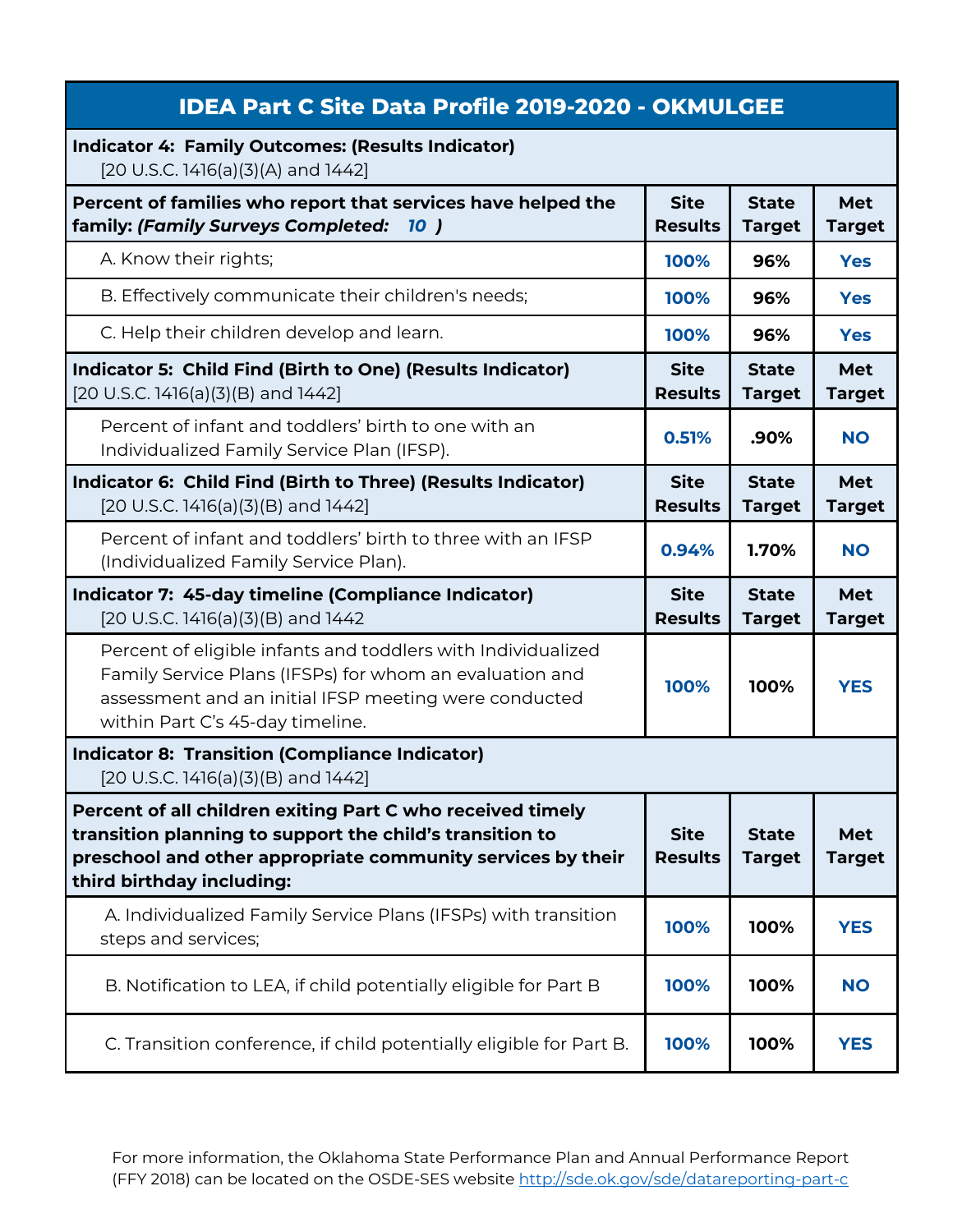

**SoonerStart Site: VINITA (Craig, Ottawa, Delaware)**

**December 2019 Child Count Birth to One: 13**

| <b>IDEA Part C Site Data Profile 2019-2020</b>                                                                                                                                                         |                               |                               |                             |
|--------------------------------------------------------------------------------------------------------------------------------------------------------------------------------------------------------|-------------------------------|-------------------------------|-----------------------------|
| <b>Indicator 1: Timely Services (Compliance Indicator)</b><br>[20 U.S.C. 1416(a)(3)(A) and 1442]                                                                                                       | <b>Site</b><br><b>Results</b> | <b>State</b><br><b>Target</b> | <b>Met</b><br><b>Target</b> |
| Percent of infants and toddlers with Individualized Family<br>Service Plans (IFSPs) who receive the early intervention<br>services on their IFSPs in a timely manner.                                  | 100%                          | 100%                          | <b>YES</b>                  |
| <b>Indicator 2: Natural Environments (Results Indicator)</b><br>[20 U.S.C. 1416(a)(3)(A) and 1442]                                                                                                     | <b>Site</b><br><b>Results</b> | <b>State</b><br><b>Target</b> | <b>Met</b><br><b>Target</b> |
| Percent of infants and toddlers with Individualized Family<br>Service Plans (IFSPs) who primarily receive early intervention<br>services in the home or programs for typically developing<br>children. | 98.3%                         | 96%                           | <b>YES</b>                  |
| <b>Indicator 3: Early Childhood Outcomes (Results Indicator)</b><br>[20 U.S.C. 1416(a)(3)(A) and 1442]                                                                                                 |                               |                               |                             |
| <b>Outcome A: Positive social-emotional skills (including social</b><br>relationships                                                                                                                  | <b>Site</b><br><b>Results</b> | <b>State</b><br><b>Target</b> | <b>Met</b><br><b>Target</b> |
| Percent of children who increased rate of growth by the time<br>they turned three years of age or exited the program.                                                                                  | 84.8%                         | 79%                           | <b>YES</b>                  |
| Percent of children functioning within age expectations by<br>the time they turned three years of age or exited the<br>program.                                                                        | 36.4%                         | 53%                           | <b>NO</b>                   |
| <b>Outcome B: Acquisition and use of knowledge and skills</b><br>(including early language & communication)                                                                                            | <b>Site</b><br><b>Results</b> | <b>State</b><br><b>Target</b> | <b>Met</b><br><b>Target</b> |
| Percent of children who increased rate of growth by the time<br>they turned three years of age or exited the program.                                                                                  | 84.8%                         | 84%                           | <b>YES</b>                  |
| Percent of children functioning within age expectations by<br>the time they turned three years of age or exited the<br>program.                                                                        | 24.2%                         | 47%                           | <b>NO</b>                   |
| <b>Outcome C: Use of appropriate behaviors to meet their needs</b>                                                                                                                                     | <b>Site</b><br><b>Results</b> | <b>State</b><br><b>Target</b> | <b>Met</b><br><b>Target</b> |
| Percent of children who increased rate of growth by the time<br>they turned three years of age or exited the program.                                                                                  | 75.8%                         | 85%                           | <b>NO</b>                   |
| Percent of children functioning within age expectations by<br>the time they turned three years of age or exited the<br>program.                                                                        | 33.3%                         | 48%                           | <b>NO</b>                   |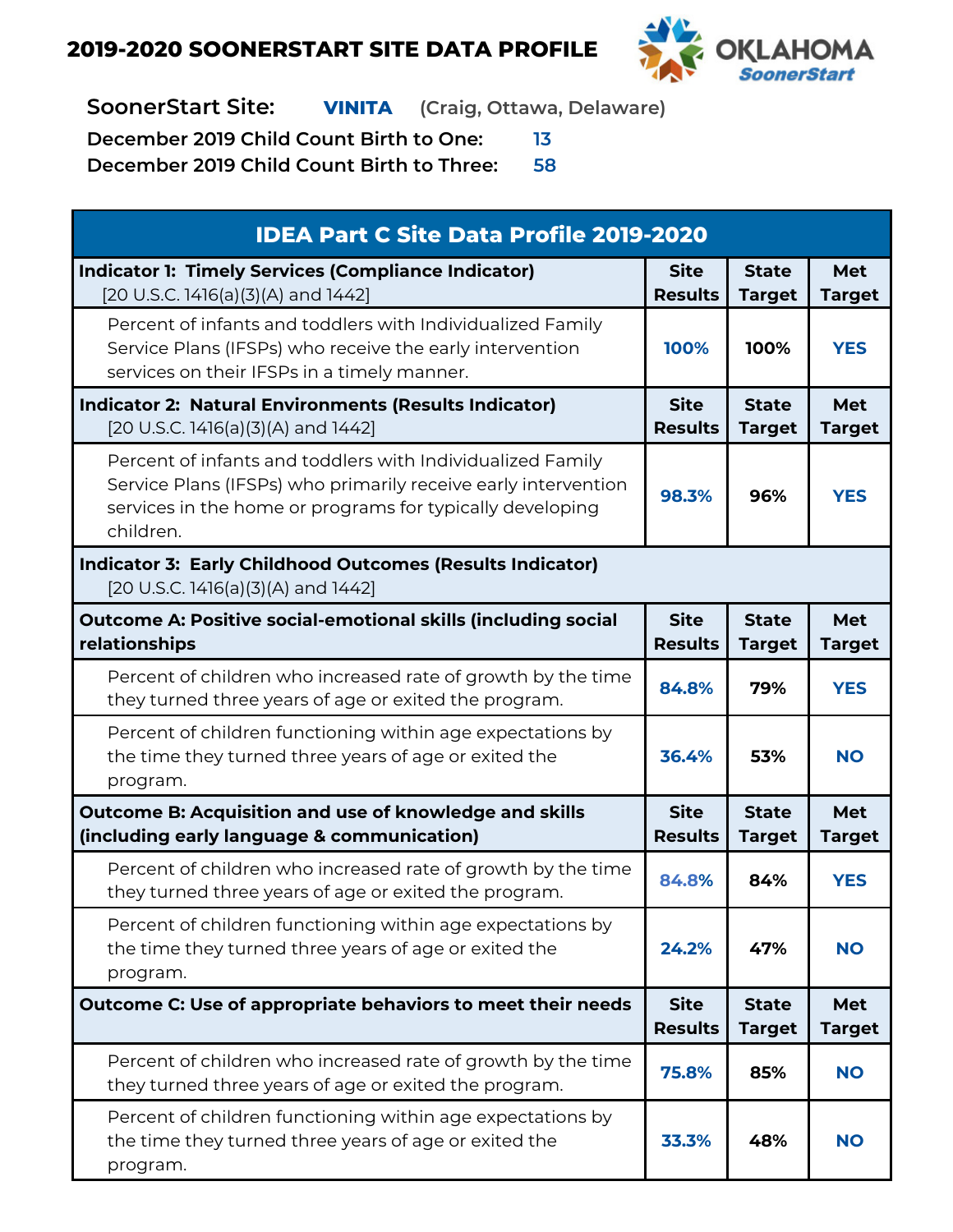| <b>IDEA Part C Site Data Profile 2019-2020 - VINITA</b>                                                                                                                                                              |                               |                               |                      |
|----------------------------------------------------------------------------------------------------------------------------------------------------------------------------------------------------------------------|-------------------------------|-------------------------------|----------------------|
| <b>Indicator 4: Family Outcomes: (Results Indicator)</b><br>[20 U.S.C. 1416(a)(3)(A) and 1442]                                                                                                                       |                               |                               |                      |
| Percent of families who report that services have helped the<br>family: (Family Surveys Completed:<br>17)                                                                                                            | <b>Site</b><br><b>Results</b> | <b>State</b><br><b>Target</b> | Met<br><b>Target</b> |
| A. Know their rights;                                                                                                                                                                                                | 94.4%                         | 96%                           | <b>No</b>            |
| B. Effectively communicate their children's needs;                                                                                                                                                                   | 100%                          | 96%                           | <b>Yes</b>           |
| C. Help their children develop and learn.                                                                                                                                                                            | 100%                          | 96%                           | <b>Yes</b>           |
| Indicator 5: Child Find (Birth to One) (Results Indicator)<br>$[20 U.S.C. 1416(a)(3)(B)$ and $1442]$                                                                                                                 | <b>Site</b><br><b>Results</b> | <b>State</b><br><b>Target</b> | Met<br><b>Target</b> |
| Percent of infant and toddlers' birth to one with an<br>Individualized Family Service Plan (IFSP).                                                                                                                   | 1.37%                         | .90%                          | <b>YES</b>           |
| Indicator 6: Child Find (Birth to Three) (Results Indicator)<br>$[20 U.S.C. 1416(a)(3)(B)$ and $1442]$                                                                                                               | <b>Site</b><br><b>Results</b> | <b>State</b><br><b>Target</b> | Met<br><b>Target</b> |
| Percent of infant and toddlers' birth to three with an IFSP<br>(Individualized Family Service Plan).                                                                                                                 | 1.98%                         | 1.70%                         | <b>YES</b>           |
|                                                                                                                                                                                                                      |                               |                               |                      |
| Indicator 7: 45-day timeline (Compliance Indicator)<br>[20 U.S.C. 1416(a)(3)(B) and 1442                                                                                                                             | <b>Site</b><br><b>Results</b> | <b>State</b><br><b>Target</b> | Met<br><b>Target</b> |
| Percent of eligible infants and toddlers with Individualized<br>Family Service Plans (IFSPs) for whom an evaluation and<br>assessment and an initial IFSP meeting were conducted<br>within Part C's 45-day timeline. | 100%                          | 100%                          | <b>YES</b>           |
| <b>Indicator 8: Transition (Compliance Indicator)</b><br>$[20 U.S.C. 1416(a)(3)(B)$ and $1442]$                                                                                                                      |                               |                               |                      |
| Percent of all children exiting Part C who received timely<br>transition planning to support the child's transition to<br>preschool and other appropriate community services by their<br>third birthday including:   | <b>Site</b><br><b>Results</b> | <b>State</b><br><b>Target</b> | Met<br><b>Target</b> |
| A. Individualized Family Service Plans (IFSPs) with transition<br>steps and services;                                                                                                                                | 100%                          | 100%                          | <b>YES</b>           |
| B. Notification to LEA, if child potentially eligible for Part B                                                                                                                                                     | 100%                          | 100%                          | <b>YES</b>           |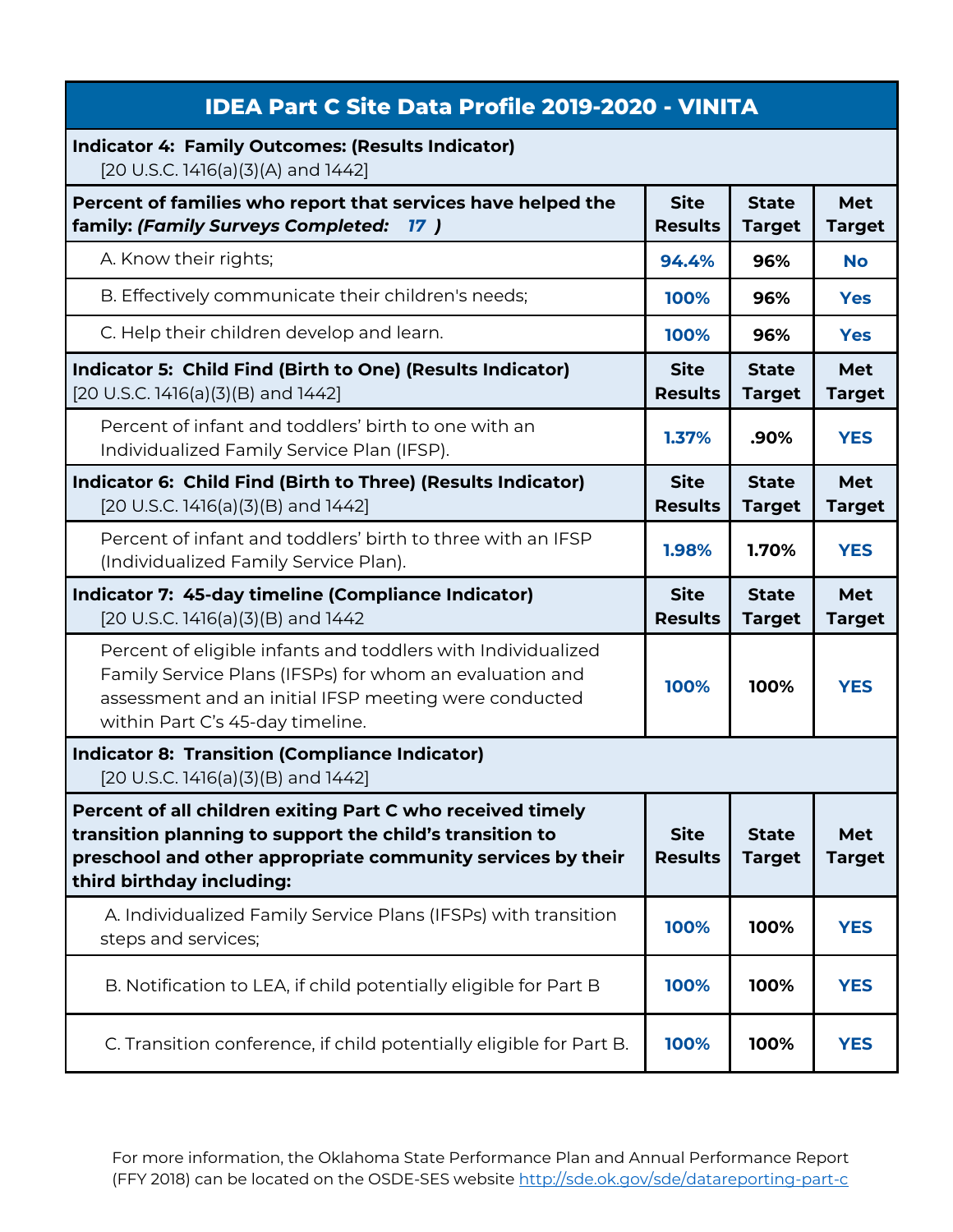

# **SoonerStart Site: TULSA COUNTY (Tulsa)**

**December 2019 Child Count Birth to One: 107**

| <b>IDEA Part C Site Data Profile 2019-2020</b>                                                                                                                                                         |                               |                               |                             |
|--------------------------------------------------------------------------------------------------------------------------------------------------------------------------------------------------------|-------------------------------|-------------------------------|-----------------------------|
| <b>Indicator 1: Timely Services (Compliance Indicator)</b><br>[20 U.S.C. 1416(a)(3)(A) and 1442]                                                                                                       | <b>Site</b><br><b>Results</b> | <b>State</b><br><b>Target</b> | <b>Met</b><br><b>Target</b> |
| Percent of infants and toddlers with Individualized Family<br>Service Plans (IFSPs) who receive the early intervention<br>services on their IFSPs in a timely manner.                                  | 100%                          | 100%                          | <b>YES</b>                  |
| <b>Indicator 2: Natural Environments (Results Indicator)</b><br>[20 U.S.C. 1416(a)(3)(A) and 1442]                                                                                                     | <b>Site</b><br><b>Results</b> | <b>State</b><br><b>Target</b> | <b>Met</b><br><b>Target</b> |
| Percent of infants and toddlers with Individualized Family<br>Service Plans (IFSPs) who primarily receive early intervention<br>services in the home or programs for typically developing<br>children. | 98.3%                         | 96%                           | <b>YES</b>                  |
| <b>Indicator 3: Early Childhood Outcomes (Results Indicator)</b><br>[20 U.S.C. 1416(a)(3)(A) and 1442]                                                                                                 |                               |                               |                             |
| <b>Outcome A: Positive social-emotional skills (including social</b><br>relationships                                                                                                                  | <b>Site</b><br><b>Results</b> | <b>State</b><br><b>Target</b> | <b>Met</b><br><b>Target</b> |
| Percent of children who increased rate of growth by the time<br>they turned three years of age or exited the program.                                                                                  | 79.8%                         | 79%                           | <b>YES</b>                  |
| Percent of children functioning within age expectations by<br>the time they turned three years of age or exited the<br>program.                                                                        | 30%                           | 53%                           | <b>NO</b>                   |
| <b>Outcome B: Acquisition and use of knowledge and skills</b><br>(including early language & communication)                                                                                            | <b>Site</b><br><b>Results</b> | <b>State</b><br><b>Target</b> | <b>Met</b><br><b>Target</b> |
| Percent of children who increased rate of growth by the time<br>they turned three years of age or exited the program.                                                                                  | 81.3%                         | 84%                           | <b>NO</b>                   |
| Percent of children functioning within age expectations by<br>the time they turned three years of age or exited the<br>program.                                                                        | 45.3%                         | 47%                           | <b>NO</b>                   |
| Outcome C: Use of appropriate behaviors to meet their needs                                                                                                                                            | <b>Site</b><br><b>Results</b> | <b>State</b><br><b>Target</b> | <b>Met</b><br><b>Target</b> |
| Percent of children who increased rate of growth by the time<br>they turned three years of age or exited the program.                                                                                  | 83.9%                         | 85%                           | <b>NO</b>                   |
| Percent of children functioning within age expectations by<br>the time they turned three years of age or exited the<br>program.                                                                        | 57.9%                         | 48%                           | <b>YES</b>                  |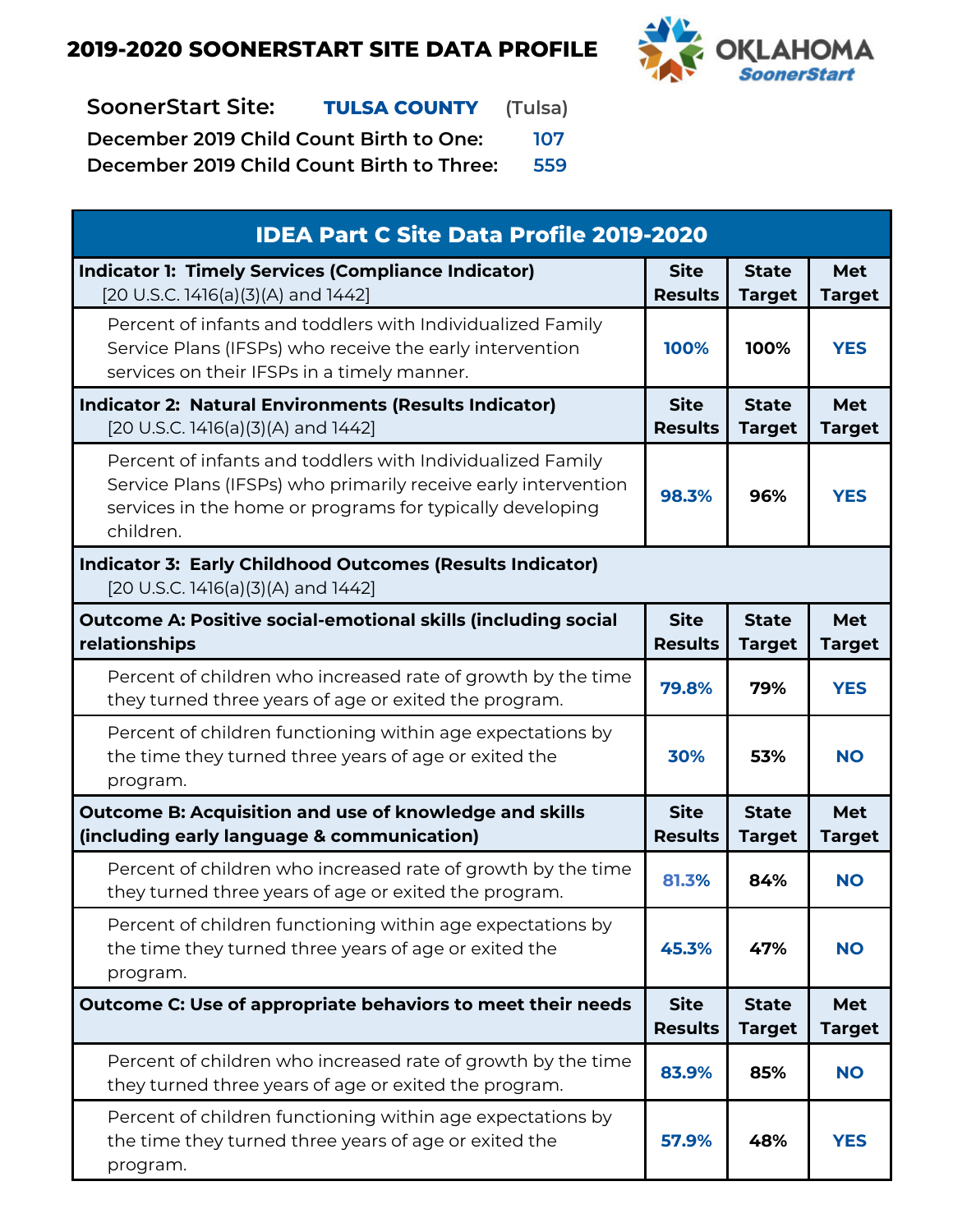## **IDEA Part C Site Data Profile 2019-2020 - TULSA COUNTY**

#### **Indicator 4: Family Outcomes: (Results Indicator)**

[20 U.S.C. 1416(a)(3)(A) and 1442]

| Percent of families who report that services have helped the<br>family: (Family Surveys Completed:<br>59)                                                                                                            | <b>Site</b><br><b>Results</b> | <b>State</b><br><b>Target</b> | <b>Met</b><br><b>Target</b> |
|----------------------------------------------------------------------------------------------------------------------------------------------------------------------------------------------------------------------|-------------------------------|-------------------------------|-----------------------------|
| A. Know their rights;                                                                                                                                                                                                | 98.3%                         | 96%                           | <b>Yes</b>                  |
| B. Effectively communicate their children's needs;                                                                                                                                                                   | 100%                          | 96%                           | <b>Yes</b>                  |
| C. Help their children develop and learn.                                                                                                                                                                            | 98.3%                         | 96%                           | <b>Yes</b>                  |
| Indicator 5: Child Find (Birth to One) (Results Indicator)<br>[20 U.S.C. 1416(a)(3)(B) and 1442]                                                                                                                     | <b>Site</b><br><b>Results</b> | <b>State</b><br><b>Target</b> | <b>Met</b><br><b>Target</b> |
| Percent of infant and toddlers' birth to one with an<br>Individualized Family Service Plan (IFSP).                                                                                                                   | 1.22%                         | .90%                          | <b>YES</b>                  |
| Indicator 6: Child Find (Birth to Three) (Results Indicator)<br>[20 U.S.C. 1416(a)(3)(B) and 1442]                                                                                                                   | <b>Site</b><br><b>Results</b> | <b>State</b><br><b>Target</b> | <b>Met</b><br><b>Target</b> |
| Percent of infant and toddlers' birth to three with an IFSP<br>(Individualized Family Service Plan).                                                                                                                 | 2.08%                         | 1.70%                         | <b>YES</b>                  |
| Indicator 7: 45-day timeline (Compliance Indicator)<br>$[20$ U.S.C. 1416(a)(3)(B) and 1442                                                                                                                           | <b>Site</b><br><b>Results</b> | <b>State</b><br><b>Target</b> | <b>Met</b><br><b>Target</b> |
| Percent of eligible infants and toddlers with Individualized<br>Family Service Plans (IFSPs) for whom an evaluation and<br>assessment and an initial IFSP meeting were conducted<br>within Part C's 45-day timeline. | 100%                          | 100%                          | <b>YES</b>                  |
| <b>Indicator 8: Transition (Compliance Indicator)</b><br>[20 U.S.C. 1416(a)(3)(B) and 1442]                                                                                                                          |                               |                               |                             |
| Percent of all children exiting Part C who received timely<br>transition planning to support the child's transition to<br>preschool and other appropriate community services by their<br>third birthday including:   | <b>Site</b><br><b>Results</b> | <b>State</b><br><b>Target</b> | <b>Met</b><br><b>Target</b> |
| A. Individualized Family Service Plans (IFSPs) with transition<br>steps and services;                                                                                                                                | 98.8%                         | 100%                          | <b>NO</b>                   |
| B. Notification to LEA, if child potentially eligible for Part B                                                                                                                                                     | 96.3%                         | 100%                          | <b>NO</b>                   |
| C. Transition conference, if child potentially eligible for Part B.                                                                                                                                                  | 98.2%                         | 100%                          | <b>NO</b>                   |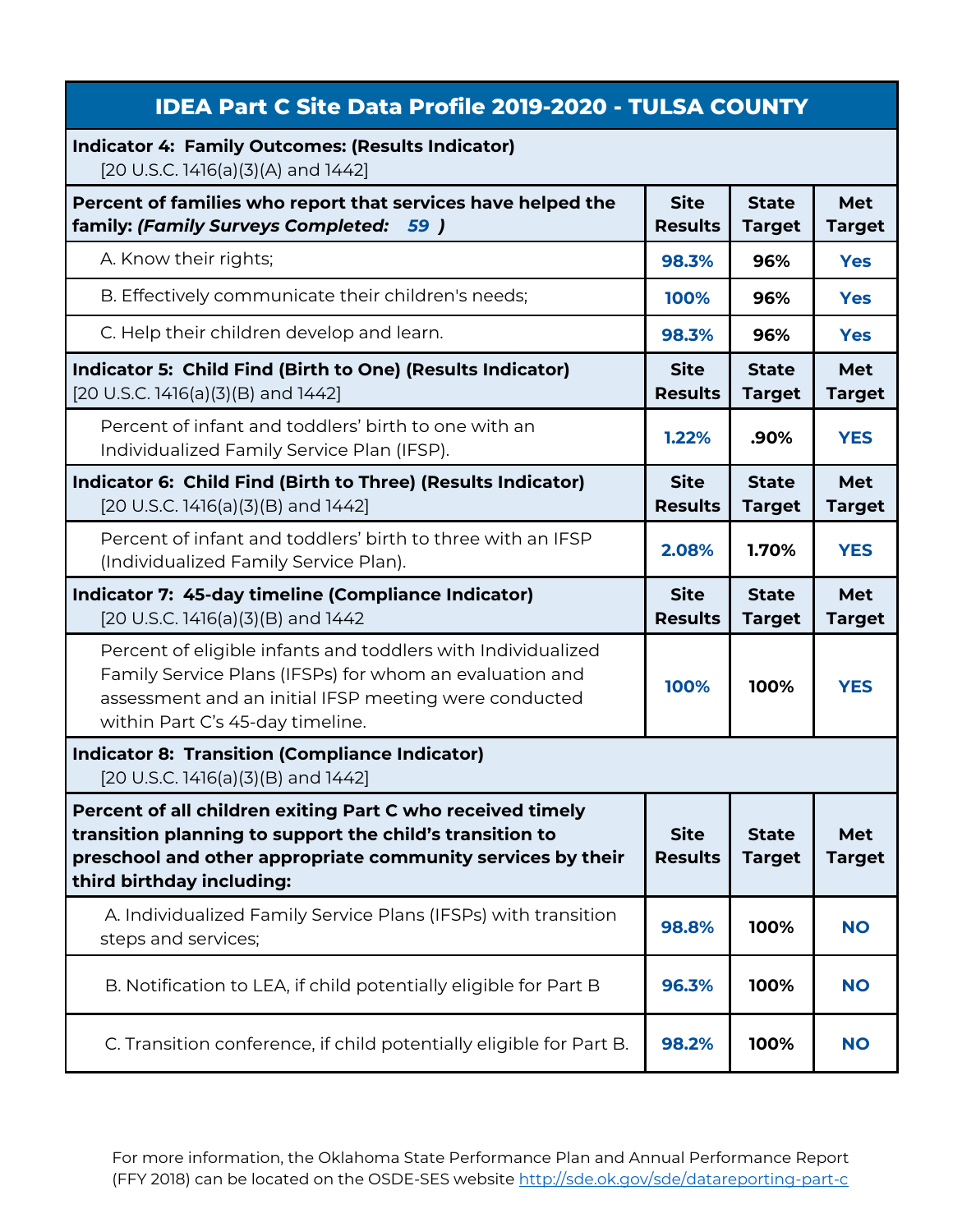

**SoonerStart Site: SAPULPA (Creek, Okfuskee)**

**December 2019 Child Count Birth to One: 11**

| <b>IDEA Part C Site Data Profile 2019-2020</b>                                                                                                                                                         |                               |                               |                             |
|--------------------------------------------------------------------------------------------------------------------------------------------------------------------------------------------------------|-------------------------------|-------------------------------|-----------------------------|
| <b>Indicator 1: Timely Services (Compliance Indicator)</b><br>[20 U.S.C. 1416(a)(3)(A) and 1442]                                                                                                       | <b>Site</b><br><b>Results</b> | <b>State</b><br><b>Target</b> | <b>Met</b><br><b>Target</b> |
| Percent of infants and toddlers with Individualized Family<br>Service Plans (IFSPs) who receive the early intervention<br>services on their IFSPs in a timely manner.                                  | 100%                          | 100%                          | <b>YES</b>                  |
| <b>Indicator 2: Natural Environments (Results Indicator)</b><br>[20 U.S.C. 1416(a)(3)(A) and 1442]                                                                                                     | <b>Site</b><br><b>Results</b> | <b>State</b><br><b>Target</b> | <b>Met</b><br><b>Target</b> |
| Percent of infants and toddlers with Individualized Family<br>Service Plans (IFSPs) who primarily receive early intervention<br>services in the home or programs for typically developing<br>children. | 98.4%                         | 96%                           | <b>YES</b>                  |
| <b>Indicator 3: Early Childhood Outcomes (Results Indicator)</b><br>[20 U.S.C. 1416(a)(3)(A) and 1442]                                                                                                 |                               |                               |                             |
| <b>Outcome A: Positive social-emotional skills (including social</b><br>relationships                                                                                                                  | <b>Site</b><br><b>Results</b> | <b>State</b><br><b>Target</b> | <b>Met</b><br><b>Target</b> |
| Percent of children who increased rate of growth by the time<br>they turned three years of age or exited the program.                                                                                  | 91.4%                         | 79%                           | <b>YES</b>                  |
| Percent of children functioning within age expectations by<br>the time they turned three years of age or exited the<br>program.                                                                        | 75.6%                         | 53%                           | <b>YES</b>                  |
| <b>Outcome B: Acquisition and use of knowledge and skills</b><br>(including early language & communication)                                                                                            | <b>Site</b><br><b>Results</b> | <b>State</b><br><b>Target</b> | <b>Met</b><br><b>Target</b> |
| Percent of children who increased rate of growth by the time<br>they turned three years of age or exited the program.                                                                                  | 97.8%                         | 84%                           | <b>YES</b>                  |
| Percent of children functioning within age expectations by<br>the time they turned three years of age or exited the<br>program.                                                                        | 51.1%                         | 47%                           | <b>YES</b>                  |
| Outcome C: Use of appropriate behaviors to meet their needs                                                                                                                                            | <b>Site</b><br><b>Results</b> | <b>State</b><br><b>Target</b> | <b>Met</b><br><b>Target</b> |
| Percent of children who increased rate of growth by the time<br>they turned three years of age or exited the program.                                                                                  | 92.9%                         | 85%                           | <b>YES</b>                  |
| Percent of children functioning within age expectations by<br>the time they turned three years of age or exited the<br>program.                                                                        | 55.6%                         | 48%                           | <b>NO</b>                   |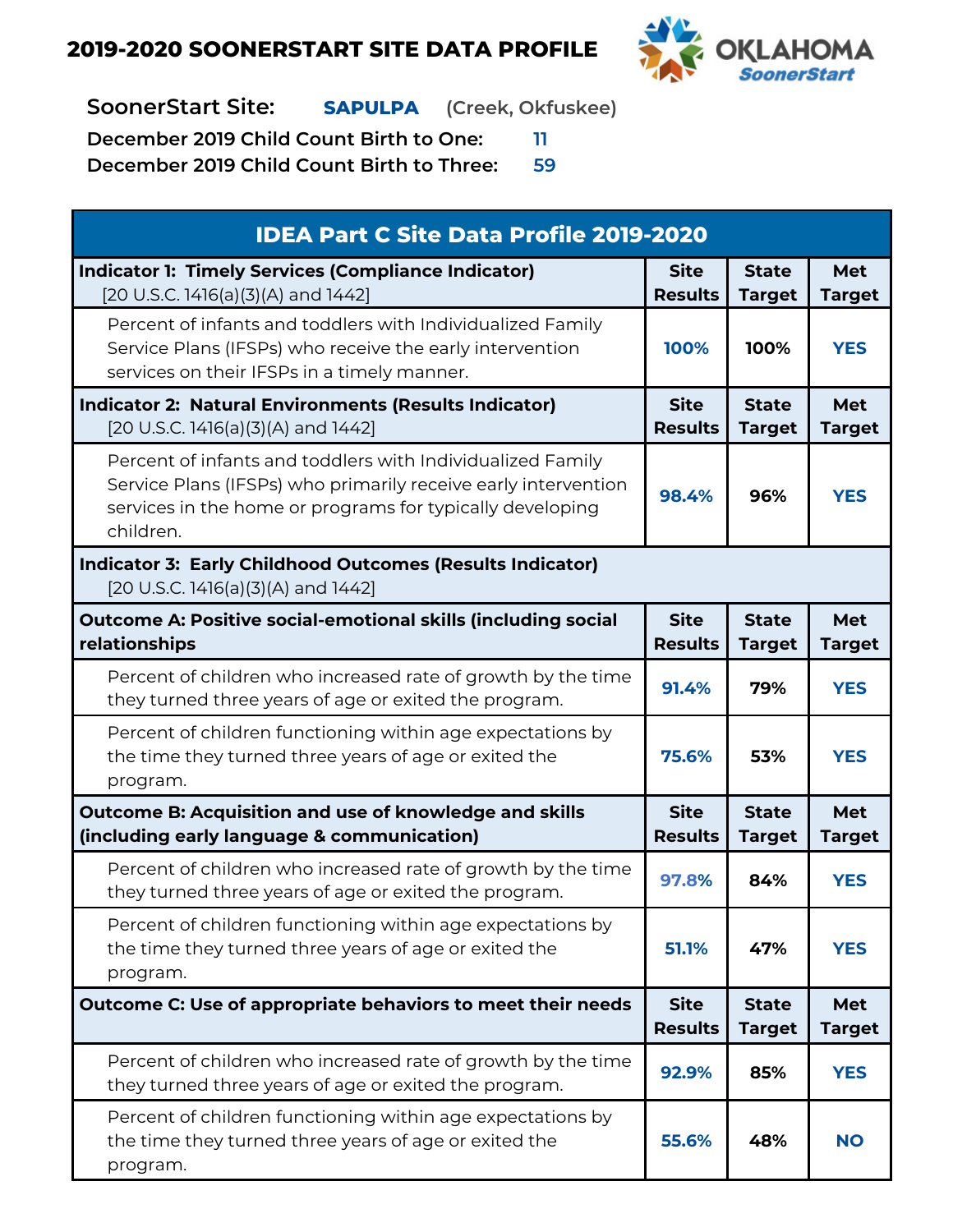| <b>IDEA Part C Site Data Profile 2019-2020 - SAPULPA</b>                                                                                                                                                             |                               |                               |                             |
|----------------------------------------------------------------------------------------------------------------------------------------------------------------------------------------------------------------------|-------------------------------|-------------------------------|-----------------------------|
| <b>Indicator 4: Family Outcomes: (Results Indicator)</b><br>[20 U.S.C. 1416(a)(3)(A) and 1442]                                                                                                                       |                               |                               |                             |
| Percent of families who report that services have helped the<br>family: (Family Surveys Completed:<br>8)                                                                                                             | <b>Site</b><br><b>Results</b> | <b>State</b><br><b>Target</b> | <b>Met</b><br><b>Target</b> |
| A. Know their rights;                                                                                                                                                                                                | 100%                          | 96%                           | <b>Yes</b>                  |
| B. Effectively communicate their children's needs;                                                                                                                                                                   | 100%                          | 96%                           | <b>Yes</b>                  |
| C. Help their children develop and learn.                                                                                                                                                                            | 100%                          | 96%                           | <b>Yes</b>                  |
| Indicator 5: Child Find (Birth to One) (Results Indicator)<br>[20 U.S.C. 1416(a)(3)(B) and 1442]                                                                                                                     | <b>Site</b><br><b>Results</b> | <b>State</b><br><b>Target</b> | <b>Met</b><br><b>Target</b> |
| Percent of infant and toddlers' birth to one with an<br>Individualized Family Service Plan (IFSP).                                                                                                                   | 1.17%                         | .90%                          | <b>YES</b>                  |
| Indicator 6: Child Find (Birth to Three) (Results Indicator)<br>$[20 U.S.C. 1416(a)(3)(B)$ and $1442]$                                                                                                               | <b>Site</b><br><b>Results</b> | <b>State</b><br><b>Target</b> | <b>Met</b><br><b>Target</b> |
| Percent of infant and toddlers' birth to three with an IFSP<br>(Individualized Family Service Plan).                                                                                                                 | 2.04%                         | 1.70%                         | <b>YES</b>                  |
|                                                                                                                                                                                                                      |                               |                               |                             |
| Indicator 7: 45-day timeline (Compliance Indicator)<br>[20 U.S.C. 1416(a)(3)(B) and 1442                                                                                                                             | <b>Site</b><br><b>Results</b> | <b>State</b><br><b>Target</b> | <b>Met</b><br><b>Target</b> |
| Percent of eligible infants and toddlers with Individualized<br>Family Service Plans (IFSPs) for whom an evaluation and<br>assessment and an initial IFSP meeting were conducted<br>within Part C's 45-day timeline. | 100%                          | 100%                          | <b>YES</b>                  |
| <b>Indicator 8: Transition (Compliance Indicator)</b><br>$[20 U.S.C. 1416(a)(3)(B)$ and $1442]$                                                                                                                      |                               |                               |                             |
| Percent of all children exiting Part C who received timely<br>transition planning to support the child's transition to<br>preschool and other appropriate community services by their<br>third birthday including:   | <b>Site</b><br><b>Results</b> | <b>State</b><br><b>Target</b> | <b>Met</b><br><b>Target</b> |
| A. Individualized Family Service Plans (IFSPs) with transition<br>steps and services;                                                                                                                                | 100%                          | 100%                          | <b>YES</b>                  |
| B. Notification to LEA, if child potentially eligible for Part B                                                                                                                                                     | 100%                          | 100%                          | <b>YES</b>                  |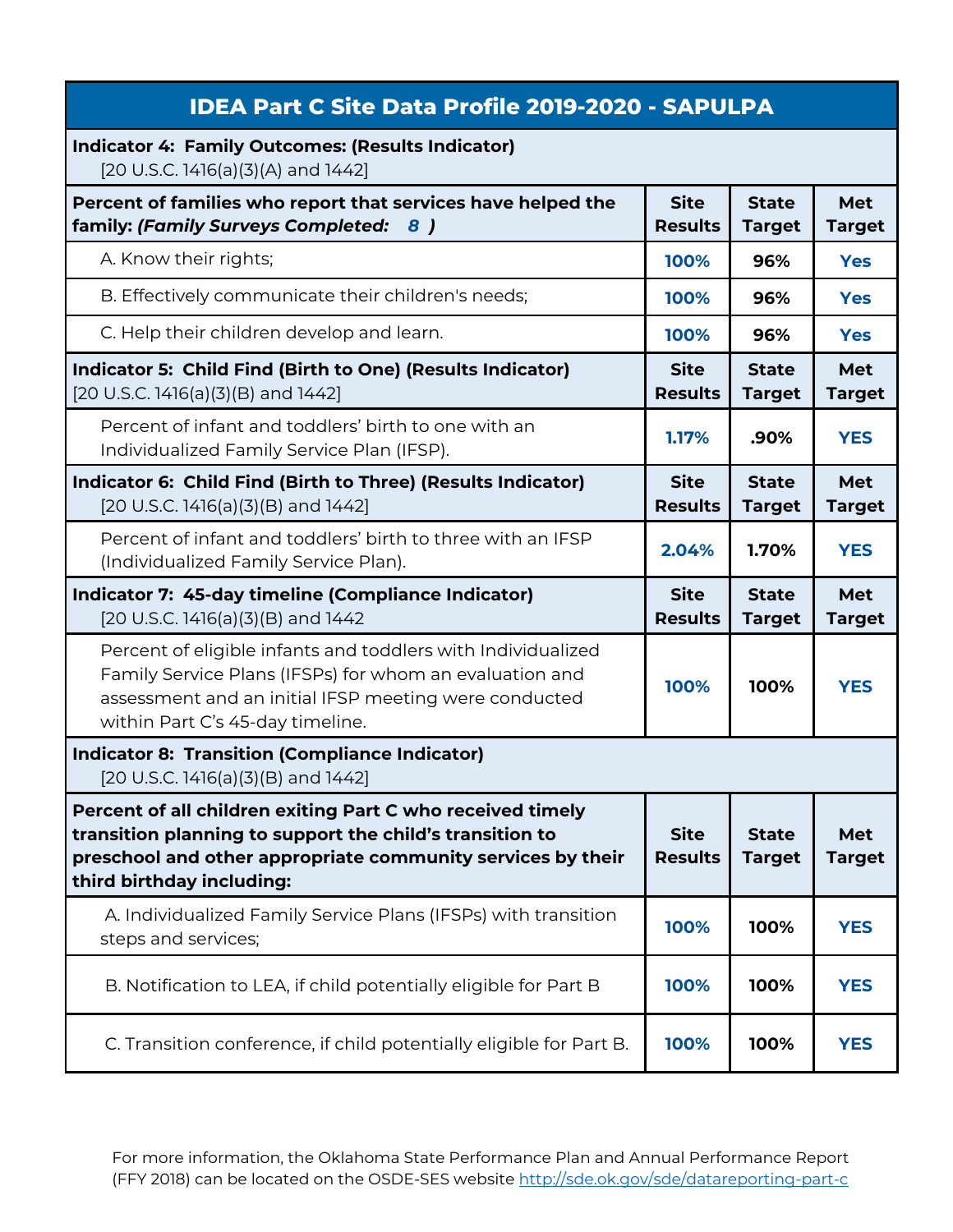

**SoonerStart Site: GUYMON (Beaver, Cimarron, Texas)**

**December 2019 Child Count Birth to One: 5**

| <b>IDEA Part C Site Data Profile 2019-2020</b>                                                                                                                                                         |                               |                               |                             |
|--------------------------------------------------------------------------------------------------------------------------------------------------------------------------------------------------------|-------------------------------|-------------------------------|-----------------------------|
| <b>Indicator 1: Timely Services (Compliance Indicator)</b><br>[20 U.S.C. 1416(a)(3)(A) and 1442]                                                                                                       | <b>Site</b><br><b>Results</b> | <b>State</b><br><b>Target</b> | <b>Met</b><br><b>Target</b> |
| Percent of infants and toddlers with Individualized Family<br>Service Plans (IFSPs) who receive the early intervention<br>services on their IFSPs in a timely manner.                                  | 100%                          | 100%                          | <b>YES</b>                  |
| <b>Indicator 2: Natural Environments (Results Indicator)</b><br>[20 U.S.C. 1416(a)(3)(A) and 1442]                                                                                                     | <b>Site</b><br><b>Results</b> | <b>State</b><br><b>Target</b> | <b>Met</b><br><b>Target</b> |
| Percent of infants and toddlers with Individualized Family<br>Service Plans (IFSPs) who primarily receive early intervention<br>services in the home or programs for typically developing<br>children. | 76.5%                         | 96%                           | <b>NO</b>                   |
| <b>Indicator 3: Early Childhood Outcomes (Results Indicator)</b><br>[20 U.S.C. 1416(a)(3)(A) and 1442]                                                                                                 |                               |                               |                             |
| <b>Outcome A: Positive social-emotional skills (including social</b><br>relationships                                                                                                                  | <b>Site</b><br><b>Results</b> | <b>State</b><br><b>Target</b> | <b>Met</b><br><b>Target</b> |
| Percent of children who increased rate of growth by the time<br>they turned three years of age or exited the program.                                                                                  | 75%                           | 79%                           | <b>NO</b>                   |
| Percent of children functioning within age expectations by<br>the time they turned three years of age or exited the<br>program.                                                                        | 41.7%                         | 53%                           | <b>NO</b>                   |
| <b>Outcome B: Acquisition and use of knowledge and skills</b><br>(including early language & communication)                                                                                            | <b>Site</b><br><b>Results</b> | <b>State</b><br><b>Target</b> | <b>Met</b><br><b>Target</b> |
| Percent of children who increased rate of growth by the time<br>they turned three years of age or exited the program.                                                                                  | 83.3%                         | 84%                           | <b>NO</b>                   |
| Percent of children functioning within age expectations by<br>the time they turned three years of age or exited the<br>program.                                                                        | 50%                           | 47%                           | <b>YES</b>                  |
| Outcome C: Use of appropriate behaviors to meet their needs                                                                                                                                            | <b>Site</b><br><b>Results</b> | <b>State</b><br><b>Target</b> | <b>Met</b><br><b>Target</b> |
| Percent of children who increased rate of growth by the time<br>they turned three years of age or exited the program.                                                                                  | 75%                           | 85%                           | <b>NO</b>                   |
| Percent of children functioning within age expectations by<br>the time they turned three years of age or exited the<br>program.                                                                        | 50%                           | 48%                           | <b>YES</b>                  |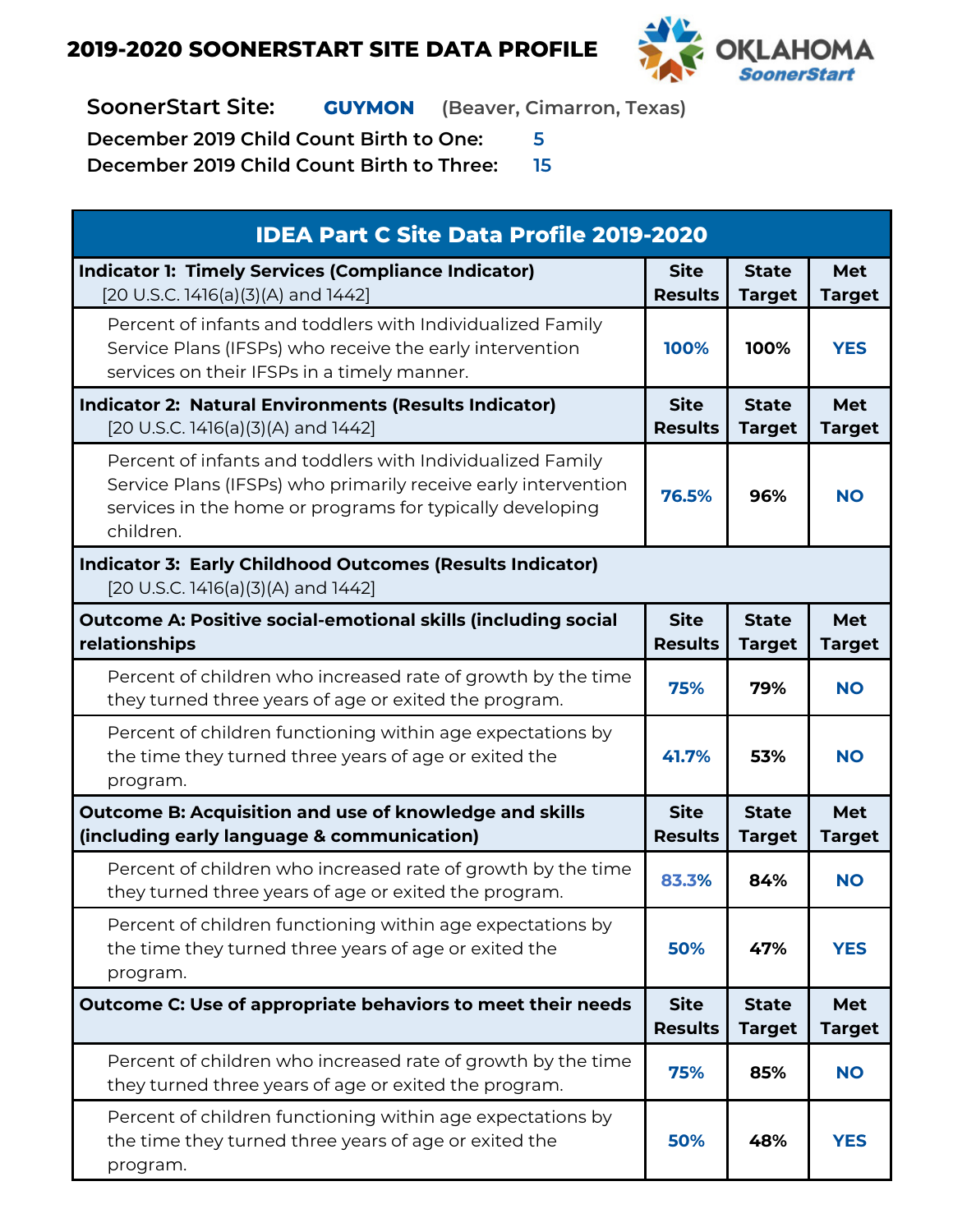| <b>IDEA Part C Site Data Profile 2019-2020 - GUYMON</b>                                                                                                                                                              |                               |                               |                             |
|----------------------------------------------------------------------------------------------------------------------------------------------------------------------------------------------------------------------|-------------------------------|-------------------------------|-----------------------------|
| <b>Indicator 4: Family Outcomes: (Results Indicator)</b><br>[20 U.S.C. 1416(a)(3)(A) and 1442]                                                                                                                       |                               |                               |                             |
| Percent of families who report that services have helped the<br>family: (Family Surveys Completed:<br><b>1</b>                                                                                                       | <b>Site</b><br><b>Results</b> | <b>State</b><br><b>Target</b> | <b>Met</b><br><b>Target</b> |
| A. Know their rights;                                                                                                                                                                                                | 100%                          | 96%                           | <b>Yes</b>                  |
| B. Effectively communicate their children's needs;                                                                                                                                                                   | 100%                          | 96%                           | <b>Yes</b>                  |
| C. Help their children develop and learn.                                                                                                                                                                            | 100%                          | 96%                           | <b>Yes</b>                  |
| Indicator 5: Child Find (Birth to One) (Results Indicator)<br>$[20 U.S.C. 1416(a)(3)(B)$ and $1442]$                                                                                                                 | <b>Site</b><br><b>Results</b> | <b>State</b><br><b>Target</b> | <b>Met</b><br><b>Target</b> |
| Percent of infant and toddlers' birth to one with an<br>Individualized Family Service Plan (IFSP).                                                                                                                   | 1.18%                         | .90%                          | <b>YES</b>                  |
| Indicator 6: Child Find (Birth to Three) (Results Indicator)<br>$[20 U.S.C. 1416(a)(3)(B)$ and $1442]$                                                                                                               | <b>Site</b><br><b>Results</b> | <b>State</b><br><b>Target</b> | <b>Met</b><br><b>Target</b> |
| Percent of infant and toddlers' birth to three with an IFSP<br>(Individualized Family Service Plan).                                                                                                                 | 1.16%                         | 1.70%                         | <b>NO</b>                   |
|                                                                                                                                                                                                                      |                               |                               |                             |
| Indicator 7: 45-day timeline (Compliance Indicator)<br>[20 U.S.C. 1416(a)(3)(B) and 1442                                                                                                                             | <b>Site</b><br><b>Results</b> | <b>State</b><br><b>Target</b> | <b>Met</b><br><b>Target</b> |
| Percent of eligible infants and toddlers with Individualized<br>Family Service Plans (IFSPs) for whom an evaluation and<br>assessment and an initial IFSP meeting were conducted<br>within Part C's 45-day timeline. | 100%                          | 100%                          | <b>YES</b>                  |
| <b>Indicator 8: Transition (Compliance Indicator)</b><br>$[20 U.S.C. 1416(a)(3)(B)$ and $1442]$                                                                                                                      |                               |                               |                             |
| Percent of all children exiting Part C who received timely<br>transition planning to support the child's transition to<br>preschool and other appropriate community services by their<br>third birthday including:   | <b>Site</b><br><b>Results</b> | <b>State</b><br><b>Target</b> | <b>Met</b><br><b>Target</b> |
| A. Individualized Family Service Plans (IFSPs) with transition<br>steps and services;                                                                                                                                | 100%                          | 100%                          | <b>YES</b>                  |
| B. Notification to LEA, if child potentially eligible for Part B                                                                                                                                                     | 100%                          | 100%                          | <b>YES</b>                  |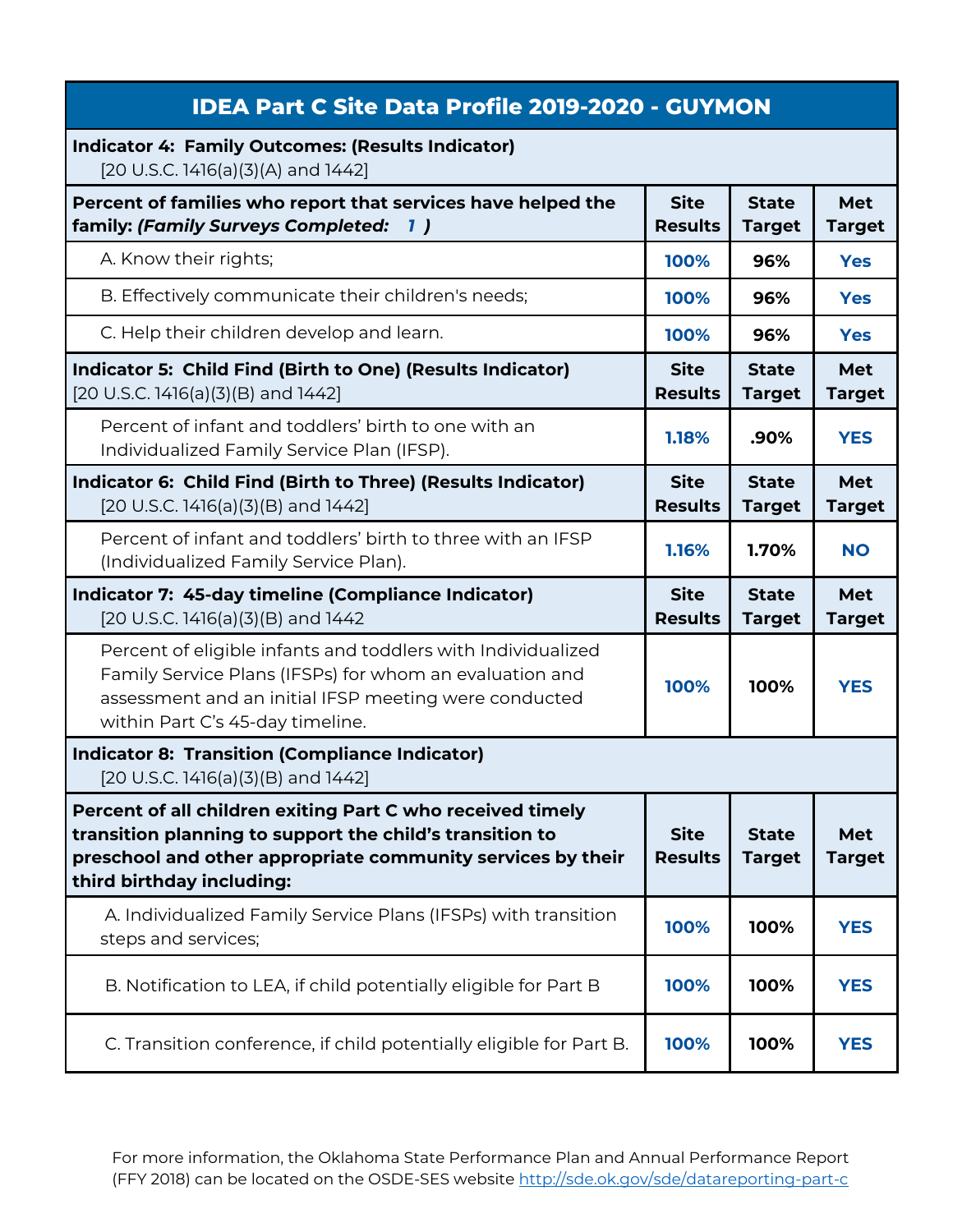

**SoonerStart Site: WOODWARD (Dewey, Ellis, Harper, Woods and Woodward)**

**December 2019 Child Count Birth to One: 9**

| <b>IDEA Part C Site Data Profile 2019-2020</b>                                                                                                                                                         |                               |                               |                             |
|--------------------------------------------------------------------------------------------------------------------------------------------------------------------------------------------------------|-------------------------------|-------------------------------|-----------------------------|
| <b>Indicator 1: Timely Services (Compliance Indicator)</b><br>[20 U.S.C. 1416(a)(3)(A) and 1442]                                                                                                       | <b>Site</b><br><b>Results</b> | <b>State</b><br><b>Target</b> | Met<br><b>Target</b>        |
| Percent of infants and toddlers with Individualized Family<br>Service Plans (IFSPs) who receive the early intervention<br>services on their IFSPs in a timely manner.                                  | 100%                          | 100%                          | <b>YES</b>                  |
| <b>Indicator 2: Natural Environments (Results Indicator)</b><br>[20 U.S.C. 1416(a)(3)(A) and 1442]                                                                                                     | <b>Site</b><br><b>Results</b> | <b>State</b><br><b>Target</b> | Met<br><b>Target</b>        |
| Percent of infants and toddlers with Individualized Family<br>Service Plans (IFSPs) who primarily receive early intervention<br>services in the home or programs for typically developing<br>children. | 96.7%                         | 96%                           | <b>YES</b>                  |
| <b>Indicator 3: Early Childhood Outcomes (Results Indicator)</b><br>[20 U.S.C. 1416(a)(3)(A) and 1442]                                                                                                 |                               |                               |                             |
| <b>Outcome A: Positive social-emotional skills (including social</b><br>relationships                                                                                                                  | <b>Site</b><br><b>Results</b> | <b>State</b><br><b>Target</b> | Met<br><b>Target</b>        |
| Percent of children who increased rate of growth by the time<br>they turned three years of age or exited the program.                                                                                  | 64.3%                         | 79%                           | <b>NO</b>                   |
| Percent of children functioning within age expectations by<br>the time they turned three years of age or exited the<br>program.                                                                        | 21.4%                         | 53%                           | <b>NO</b>                   |
| <b>Outcome B: Acquisition and use of knowledge and skills</b><br>(including early language & communication)                                                                                            | <b>Site</b><br><b>Results</b> | <b>State</b><br><b>Target</b> | <b>Met</b><br><b>Target</b> |
| Percent of children who increased rate of growth by the time<br>they turned three years of age or exited the program.                                                                                  | 71.4%                         | 84%                           | <b>NO</b>                   |
| Percent of children functioning within age expectations by<br>the time they turned three years of age or exited the<br>program.                                                                        | 14.3%                         | 47%                           | <b>NO</b>                   |
| Outcome C: Use of appropriate behaviors to meet their needs                                                                                                                                            | <b>Site</b><br><b>Results</b> | <b>State</b><br><b>Target</b> | Met<br><b>Target</b>        |
| Percent of children who increased rate of growth by the time<br>they turned three years of age or exited the program.                                                                                  | 64.3%                         | 85%                           | <b>NO</b>                   |
| Percent of children functioning within age expectations by<br>the time they turned three years of age or exited the<br>program.                                                                        | 21.4%                         | 48%                           | <b>NO</b>                   |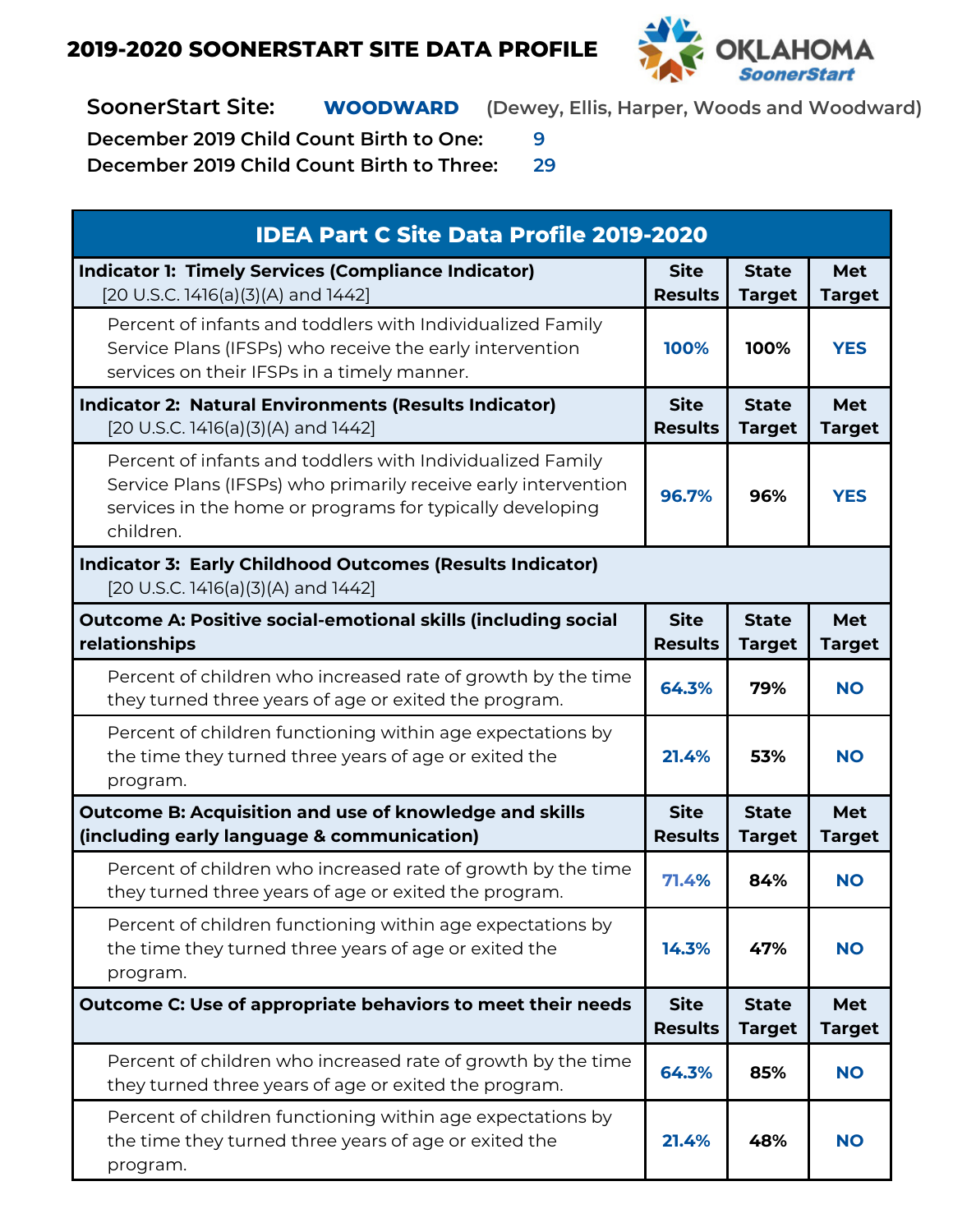| <b>IDEA Part C Site Data Profile 2019-2020 - WOODWARD</b>                                                                                                                                                            |                               |                               |                             |
|----------------------------------------------------------------------------------------------------------------------------------------------------------------------------------------------------------------------|-------------------------------|-------------------------------|-----------------------------|
| <b>Indicator 4: Family Outcomes: (Results Indicator)</b><br>[20 U.S.C. 1416(a)(3)(A) and 1442]                                                                                                                       |                               |                               |                             |
| Percent of families who report that services have helped the<br>family: (Family Surveys Completed: 25)                                                                                                               | <b>Site</b><br><b>Results</b> | <b>State</b><br><b>Target</b> | Met<br><b>Target</b>        |
| A. Know their rights;                                                                                                                                                                                                | 100%                          | 96%                           | <b>Yes</b>                  |
| B. Effectively communicate their children's needs;                                                                                                                                                                   | 100%                          | 96%                           | <b>Yes</b>                  |
| C. Help their children develop and learn.                                                                                                                                                                            | 100%                          | 96%                           | <b>Yes</b>                  |
| Indicator 5: Child Find (Birth to One) (Results Indicator)<br>[20 U.S.C. 1416(a)(3)(B) and 1442]                                                                                                                     | <b>Site</b><br><b>Results</b> | <b>State</b><br><b>Target</b> | <b>Met</b><br><b>Target</b> |
| Percent of infant and toddlers' birth to one with an<br>Individualized Family Service Plan (IFSP).                                                                                                                   | 1.83%                         | .90%                          | <b>YES</b>                  |
| Indicator 6: Child Find (Birth to Three) (Results Indicator)<br>[20 U.S.C. 1416(a)(3)(B) and 1442]                                                                                                                   | <b>Site</b><br><b>Results</b> | <b>State</b><br><b>Target</b> | <b>Met</b><br><b>Target</b> |
| Percent of infant and toddlers' birth to three with an IFSP<br>(Individualized Family Service Plan).                                                                                                                 | 1.96%                         | 1.70%                         | <b>YES</b>                  |
| Indicator 7: 45-day timeline (Compliance Indicator)<br>[20 U.S.C. 1416(a)(3)(B) and 1442                                                                                                                             | <b>Site</b><br><b>Results</b> | <b>State</b><br><b>Target</b> | <b>Met</b><br><b>Target</b> |
| Percent of eligible infants and toddlers with Individualized<br>Family Service Plans (IFSPs) for whom an evaluation and<br>assessment and an initial IFSP meeting were conducted<br>within Part C's 45-day timeline. | 100%                          | 100%                          | <b>YES</b>                  |
| <b>Indicator 8: Transition (Compliance Indicator)</b><br>$[20 U.S.C. 1416(a)(3)(B)$ and $1442]$                                                                                                                      |                               |                               |                             |
| Percent of all children exiting Part C who received timely<br>transition planning to support the child's transition to<br>preschool and other appropriate community services by their<br>third birthday including:   | <b>Site</b><br><b>Results</b> | <b>State</b><br><b>Target</b> | <b>Met</b><br><b>Target</b> |
| A. Individualized Family Service Plans (IFSPs) with transition<br>steps and services;                                                                                                                                | 100%                          | 100%                          | <b>YES</b>                  |
| B. Notification to LEA, if child potentially eligible for Part B                                                                                                                                                     | 100%                          | 100%                          | <b>YES</b>                  |
| C. Transition conference, if child potentially eligible for Part B.                                                                                                                                                  | 100%                          | 100%                          | <b>YES</b>                  |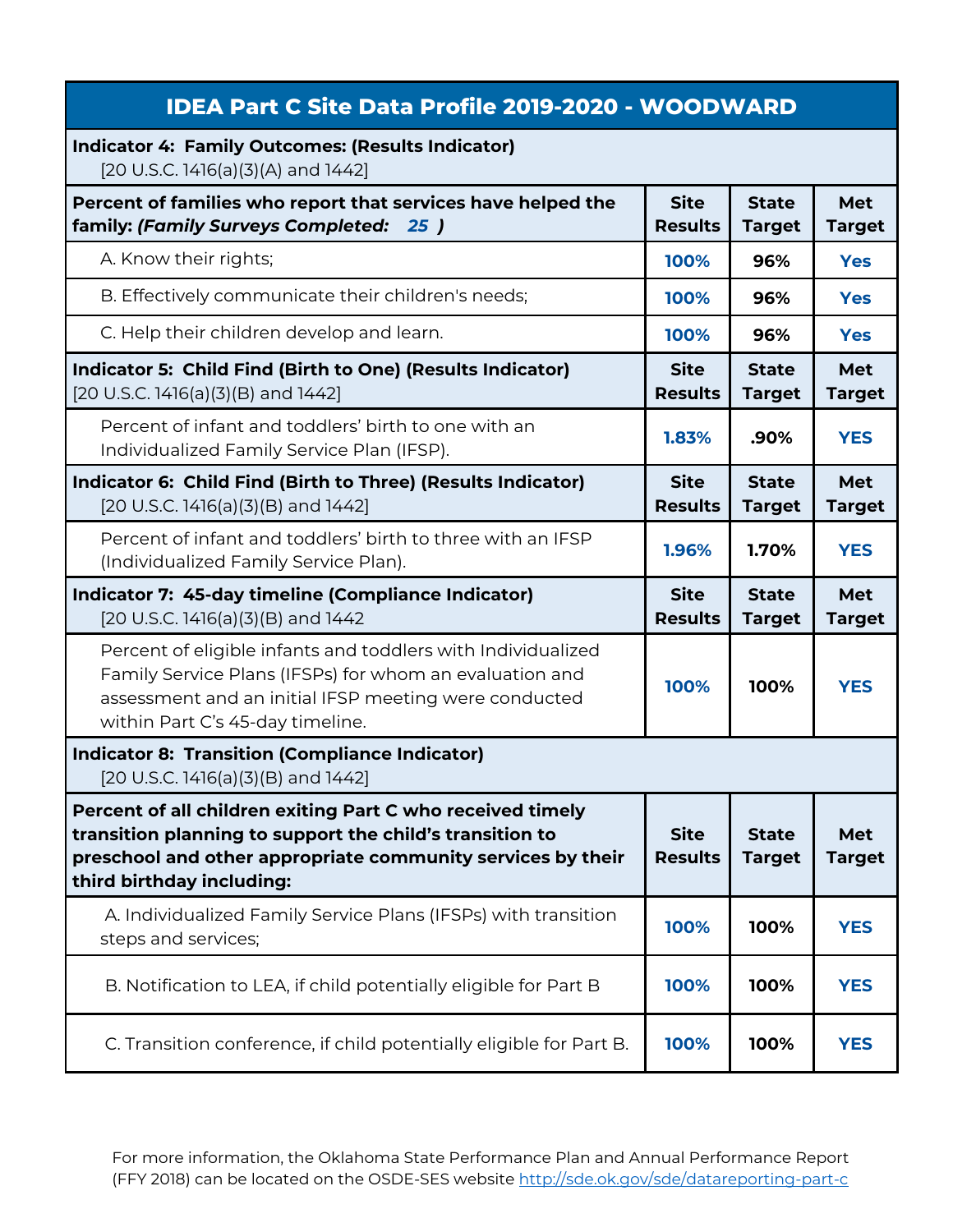

**SoonerStart Site: ENID (Alfalfa, Garfield, Grant, Major)**

**December 2019 Child Count Birth to One: 5**

| <b>IDEA Part C Site Data Profile 2019-2020</b>                                                                                                                                                         |                               |                               |                             |
|--------------------------------------------------------------------------------------------------------------------------------------------------------------------------------------------------------|-------------------------------|-------------------------------|-----------------------------|
| <b>Indicator 1: Timely Services (Compliance Indicator)</b><br>[20 U.S.C. 1416(a)(3)(A) and 1442]                                                                                                       | <b>Site</b><br><b>Results</b> | <b>State</b><br><b>Target</b> | <b>Met</b><br><b>Target</b> |
| Percent of infants and toddlers with Individualized Family<br>Service Plans (IFSPs) who receive the early intervention<br>services on their IFSPs in a timely manner.                                  | 100%                          | 100%                          | <b>YES</b>                  |
| <b>Indicator 2: Natural Environments (Results Indicator)</b><br>[20 U.S.C. 1416(a)(3)(A) and 1442]                                                                                                     | <b>Site</b><br><b>Results</b> | <b>State</b><br><b>Target</b> | <b>Met</b><br><b>Target</b> |
| Percent of infants and toddlers with Individualized Family<br>Service Plans (IFSPs) who primarily receive early intervention<br>services in the home or programs for typically developing<br>children. | 100%                          | 96%                           | <b>YES</b>                  |
| <b>Indicator 3: Early Childhood Outcomes (Results Indicator)</b><br>[20 U.S.C. 1416(a)(3)(A) and 1442]                                                                                                 |                               |                               |                             |
| <b>Outcome A: Positive social-emotional skills (including social</b><br>relationships                                                                                                                  | <b>Site</b><br><b>Results</b> | <b>State</b><br><b>Target</b> | <b>Met</b><br><b>Target</b> |
| Percent of children who increased rate of growth by the time<br>they turned three years of age or exited the program.                                                                                  | 98%                           | 79%                           | <b>YES</b>                  |
| Percent of children functioning within age expectations by<br>the time they turned three years of age or exited the<br>program.                                                                        | 64%                           | 53%                           | <b>YES</b>                  |
| <b>Outcome B: Acquisition and use of knowledge and skills</b><br>(including early language & communication)                                                                                            | <b>Site</b><br><b>Results</b> | <b>State</b><br><b>Target</b> | <b>Met</b><br><b>Target</b> |
| Percent of children who increased rate of growth by the time<br>they turned three years of age or exited the program.                                                                                  | 98%                           | 84%                           | <b>YES</b>                  |
| Percent of children functioning within age expectations by<br>the time they turned three years of age or exited the<br>program.                                                                        | 52%                           | 47%                           | <b>YES</b>                  |
| Outcome C: Use of appropriate behaviors to meet their needs                                                                                                                                            | <b>Site</b><br><b>Results</b> | <b>State</b><br><b>Target</b> | <b>Met</b><br><b>Target</b> |
| Percent of children who increased rate of growth by the time<br>they turned three years of age or exited the program.                                                                                  | 96%                           | 85%                           | <b>YES</b>                  |
| Percent of children functioning within age expectations by<br>the time they turned three years of age or exited the<br>program.                                                                        | 54%                           | 48%                           | <b>YES</b>                  |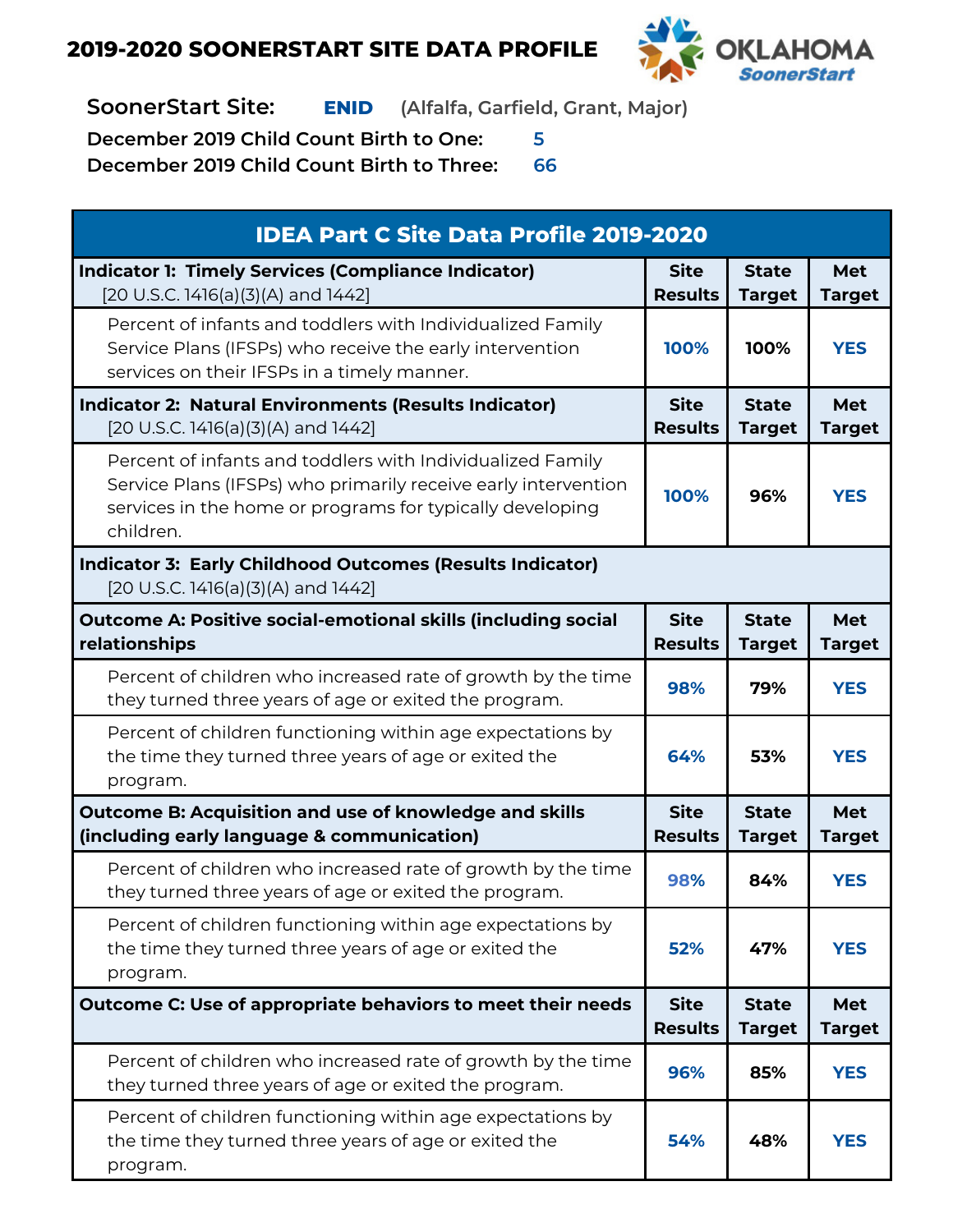| <b>IDEA Part C Site Data Profile 2019-2020 - ENID</b>                                                                                                                                                                |                               |                               |                      |
|----------------------------------------------------------------------------------------------------------------------------------------------------------------------------------------------------------------------|-------------------------------|-------------------------------|----------------------|
| <b>Indicator 4: Family Outcomes: (Results Indicator)</b><br>[20 U.S.C. 1416(a)(3)(A) and 1442]                                                                                                                       |                               |                               |                      |
| Percent of families who report that services have helped the<br>family: (Family Surveys Completed:<br>47)                                                                                                            | <b>Site</b><br><b>Results</b> | <b>State</b><br><b>Target</b> | Met<br><b>Target</b> |
| A. Know their rights;                                                                                                                                                                                                | 100%                          | 96%                           | <b>Yes</b>           |
| B. Effectively communicate their children's needs;                                                                                                                                                                   | 100%                          | 96%                           | <b>Yes</b>           |
| C. Help their children develop and learn.                                                                                                                                                                            | 100%                          | 96%                           | <b>Yes</b>           |
| Indicator 5: Child Find (Birth to One) (Results Indicator)<br>$[20 U.S.C. 1416(a)(3)(B)$ and $1442]$                                                                                                                 | <b>Site</b><br><b>Results</b> | <b>State</b><br><b>Target</b> | Met<br><b>Target</b> |
| Percent of infant and toddlers' birth to one with an<br>Individualized Family Service Plan (IFSP).                                                                                                                   | 0.48%                         | .90%                          | <b>NO</b>            |
| Indicator 6: Child Find (Birth to Three) (Results Indicator)<br>$[20 U.S.C. 1416(a)(3)(B)$ and $1442]$                                                                                                               | <b>Site</b><br><b>Results</b> | <b>State</b><br><b>Target</b> | Met<br><b>Target</b> |
| Percent of infant and toddlers' birth to three with an IFSP<br>(Individualized Family Service Plan).                                                                                                                 | 2.06%                         | 1.70%                         | <b>YES</b>           |
|                                                                                                                                                                                                                      |                               |                               |                      |
| Indicator 7: 45-day timeline (Compliance Indicator)<br>[20 U.S.C. 1416(a)(3)(B) and 1442                                                                                                                             | <b>Site</b><br><b>Results</b> | <b>State</b><br><b>Target</b> | Met<br><b>Target</b> |
| Percent of eligible infants and toddlers with Individualized<br>Family Service Plans (IFSPs) for whom an evaluation and<br>assessment and an initial IFSP meeting were conducted<br>within Part C's 45-day timeline. | 100%                          | 100%                          | <b>YES</b>           |
| <b>Indicator 8: Transition (Compliance Indicator)</b><br>$[20 U.S.C. 1416(a)(3)(B)$ and $1442]$                                                                                                                      |                               |                               |                      |
| Percent of all children exiting Part C who received timely<br>transition planning to support the child's transition to<br>preschool and other appropriate community services by their<br>third birthday including:   | <b>Site</b><br><b>Results</b> | <b>State</b><br><b>Target</b> | Met<br><b>Target</b> |
| A. Individualized Family Service Plans (IFSPs) with transition<br>steps and services;                                                                                                                                | 100%                          | 100%                          | <b>YES</b>           |
| B. Notification to LEA, if child potentially eligible for Part B                                                                                                                                                     | 100%                          | 100%                          | <b>YES</b>           |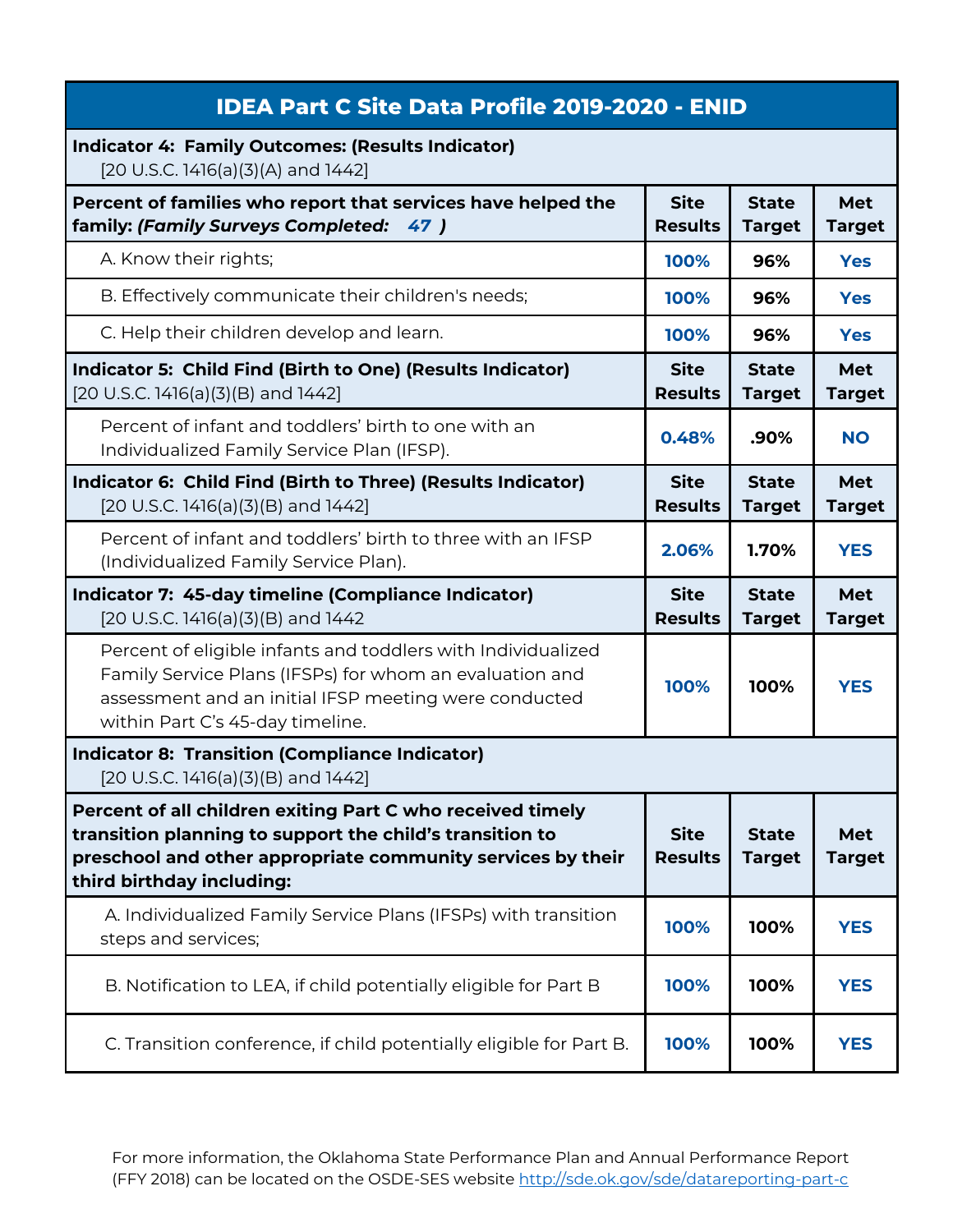

**SoonerStart Site: STLLWATER (Kay, Noble, Pawnee, Payne)**

**December 2019 Child Count Birth to One: 12**

| <b>IDEA Part C Site Data Profile 2019-2020</b>                                                                                                                                                         |                               |                               |                      |
|--------------------------------------------------------------------------------------------------------------------------------------------------------------------------------------------------------|-------------------------------|-------------------------------|----------------------|
| <b>Indicator 1: Timely Services (Compliance Indicator)</b><br>[20 U.S.C. 1416(a)(3)(A) and 1442]                                                                                                       | <b>Site</b><br><b>Results</b> | <b>State</b><br><b>Target</b> | Met<br><b>Target</b> |
| Percent of infants and toddlers with Individualized Family<br>Service Plans (IFSPs) who receive the early intervention<br>services on their IFSPs in a timely manner.                                  | 97.9%                         | 100%                          | <b>NO</b>            |
| <b>Indicator 2: Natural Environments (Results Indicator)</b><br>[20 U.S.C. 1416(a)(3)(A) and 1442]                                                                                                     | <b>Site</b><br><b>Results</b> | <b>State</b><br><b>Target</b> | Met<br><b>Target</b> |
| Percent of infants and toddlers with Individualized Family<br>Service Plans (IFSPs) who primarily receive early intervention<br>services in the home or programs for typically developing<br>children. | 95.9%                         | 96%                           | <b>NO</b>            |
| <b>Indicator 3: Early Childhood Outcomes (Results Indicator)</b><br>[20 U.S.C. 1416(a)(3)(A) and 1442]                                                                                                 |                               |                               |                      |
| <b>Outcome A: Positive social-emotional skills (including social</b><br>relationships                                                                                                                  | <b>Site</b><br><b>Results</b> | <b>State</b><br><b>Target</b> | Met<br><b>Target</b> |
| Percent of children who increased rate of growth by the time<br>they turned three years of age or exited the program.                                                                                  | 84.5%                         | 79%                           | <b>YES</b>           |
| Percent of children functioning within age expectations by<br>the time they turned three years of age or exited the<br>program.                                                                        | 33.3%                         | 53%                           | <b>NO</b>            |
| Outcome B: Acquisition and use of knowledge and skills<br>(including early language & communication)                                                                                                   | <b>Site</b><br><b>Results</b> | <b>State</b><br><b>Target</b> | Met<br><b>Target</b> |
| Percent of children who increased rate of growth by the time<br>they turned three years of age or exited the program.                                                                                  | 88.7%                         | 84%                           | <b>YES</b>           |
| Percent of children functioning within age expectations by<br>the time they turned three years of age or exited the<br>program.                                                                        | 19.4%                         | 47%                           | <b>NO</b>            |
| Outcome C: Use of appropriate behaviors to meet their needs                                                                                                                                            | <b>Site</b><br><b>Results</b> | <b>State</b><br><b>Target</b> | Met<br><b>Target</b> |
| Percent of children who increased rate of growth by the time<br>they turned three years of age or exited the program.                                                                                  | 87.1%                         | 85%                           | <b>YES</b>           |
| Percent of children functioning within age expectations by<br>the time they turned three years of age or exited the<br>program.                                                                        | 33.3%                         | 48%                           | <b>NO</b>            |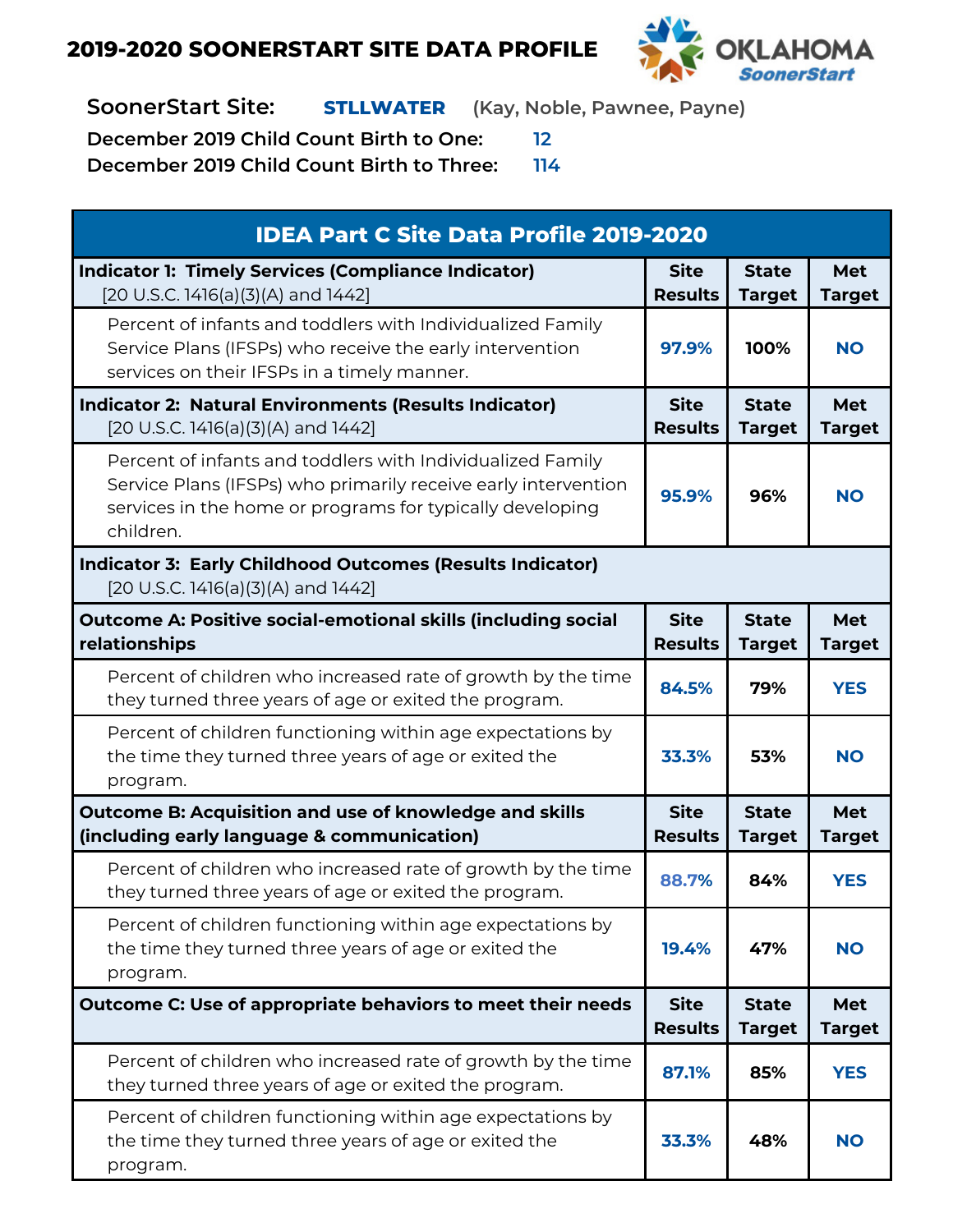| <b>IDEA Part C Site Data Profile 2019-2020 - STLLWATER</b>                                                                                                                                                           |                               |                               |                             |
|----------------------------------------------------------------------------------------------------------------------------------------------------------------------------------------------------------------------|-------------------------------|-------------------------------|-----------------------------|
| <b>Indicator 4: Family Outcomes: (Results Indicator)</b><br>[20 U.S.C. 1416(a)(3)(A) and 1442]                                                                                                                       |                               |                               |                             |
| Percent of families who report that services have helped the<br>family: (Family Surveys Completed: 48)                                                                                                               | <b>Site</b><br><b>Results</b> | <b>State</b><br><b>Target</b> | Met<br><b>Target</b>        |
| A. Know their rights;                                                                                                                                                                                                | 100%                          | 96%                           | <b>Yes</b>                  |
| B. Effectively communicate their children's needs;                                                                                                                                                                   | 100%                          | 96%                           | <b>Yes</b>                  |
| C. Help their children develop and learn.                                                                                                                                                                            | 100%                          | 96%                           | <b>Yes</b>                  |
| Indicator 5: Child Find (Birth to One) (Results Indicator)<br>[20 U.S.C. 1416(a)(3)(B) and 1442]                                                                                                                     | <b>Site</b><br><b>Results</b> | <b>State</b><br><b>Target</b> | <b>Met</b><br><b>Target</b> |
| Percent of infant and toddlers' birth to one with an<br>Individualized Family Service Plan (IFSP).                                                                                                                   | 0.72%                         | .90%                          | <b>NO</b>                   |
| Indicator 6: Child Find (Birth to Three) (Results Indicator)<br>[20 U.S.C. 1416(a)(3)(B) and 1442]                                                                                                                   | <b>Site</b><br><b>Results</b> | <b>State</b><br><b>Target</b> | Met<br><b>Target</b>        |
| Percent of infant and toddlers' birth to three with an IFSP<br>(Individualized Family Service Plan).                                                                                                                 | 2.29%                         | 1.70%                         | <b>YES</b>                  |
| Indicator 7: 45-day timeline (Compliance Indicator)<br>[20 U.S.C. 1416(a)(3)(B) and 1442                                                                                                                             | <b>Site</b><br><b>Results</b> | <b>State</b><br><b>Target</b> | Met<br><b>Target</b>        |
| Percent of eligible infants and toddlers with Individualized<br>Family Service Plans (IFSPs) for whom an evaluation and<br>assessment and an initial IFSP meeting were conducted<br>within Part C's 45-day timeline. | 100%                          | 100%                          | <b>YES</b>                  |
| <b>Indicator 8: Transition (Compliance Indicator)</b><br>[20 U.S.C. 1416(a)(3)(B) and 1442]                                                                                                                          |                               |                               |                             |
| Percent of all children exiting Part C who received timely<br>transition planning to support the child's transition to<br>preschool and other appropriate community services by their<br>third birthday including:   | <b>Site</b><br><b>Results</b> | <b>State</b><br><b>Target</b> | <b>Met</b><br><b>Target</b> |
| A. Individualized Family Service Plans (IFSPs) with transition<br>steps and services;                                                                                                                                | 100%                          | 100%                          | <b>YES</b>                  |
| B. Notification to LEA, if child potentially eligible for Part B                                                                                                                                                     | 100%                          | 100%                          | <b>YES</b>                  |
| C. Transition conference, if child potentially eligible for Part B.                                                                                                                                                  | 100%                          | 100%                          | <b>YES</b>                  |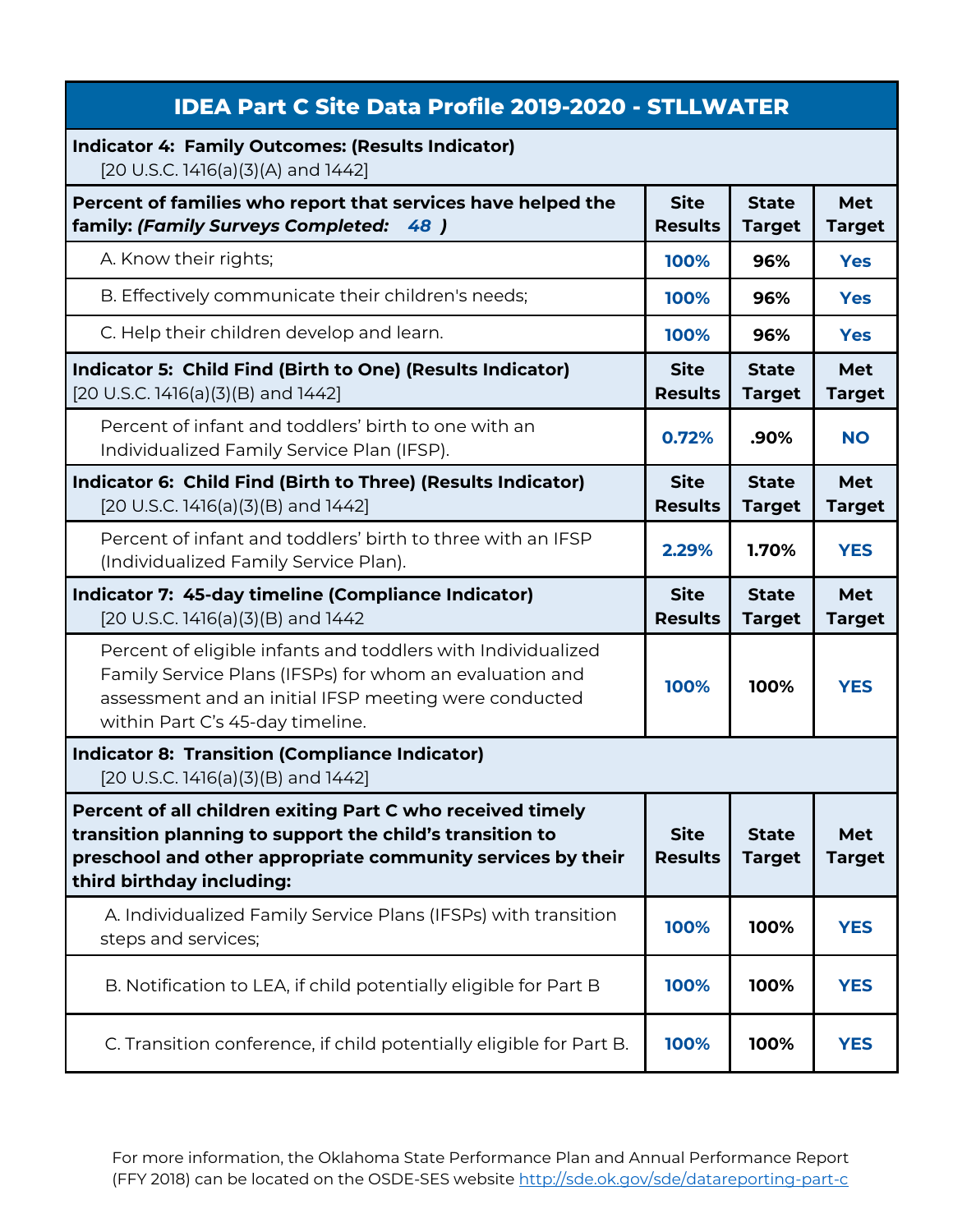

**SoonerStart Site: ()**

**December 2019 Child Count Birth to One:**

| <b>IDEA Part C Site Data Profile 2019-2020</b>                                                                                                                                                         |                               |                               |                             |
|--------------------------------------------------------------------------------------------------------------------------------------------------------------------------------------------------------|-------------------------------|-------------------------------|-----------------------------|
| <b>Indicator 1: Timely Services (Compliance Indicator)</b><br>[20 U.S.C. 1416(a)(3)(A) and 1442]                                                                                                       | <b>Site</b><br><b>Results</b> | <b>State</b><br><b>Target</b> | <b>Met</b><br><b>Target</b> |
| Percent of infants and toddlers with Individualized Family<br>Service Plans (IFSPs) who receive the early intervention<br>services on their IFSPs in a timely manner.                                  |                               | 100%                          |                             |
| <b>Indicator 2: Natural Environments (Results Indicator)</b><br>[20 U.S.C. 1416(a)(3)(A) and 1442]                                                                                                     | <b>Site</b><br><b>Results</b> | <b>State</b><br><b>Target</b> | <b>Met</b><br><b>Target</b> |
| Percent of infants and toddlers with Individualized Family<br>Service Plans (IFSPs) who primarily receive early intervention<br>services in the home or programs for typically developing<br>children. |                               | 96%                           |                             |
| <b>Indicator 3: Early Childhood Outcomes (Results Indicator)</b><br>[20 U.S.C. 1416(a)(3)(A) and 1442]                                                                                                 |                               |                               |                             |
| <b>Outcome A: Positive social-emotional skills (including social</b><br>relationships                                                                                                                  | <b>Site</b><br><b>Results</b> | <b>State</b><br><b>Target</b> | <b>Met</b><br><b>Target</b> |
| Percent of children who increased rate of growth by the time<br>they turned three years of age or exited the program.                                                                                  |                               | 79%                           |                             |
| Percent of children functioning within age expectations by<br>the time they turned three years of age or exited the<br>program.                                                                        |                               | 53%                           |                             |
| <b>Outcome B: Acquisition and use of knowledge and skills</b><br>(including early language & communication)                                                                                            | <b>Site</b><br><b>Results</b> | <b>State</b><br><b>Target</b> | <b>Met</b><br><b>Target</b> |
| Percent of children who increased rate of growth by the time<br>they turned three years of age or exited the program.                                                                                  |                               | 84%                           |                             |
| Percent of children functioning within age expectations by<br>the time they turned three years of age or exited the<br>program.                                                                        |                               | 47%                           |                             |
| Outcome C: Use of appropriate behaviors to meet their needs                                                                                                                                            | <b>Site</b><br><b>Results</b> | <b>State</b><br><b>Target</b> | <b>Met</b><br><b>Target</b> |
| Percent of children who increased rate of growth by the time<br>they turned three years of age or exited the program.                                                                                  |                               | 85%                           |                             |
| Percent of children functioning within age expectations by<br>the time they turned three years of age or exited the<br>program.                                                                        |                               | 48%                           |                             |